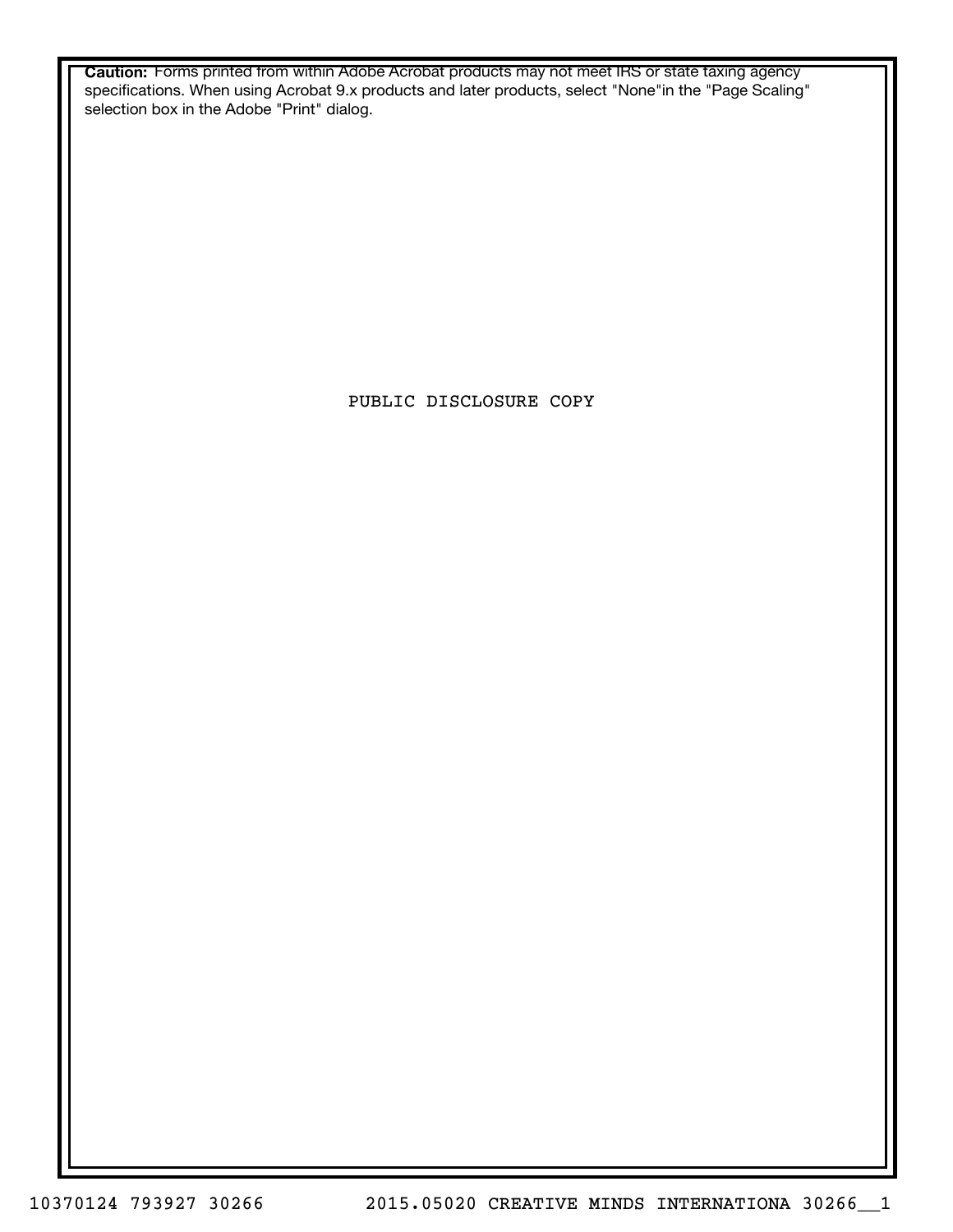|                                                                                                                                                                |                            |                                 | ** PUBLIC DISCLOSURE COPY **                                                                                                                                                                                                                                                                                             |                                                     |                         |                                                                         |  |  |  |
|----------------------------------------------------------------------------------------------------------------------------------------------------------------|----------------------------|---------------------------------|--------------------------------------------------------------------------------------------------------------------------------------------------------------------------------------------------------------------------------------------------------------------------------------------------------------------------|-----------------------------------------------------|-------------------------|-------------------------------------------------------------------------|--|--|--|
|                                                                                                                                                                |                            |                                 | <b>Return of Organization Exempt From Income Tax</b>                                                                                                                                                                                                                                                                     |                                                     |                         | OMB No. 1545-0047                                                       |  |  |  |
| Form                                                                                                                                                           |                            | 990                             | Under section 501(c), 527, or 4947(a)(1) of the Internal Revenue Code (except private foundations)                                                                                                                                                                                                                       |                                                     |                         |                                                                         |  |  |  |
|                                                                                                                                                                |                            | Department of the Treasury      | Do not enter social security numbers on this form as it may be made public.                                                                                                                                                                                                                                              |                                                     |                         | <b>Open to Public</b>                                                   |  |  |  |
|                                                                                                                                                                |                            | <b>Internal Revenue Service</b> | Information about Form 990 and its instructions is at www.irs.gov/form990.                                                                                                                                                                                                                                               |                                                     |                         | Inspection                                                              |  |  |  |
| A For the 2015 calendar year, or tax year beginning $JUL$ $1, 2015$<br>and ending JUN 30, 2016                                                                 |                            |                                 |                                                                                                                                                                                                                                                                                                                          |                                                     |                         |                                                                         |  |  |  |
| D Employer identification number<br><b>C</b> Name of organization<br><b>B</b> Check if applicable:                                                             |                            |                                 |                                                                                                                                                                                                                                                                                                                          |                                                     |                         |                                                                         |  |  |  |
| CREATIVE MINDS INTERNATIONAL PUBLIC<br>X Address<br>CHARTER SCHOOL                                                                                             |                            |                                 |                                                                                                                                                                                                                                                                                                                          |                                                     |                         |                                                                         |  |  |  |
| Name<br>27-5208674<br>Doing business as                                                                                                                        |                            |                                 |                                                                                                                                                                                                                                                                                                                          |                                                     |                         |                                                                         |  |  |  |
| change<br>Initial<br>Number and street (or P.O. box if mail is not delivered to street address)<br>Room/suite<br>E Telephone number<br>return                  |                            |                                 |                                                                                                                                                                                                                                                                                                                          |                                                     |                         |                                                                         |  |  |  |
| Final<br>217<br>$202 - 588 - 0370$<br>3700 NORTH CAPITOL STREET, NW                                                                                            |                            |                                 |                                                                                                                                                                                                                                                                                                                          |                                                     |                         |                                                                         |  |  |  |
|                                                                                                                                                                | return/<br>termin-<br>ated |                                 | 5,685,551.                                                                                                                                                                                                                                                                                                               |                                                     |                         |                                                                         |  |  |  |
|                                                                                                                                                                | Amended<br>return          |                                 | City or town, state or province, country, and ZIP or foreign postal code<br>20011<br>WASHINGTON, DC                                                                                                                                                                                                                      | G Gross receipts \$<br>H(a) Is this a group return  |                         |                                                                         |  |  |  |
|                                                                                                                                                                | Applica-<br>tion           |                                 | F Name and address of principal officer: GOLNAR ABEDIN                                                                                                                                                                                                                                                                   | for subordinates?                                   |                         | $\Box$ Yes $[\overline{\mathrm{X}}]$ No                                 |  |  |  |
|                                                                                                                                                                | pending                    |                                 | SAME AS C ABOVE                                                                                                                                                                                                                                                                                                          | H(b) Are all subordinates included? Ves             |                         | ⊿ No                                                                    |  |  |  |
|                                                                                                                                                                |                            |                                 | <b>T</b> Tax-exempt status: $X \overline{S}$ 501(c)(3)<br>$\frac{1}{2}$ 501(c) (<br>$\sqrt{\frac{1}{1}}$ (insert no.)<br>$4947(a)(1)$ or                                                                                                                                                                                 | 527                                                 |                         | If "No," attach a list. (see instructions)                              |  |  |  |
|                                                                                                                                                                |                            |                                 | J Website: WWW.CREATIVEMINDSPCS.ORG                                                                                                                                                                                                                                                                                      | $H(c)$ Group exemption number $\blacktriangleright$ |                         |                                                                         |  |  |  |
|                                                                                                                                                                |                            |                                 | K Form of organization: $X$ Corporation<br>Trust<br>Association<br>Other $\blacktriangleright$                                                                                                                                                                                                                           |                                                     |                         | <b>L</b> Year of formation: $2011$ <b>M</b> State of legal domicile: DC |  |  |  |
|                                                                                                                                                                | Part I                     | <b>Summary</b>                  |                                                                                                                                                                                                                                                                                                                          |                                                     |                         |                                                                         |  |  |  |
|                                                                                                                                                                | $\mathbf 1$                |                                 | Briefly describe the organization's mission or most significant activities: TO OFFER STUDENTS A RIGOROUS                                                                                                                                                                                                                 |                                                     |                         |                                                                         |  |  |  |
|                                                                                                                                                                |                            |                                 | EDUCATION PLAN THAT PROVIDES SKILLS REQUIRED FOR SUCCESSFUL                                                                                                                                                                                                                                                              |                                                     |                         |                                                                         |  |  |  |
| Governance<br>Check this box $\blacktriangleright$ $\Box$ if the organization discontinued its operations or disposed of more than 25% of its net assets.<br>2 |                            |                                 |                                                                                                                                                                                                                                                                                                                          |                                                     |                         |                                                                         |  |  |  |
|                                                                                                                                                                | 3                          |                                 | Number of voting members of the governing body (Part VI, line 1a)                                                                                                                                                                                                                                                        |                                                     | 3                       | 9                                                                       |  |  |  |
|                                                                                                                                                                |                            |                                 |                                                                                                                                                                                                                                                                                                                          |                                                     | $\overline{\mathbf{4}}$ | ब्र                                                                     |  |  |  |
|                                                                                                                                                                | 5                          |                                 |                                                                                                                                                                                                                                                                                                                          |                                                     | 5                       | 101<br>100                                                              |  |  |  |
| <b>Activities &amp;</b>                                                                                                                                        |                            |                                 |                                                                                                                                                                                                                                                                                                                          |                                                     | 6                       | $\overline{0}$ .                                                        |  |  |  |
|                                                                                                                                                                |                            |                                 |                                                                                                                                                                                                                                                                                                                          |                                                     | 7a                      | $\overline{0}$ .                                                        |  |  |  |
|                                                                                                                                                                |                            |                                 |                                                                                                                                                                                                                                                                                                                          |                                                     | 7b                      |                                                                         |  |  |  |
|                                                                                                                                                                | 8                          |                                 | Contributions and grants (Part VIII, line 1h)                                                                                                                                                                                                                                                                            | <b>Prior Year</b><br>348,822.                       |                         | <b>Current Year</b><br>462,604.                                         |  |  |  |
| Revenue                                                                                                                                                        | 9                          |                                 | Program service revenue (Part VIII, line 2g)                                                                                                                                                                                                                                                                             | 4, 186, 169.                                        |                         | 5, 130, 398.                                                            |  |  |  |
|                                                                                                                                                                | 10                         |                                 |                                                                                                                                                                                                                                                                                                                          | $-833.$                                             |                         | 1,000.                                                                  |  |  |  |
|                                                                                                                                                                | 11                         |                                 | Other revenue (Part VIII, column (A), lines 5, 6d, 8c, 9c, 10c, and 11e)                                                                                                                                                                                                                                                 | 44,437.                                             |                         | $\Omega$ .                                                              |  |  |  |
|                                                                                                                                                                | 12                         |                                 | Total revenue - add lines 8 through 11 (must equal Part VIII, column (A), line 12)                                                                                                                                                                                                                                       | 4,578,595.                                          |                         | 5,594,002.                                                              |  |  |  |
|                                                                                                                                                                | 13                         |                                 | Grants and similar amounts paid (Part IX, column (A), lines 1-3)                                                                                                                                                                                                                                                         |                                                     | $\overline{0}$ .        | $\overline{0}$ .                                                        |  |  |  |
|                                                                                                                                                                |                            |                                 |                                                                                                                                                                                                                                                                                                                          |                                                     | σ.                      | $\overline{0}$ .                                                        |  |  |  |
|                                                                                                                                                                |                            |                                 | 15 Salaries, other compensation, employee benefits (Part IX, column (A), lines 5-10)                                                                                                                                                                                                                                     | 2,377,282.                                          |                         | 3,156,900.                                                              |  |  |  |
| Expenses                                                                                                                                                       |                            |                                 |                                                                                                                                                                                                                                                                                                                          |                                                     | О.                      | $\overline{0}$ .                                                        |  |  |  |
|                                                                                                                                                                |                            |                                 | 0.<br><b>b</b> Total fundraising expenses (Part IX, column (D), line 25)                                                                                                                                                                                                                                                 |                                                     |                         |                                                                         |  |  |  |
|                                                                                                                                                                |                            |                                 |                                                                                                                                                                                                                                                                                                                          | 1,662,914.                                          |                         | 2,885,253.                                                              |  |  |  |
|                                                                                                                                                                | 18                         |                                 | Total expenses. Add lines 13-17 (must equal Part IX, column (A), line 25)                                                                                                                                                                                                                                                | 4,040,196.                                          |                         | 6,042,153.                                                              |  |  |  |
|                                                                                                                                                                | 19                         |                                 |                                                                                                                                                                                                                                                                                                                          | 538,399.                                            |                         | $-448, 151.$                                                            |  |  |  |
|                                                                                                                                                                |                            |                                 |                                                                                                                                                                                                                                                                                                                          | <b>Beginning of Current Year</b>                    |                         | <b>End of Year</b>                                                      |  |  |  |
|                                                                                                                                                                | 20                         | Total assets (Part X, line 16)  |                                                                                                                                                                                                                                                                                                                          | 4,182,325.                                          |                         | 3,902,244.                                                              |  |  |  |
| Net Assets or<br>Fund Balances                                                                                                                                 | 21                         |                                 | Total liabilities (Part X, line 26)                                                                                                                                                                                                                                                                                      | 3, 133, 298.                                        |                         | 3,301,368.                                                              |  |  |  |
|                                                                                                                                                                | 22                         |                                 |                                                                                                                                                                                                                                                                                                                          | 1,049,027.                                          |                         | 600, 876.                                                               |  |  |  |
|                                                                                                                                                                | Part II                    | <b>Signature Block</b>          |                                                                                                                                                                                                                                                                                                                          |                                                     |                         |                                                                         |  |  |  |
|                                                                                                                                                                |                            |                                 | Under penalties of perjury, I declare that I have examined this return, including accompanying schedules and statements, and to the best of my knowledge and belief, it is<br>true, correct, and complete. Declaration of preparer (other than officer) is based on all information of which preparer has any knowledge. |                                                     |                         |                                                                         |  |  |  |
|                                                                                                                                                                |                            |                                 |                                                                                                                                                                                                                                                                                                                          |                                                     |                         |                                                                         |  |  |  |
|                                                                                                                                                                |                            |                                 |                                                                                                                                                                                                                                                                                                                          |                                                     |                         |                                                                         |  |  |  |

| Sign<br>Here                                                                                                                     | Signature of officer<br>Date<br><b>TREASURER</b><br>ORNELLA NAPOLITANO,<br>Type or print name and title      |       |     |                            |  |  |  |  |  |  |
|----------------------------------------------------------------------------------------------------------------------------------|--------------------------------------------------------------------------------------------------------------|-------|-----|----------------------------|--|--|--|--|--|--|
| Date<br>PTIN<br>Check<br>Print/Type preparer's name<br>Preparer's signature<br>P01361002<br>DAVID JONES<br>Paid<br>self-employed |                                                                                                              |       |     |                            |  |  |  |  |  |  |
| Preparer                                                                                                                         | JONES MARESCA & MCQUADE PA<br>Firm's name<br>$\mathbf{r}$                                                    |       |     | 52-1853933<br>Firm's $EIN$ |  |  |  |  |  |  |
| Use Only                                                                                                                         | Firm's address 1730 RHODE ISLAND AVE, N.W.,                                                                  | SUITE | 800 |                            |  |  |  |  |  |  |
|                                                                                                                                  | Phone no. $202 - 296 - 3306$<br>WASHINGTON, DC 20036                                                         |       |     |                            |  |  |  |  |  |  |
|                                                                                                                                  | May the IRS discuss this return with the preparer shown above? (see instructions)                            |       |     | x.<br>Yes<br><b>No</b>     |  |  |  |  |  |  |
|                                                                                                                                  | Form 990 (2015)<br>LHA For Paperwork Reduction Act Notice, see the separate instructions.<br>532001 12-16-15 |       |     |                            |  |  |  |  |  |  |

SEE SCHEDULE O FOR ORGANIZATION MISSION STATEMENT CONTINUATION

**<sup>990</sup>**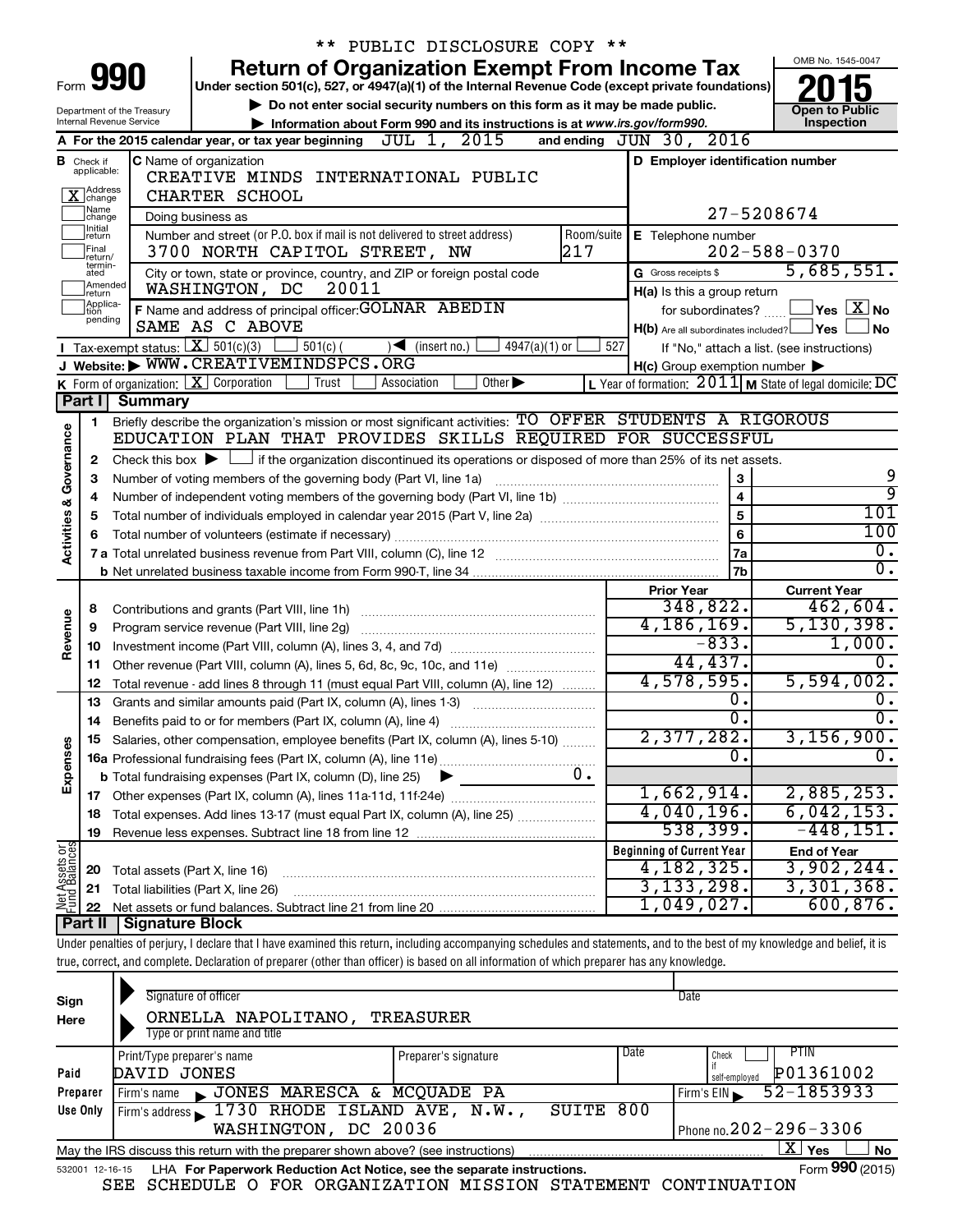| $12 - 16 - 15$ |                                                                                                                                                                 |                                     |                                                                                                                                              |                                         |
|----------------|-----------------------------------------------------------------------------------------------------------------------------------------------------------------|-------------------------------------|----------------------------------------------------------------------------------------------------------------------------------------------|-----------------------------------------|
| 532002         |                                                                                                                                                                 |                                     |                                                                                                                                              | Form 990 (2015)                         |
| 4е             | Total program service expenses                                                                                                                                  | 5,310,833.                          |                                                                                                                                              |                                         |
| 4d             | Other program services (Describe in Schedule O.)<br>(Expenses \$                                                                                                | including grants of \$              | (Revenue \$                                                                                                                                  |                                         |
|                |                                                                                                                                                                 |                                     |                                                                                                                                              |                                         |
|                |                                                                                                                                                                 |                                     |                                                                                                                                              |                                         |
|                |                                                                                                                                                                 |                                     |                                                                                                                                              |                                         |
|                |                                                                                                                                                                 |                                     |                                                                                                                                              |                                         |
|                |                                                                                                                                                                 |                                     |                                                                                                                                              |                                         |
|                |                                                                                                                                                                 |                                     |                                                                                                                                              |                                         |
|                |                                                                                                                                                                 |                                     |                                                                                                                                              |                                         |
| 4c             | ) (Expenses \$<br>(Code:                                                                                                                                        | including grants of \$              | (Revenue \$                                                                                                                                  |                                         |
|                |                                                                                                                                                                 |                                     |                                                                                                                                              |                                         |
|                |                                                                                                                                                                 |                                     |                                                                                                                                              |                                         |
|                |                                                                                                                                                                 |                                     |                                                                                                                                              |                                         |
|                |                                                                                                                                                                 |                                     |                                                                                                                                              |                                         |
|                |                                                                                                                                                                 |                                     |                                                                                                                                              |                                         |
|                |                                                                                                                                                                 |                                     |                                                                                                                                              |                                         |
|                |                                                                                                                                                                 |                                     |                                                                                                                                              |                                         |
| 4b             | (Code:                                                                                                                                                          |                                     | ) (Revenue \$                                                                                                                                |                                         |
|                |                                                                                                                                                                 |                                     |                                                                                                                                              |                                         |
|                |                                                                                                                                                                 |                                     |                                                                                                                                              |                                         |
|                |                                                                                                                                                                 |                                     |                                                                                                                                              |                                         |
|                |                                                                                                                                                                 |                                     |                                                                                                                                              |                                         |
|                |                                                                                                                                                                 |                                     |                                                                                                                                              |                                         |
|                |                                                                                                                                                                 |                                     | INSTRUCTION AS WELL AS STANDARDS-BASED LITERACY AND MATHEMATICS.                                                                             |                                         |
|                |                                                                                                                                                                 |                                     | THE SCHOOL DESIGNED A HIGHLY ENGAGING PROGRAM BASED ON AN INTERNATIONAL<br>PROJECT AND ARTS-BASED CURRICULUM THAT INCLUDES FOREIGN LANGUAGE  |                                         |
| 4a             | ) (Expenses \$<br>(Code:                                                                                                                                        | 5, 310, 833. including grants of \$ | 5,130,398.<br>) (Revenue \$                                                                                                                  |                                         |
|                | revenue, if any, for each program service reported.                                                                                                             |                                     | Section 501(c)(3) and 501(c)(4) organizations are required to report the amount of grants and allocations to others, the total expenses, and |                                         |
| 4              |                                                                                                                                                                 |                                     | Describe the organization's program service accomplishments for each of its three largest program services, as measured by expenses.         |                                         |
| 3              | Did the organization cease conducting, or make significant changes in how it conducts, any program services?<br>If "Yes," describe these changes on Schedule O. |                                     |                                                                                                                                              | $\Box$ Yes $[\overline{\mathrm{X}}]$ No |
|                | If "Yes," describe these new services on Schedule O.                                                                                                            |                                     |                                                                                                                                              |                                         |
| $\mathbf{2}$   | Did the organization undertake any significant program services during the year which were not listed on                                                        |                                     |                                                                                                                                              | $\Box$ Yes $\boxed{\text{X}}$ No        |
|                |                                                                                                                                                                 |                                     |                                                                                                                                              |                                         |
|                | REQUIRED FOR SUCCESSFUL PARTICIPATION IN A GLOBAL SOCIETY.                                                                                                      |                                     |                                                                                                                                              |                                         |
| 1.             | Briefly describe the organization's mission:                                                                                                                    |                                     | TO OFFER STUDENTS A RIGOROUS EDUCATION PLAN THAT PROVIDES SKILLS                                                                             |                                         |
|                |                                                                                                                                                                 |                                     |                                                                                                                                              |                                         |
|                | CHARTER SCHOOL<br>Form 990 (2015)<br>Part III   Statement of Program Service Accomplishments                                                                    |                                     | 27-5208674                                                                                                                                   | Page 2                                  |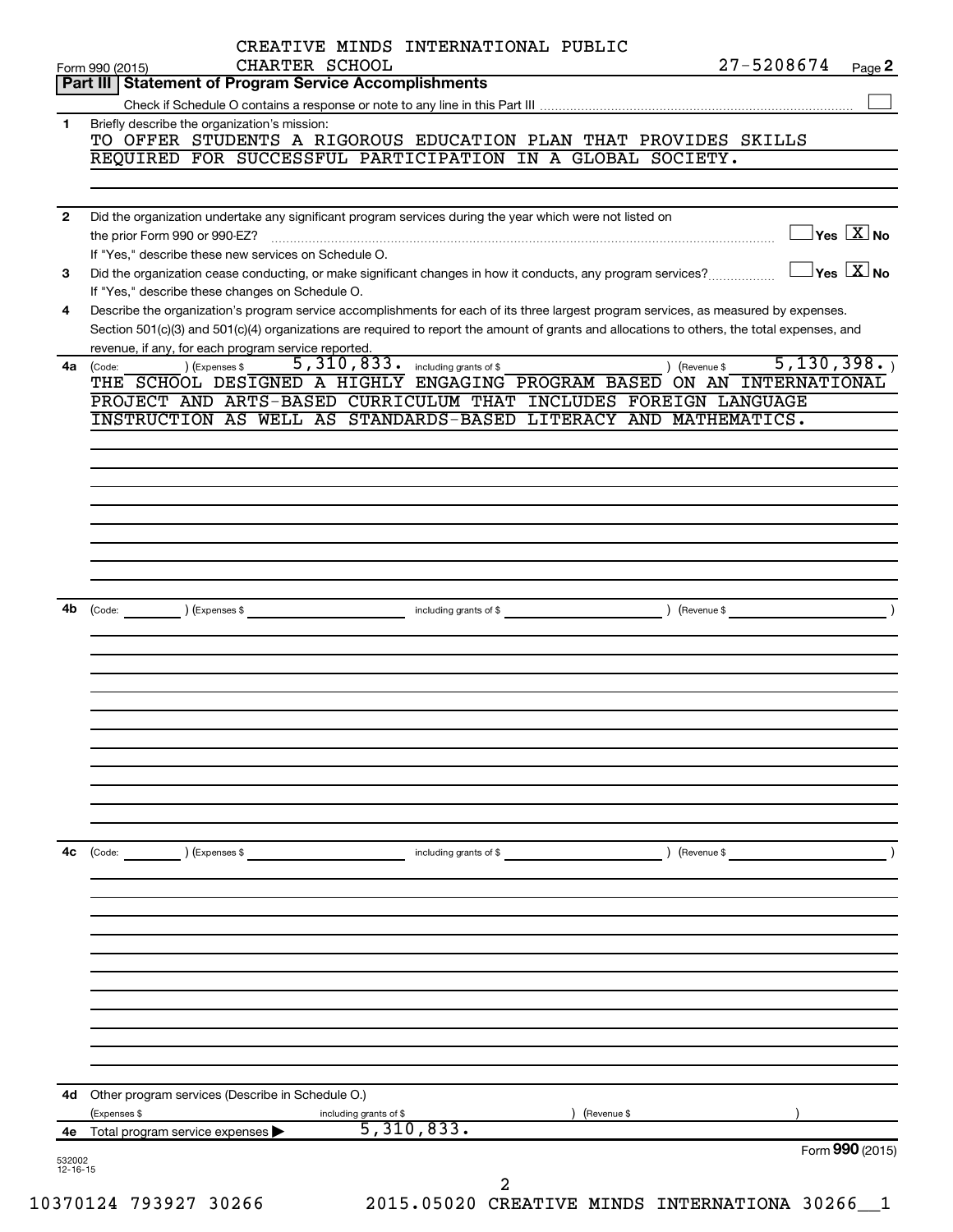208674 Page 3

|                 |                                                  |                | CREAIIVE MINUS INIERWAIIONAU FODUIC |  |            |      |
|-----------------|--------------------------------------------------|----------------|-------------------------------------|--|------------|------|
| Form 990 (2015) |                                                  | CHARTER SCHOOL |                                     |  | 27-5208674 | Page |
|                 | <b>Part IV   Checklist of Required Schedules</b> |                |                                     |  |            |      |

|           |                                                                                                                                                                                                                                                                                                                                                                     |                | Yes                     | No                      |
|-----------|---------------------------------------------------------------------------------------------------------------------------------------------------------------------------------------------------------------------------------------------------------------------------------------------------------------------------------------------------------------------|----------------|-------------------------|-------------------------|
| 1.        | Is the organization described in section $501(c)(3)$ or $4947(a)(1)$ (other than a private foundation)?                                                                                                                                                                                                                                                             |                |                         |                         |
|           |                                                                                                                                                                                                                                                                                                                                                                     | 1.             | х                       |                         |
| 2         |                                                                                                                                                                                                                                                                                                                                                                     | $\mathbf{2}$   | $\overline{\text{x}}$   |                         |
| 3         | Did the organization engage in direct or indirect political campaign activities on behalf of or in opposition to candidates for                                                                                                                                                                                                                                     | 3              |                         | x                       |
| 4         | Section 501(c)(3) organizations. Did the organization engage in lobbying activities, or have a section 501(h) election in effect                                                                                                                                                                                                                                    |                |                         |                         |
|           |                                                                                                                                                                                                                                                                                                                                                                     | 4              |                         | x                       |
| 5         | Is the organization a section 501(c)(4), 501(c)(5), or 501(c)(6) organization that receives membership dues, assessments, or                                                                                                                                                                                                                                        |                |                         |                         |
|           |                                                                                                                                                                                                                                                                                                                                                                     | 5              |                         | x                       |
| 6         | Did the organization maintain any donor advised funds or any similar funds or accounts for which donors have the right to                                                                                                                                                                                                                                           |                |                         |                         |
|           | provide advice on the distribution or investment of amounts in such funds or accounts? If "Yes," complete Schedule D, Part I                                                                                                                                                                                                                                        | 6              |                         | x                       |
| 7         | Did the organization receive or hold a conservation easement, including easements to preserve open space,                                                                                                                                                                                                                                                           |                |                         |                         |
|           |                                                                                                                                                                                                                                                                                                                                                                     | $\overline{7}$ |                         | x                       |
| 8         | Did the organization maintain collections of works of art, historical treasures, or other similar assets? If "Yes," complete<br>Schedule D, Part III <b>Marting Community</b> Contract of the Contract of the Contract of Contract Contract of the Contract of Contract of Contract of Contract of Contract of Contract of Contract of Contract of Contract of Cont | 8              |                         | x                       |
| 9         | Did the organization report an amount in Part X, line 21, for escrow or custodial account liability, serve as a custodian for                                                                                                                                                                                                                                       |                |                         |                         |
|           | amounts not listed in Part X; or provide credit counseling, debt management, credit repair, or debt negotiation services?                                                                                                                                                                                                                                           |                |                         |                         |
|           | If "Yes," complete Schedule D, Part IV                                                                                                                                                                                                                                                                                                                              | 9              |                         | х                       |
| 10        | Did the organization, directly or through a related organization, hold assets in temporarily restricted endowments, permanent                                                                                                                                                                                                                                       |                |                         |                         |
|           |                                                                                                                                                                                                                                                                                                                                                                     | 10             |                         | х                       |
| 11        | If the organization's answer to any of the following questions is "Yes," then complete Schedule D, Parts VI, VII, VIII, IX, or X                                                                                                                                                                                                                                    |                |                         |                         |
|           | as applicable.                                                                                                                                                                                                                                                                                                                                                      |                |                         |                         |
|           | a Did the organization report an amount for land, buildings, and equipment in Part X, line 10? If "Yes," complete Schedule D,<br>Part VI                                                                                                                                                                                                                            | 11a            | х                       |                         |
|           | <b>b</b> Did the organization report an amount for investments - other securities in Part X, line 12 that is 5% or more of its total                                                                                                                                                                                                                                |                |                         |                         |
|           | assets reported in Part X, line 16? If "Yes," complete Schedule D, Part VII [11] [11] [12] [12] [12] [12] [13] [                                                                                                                                                                                                                                                    | 11b            |                         | х                       |
| c         | Did the organization report an amount for investments - program related in Part X, line 13 that is 5% or more of its total                                                                                                                                                                                                                                          |                |                         |                         |
|           |                                                                                                                                                                                                                                                                                                                                                                     | 11c            |                         | х                       |
|           | d Did the organization report an amount for other assets in Part X, line 15 that is 5% or more of its total assets reported in                                                                                                                                                                                                                                      |                |                         |                         |
|           |                                                                                                                                                                                                                                                                                                                                                                     | 11d            |                         | x                       |
|           |                                                                                                                                                                                                                                                                                                                                                                     | <b>11e</b>     | $\overline{\textbf{x}}$ |                         |
| f         | Did the organization's separate or consolidated financial statements for the tax year include a footnote that addresses                                                                                                                                                                                                                                             |                |                         |                         |
|           | the organization's liability for uncertain tax positions under FIN 48 (ASC 740)? If "Yes," complete Schedule D, Part X                                                                                                                                                                                                                                              | 11f            | X                       |                         |
|           | 12a Did the organization obtain separate, independent audited financial statements for the tax year? If "Yes," complete                                                                                                                                                                                                                                             |                |                         |                         |
|           | Schedule D, Parts XI and XII                                                                                                                                                                                                                                                                                                                                        | 12a            | X                       |                         |
|           | <b>b</b> Was the organization included in consolidated, independent audited financial statements for the tax year?                                                                                                                                                                                                                                                  |                |                         |                         |
|           | If "Yes," and if the organization answered "No" to line 12a, then completing Schedule D, Parts XI and XII is optional                                                                                                                                                                                                                                               | 12b<br>13      | х                       | A                       |
| 13<br>14a |                                                                                                                                                                                                                                                                                                                                                                     | 14a            |                         | $\overline{\mathbf{x}}$ |
| b         | Did the organization have aggregate revenues or expenses of more than \$10,000 from grantmaking, fundraising, business,                                                                                                                                                                                                                                             |                |                         |                         |
|           | investment, and program service activities outside the United States, or aggregate foreign investments valued at \$100,000                                                                                                                                                                                                                                          |                |                         |                         |
|           |                                                                                                                                                                                                                                                                                                                                                                     | 14b            |                         | x                       |
| 15        | Did the organization report on Part IX, column (A), line 3, more than \$5,000 of grants or other assistance to or for any                                                                                                                                                                                                                                           |                |                         |                         |
|           |                                                                                                                                                                                                                                                                                                                                                                     | 15             |                         | x                       |
| 16        | Did the organization report on Part IX, column (A), line 3, more than \$5,000 of aggregate grants or other assistance to                                                                                                                                                                                                                                            |                |                         |                         |
|           |                                                                                                                                                                                                                                                                                                                                                                     | 16             |                         | x                       |
| 17        | Did the organization report a total of more than \$15,000 of expenses for professional fundraising services on Part IX,                                                                                                                                                                                                                                             |                |                         |                         |
|           |                                                                                                                                                                                                                                                                                                                                                                     | 17             |                         | x                       |
| 18        | Did the organization report more than \$15,000 total of fundraising event gross income and contributions on Part VIII, lines                                                                                                                                                                                                                                        |                |                         |                         |
|           |                                                                                                                                                                                                                                                                                                                                                                     | 18             | х                       |                         |
| 19        | Did the organization report more than \$15,000 of gross income from gaming activities on Part VIII, line 9a? If "Yes,"                                                                                                                                                                                                                                              | 19             |                         | x                       |
|           |                                                                                                                                                                                                                                                                                                                                                                     |                |                         |                         |

Form **990** (2015)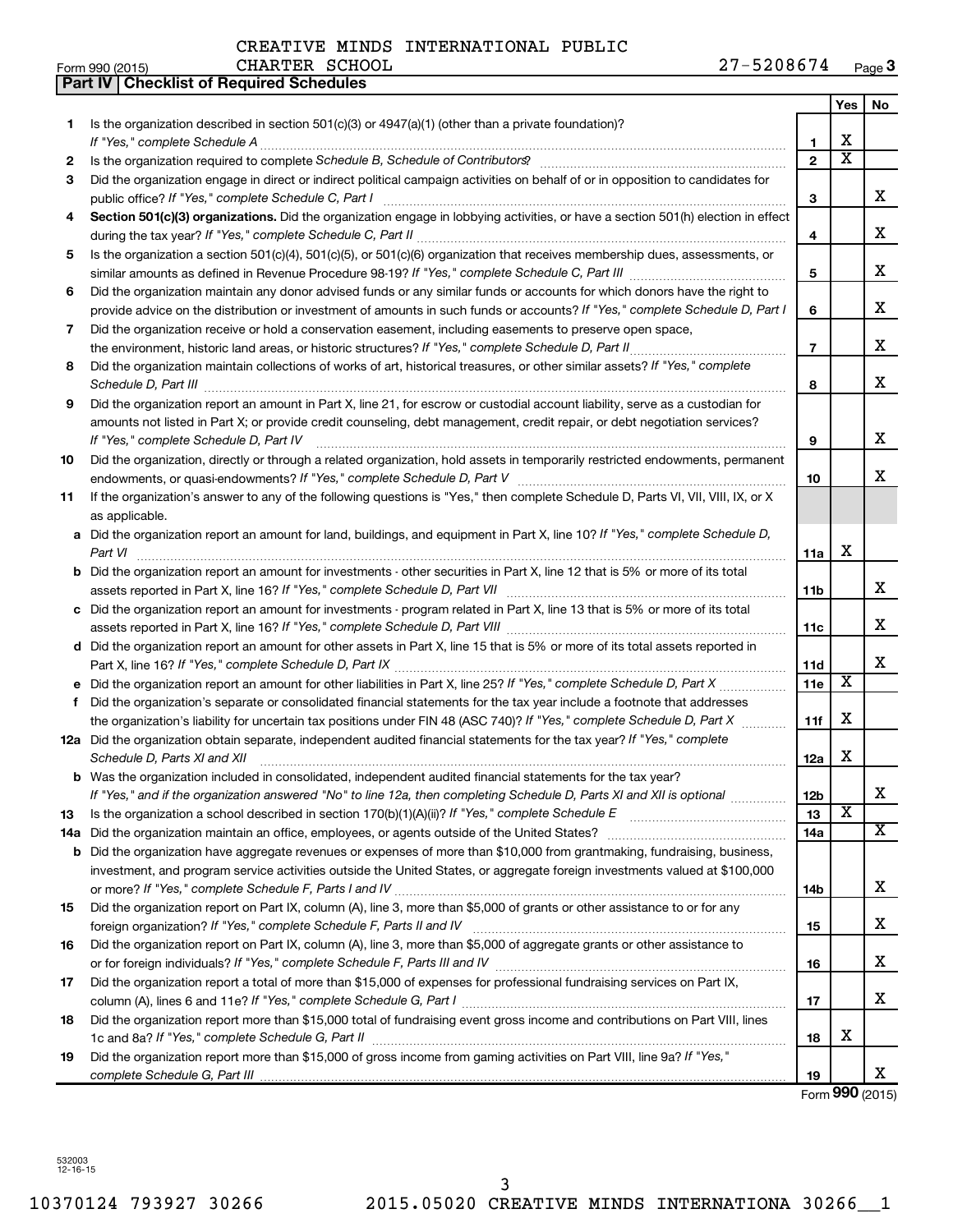|    | 27-5208674<br>CHARTER SCHOOL<br>Form 990 (2015)                                                                                                                             |                 |     | Page 4                  |
|----|-----------------------------------------------------------------------------------------------------------------------------------------------------------------------------|-----------------|-----|-------------------------|
|    | Part IV   Checklist of Required Schedules (continued)                                                                                                                       |                 |     |                         |
|    |                                                                                                                                                                             |                 | Yes | No                      |
|    |                                                                                                                                                                             | 20a             |     | x                       |
|    | <b>b</b> If "Yes" to line 20a, did the organization attach a copy of its audited financial statements to this return?                                                       | 20 <sub>b</sub> |     |                         |
| 21 | Did the organization report more than \$5,000 of grants or other assistance to any domestic organization or                                                                 |                 |     |                         |
|    |                                                                                                                                                                             | 21              |     | x                       |
| 22 | Did the organization report more than \$5,000 of grants or other assistance to or for domestic individuals on                                                               |                 |     |                         |
|    |                                                                                                                                                                             | 22              |     | х                       |
| 23 | Did the organization answer "Yes" to Part VII, Section A, line 3, 4, or 5 about compensation of the organization's current                                                  |                 |     |                         |
|    | and former officers, directors, trustees, key employees, and highest compensated employees? If "Yes," complete                                                              |                 |     |                         |
|    | Schedule J <b>Execute Schedule Schedule Schedule Schedule</b> J <b>Execute Schedule J Execute Schedule J</b>                                                                | 23              | X   |                         |
|    | 24a Did the organization have a tax-exempt bond issue with an outstanding principal amount of more than \$100,000 as of the                                                 |                 |     |                         |
|    | last day of the year, that was issued after December 31, 2002? If "Yes," answer lines 24b through 24d and complete                                                          |                 |     |                         |
|    | Schedule K. If "No", go to line 25a                                                                                                                                         | 24a             |     | x                       |
|    | <b>b</b> Did the organization invest any proceeds of tax-exempt bonds beyond a temporary period exception?                                                                  | 24 <sub>b</sub> |     |                         |
|    | c Did the organization maintain an escrow account other than a refunding escrow at any time during the year to defease                                                      |                 |     |                         |
|    |                                                                                                                                                                             | 24c             |     |                         |
|    |                                                                                                                                                                             | 24d             |     |                         |
|    | 25a Section 501(c)(3), 501(c)(4), and 501(c)(29) organizations. Did the organization engage in an excess benefit                                                            |                 |     |                         |
|    |                                                                                                                                                                             | 25a             |     | x                       |
|    | <b>b</b> Is the organization aware that it engaged in an excess benefit transaction with a disqualified person in a prior year, and                                         |                 |     |                         |
|    | that the transaction has not been reported on any of the organization's prior Forms 990 or 990-EZ? If "Yes," complete                                                       |                 |     |                         |
|    | Schedule L, Part I                                                                                                                                                          | 25b             |     | x                       |
| 26 | Did the organization report any amount on Part X, line 5, 6, or 22 for receivables from or payables to any current or                                                       |                 |     |                         |
|    | former officers, directors, trustees, key employees, highest compensated employees, or disqualified persons? If "Yes,"                                                      |                 |     |                         |
|    | complete Schedule L, Part II                                                                                                                                                | 26              |     | x                       |
| 27 | Did the organization provide a grant or other assistance to an officer, director, trustee, key employee, substantial                                                        |                 |     |                         |
|    | contributor or employee thereof, a grant selection committee member, or to a 35% controlled entity or family member                                                         |                 |     |                         |
|    |                                                                                                                                                                             | 27              |     | x                       |
| 28 | Was the organization a party to a business transaction with one of the following parties (see Schedule L, Part IV                                                           |                 |     |                         |
|    | instructions for applicable filing thresholds, conditions, and exceptions):                                                                                                 |                 |     |                         |
|    | a A current or former officer, director, trustee, or key employee? If "Yes," complete Schedule L, Part IV                                                                   | 28a             |     | X                       |
|    | <b>b</b> A family member of a current or former officer, director, trustee, or key employee? If "Yes," complete Schedule L, Part IV                                         | 28 <sub>b</sub> |     | $\overline{\mathtt{x}}$ |
|    | c An entity of which a current or former officer, director, trustee, or key employee (or a family member thereof) was an officer,                                           |                 |     |                         |
|    |                                                                                                                                                                             | 28c             |     | X                       |
| 29 |                                                                                                                                                                             | 29              | X   |                         |
| 30 | Did the organization receive contributions of art, historical treasures, or other similar assets, or qualified conservation                                                 |                 |     |                         |
|    |                                                                                                                                                                             | 30              |     | х                       |
| 31 | Did the organization liquidate, terminate, or dissolve and cease operations?                                                                                                |                 |     |                         |
|    |                                                                                                                                                                             | 31              |     | х                       |
| 32 | Did the organization sell, exchange, dispose of, or transfer more than 25% of its net assets? If "Yes," complete                                                            |                 |     |                         |
|    |                                                                                                                                                                             | 32              |     | х                       |
| 33 | Did the organization own 100% of an entity disregarded as separate from the organization under Regulations                                                                  |                 |     |                         |
|    | sections 301.7701-2 and 301.7701-3? If "Yes," complete Schedule R, Part I [1] [1] [1] [1] [1] [1] sections 301.7701-2 and 301.7701-3? If "Yes," complete Schedule R, Part I | 33              |     | х                       |
| 34 | Was the organization related to any tax-exempt or taxable entity? If "Yes," complete Schedule R, Part II, III, or IV, and                                                   |                 |     |                         |
|    | Part V, line 1                                                                                                                                                              | 34              |     | x                       |
|    |                                                                                                                                                                             | 35a             |     | $\overline{\mathtt{x}}$ |
|    | <b>b</b> If "Yes" to line 35a, did the organization receive any payment from or engage in any transaction with a controlled entity                                          |                 |     |                         |
|    |                                                                                                                                                                             | 35 <sub>b</sub> |     |                         |
| 36 | Section 501(c)(3) organizations. Did the organization make any transfers to an exempt non-charitable related organization?                                                  |                 |     |                         |
|    |                                                                                                                                                                             | 36              |     | х                       |
| 37 | Did the organization conduct more than 5% of its activities through an entity that is not a related organization                                                            |                 |     |                         |
|    |                                                                                                                                                                             | 37              |     | х                       |
| 38 | Did the organization complete Schedule O and provide explanations in Schedule O for Part VI, lines 11b and 19?                                                              |                 |     |                         |
|    |                                                                                                                                                                             | 38              | х   |                         |

Form **990** (2015)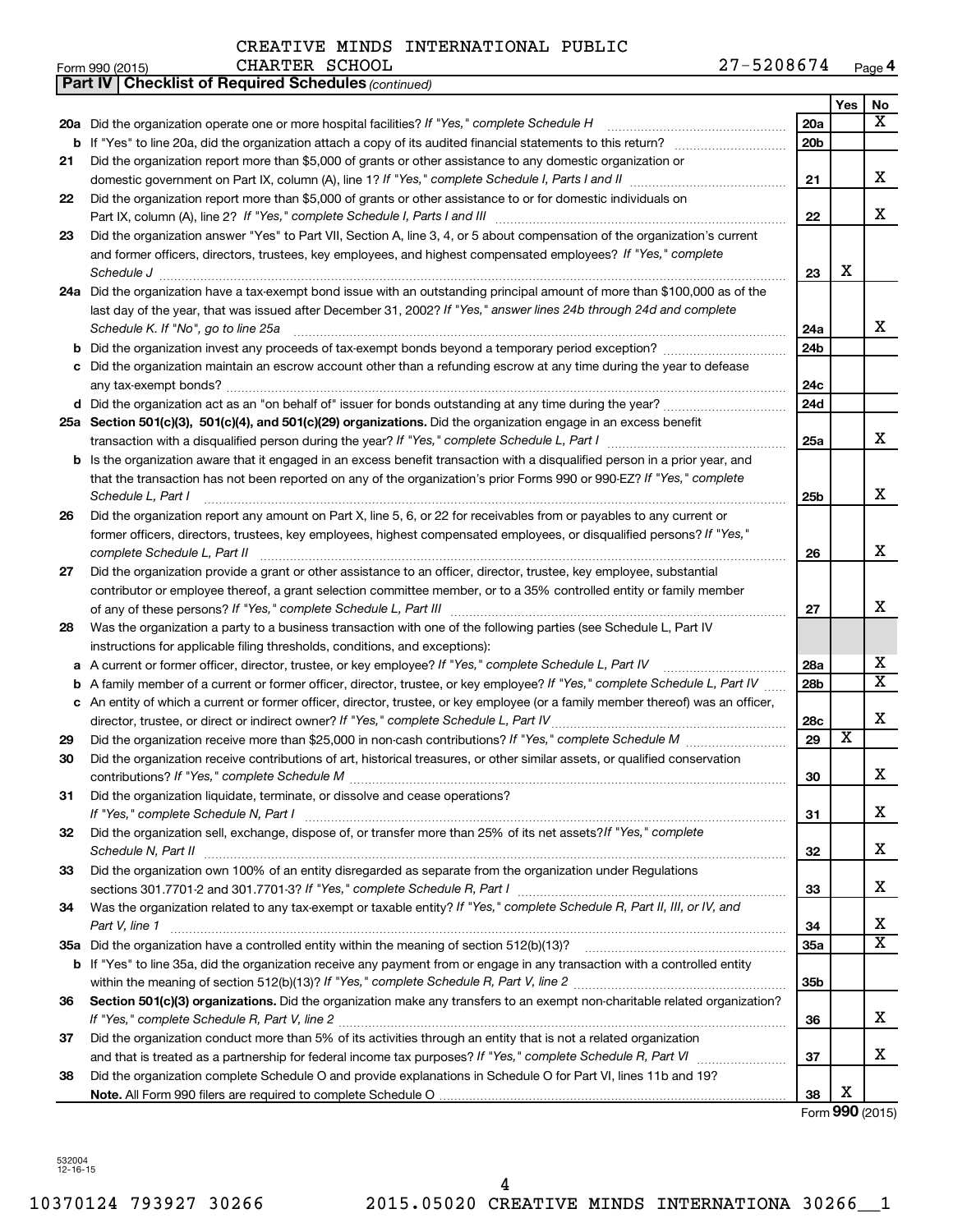#### CREATIVE MINDS INTERNATIONAL PUBLIC CHARTER SCHOOL

| Part V | <b>Statements Regarding Other IRS Filings and Tax Compliance</b><br>Check if Schedule O contains a response or note to any line in this Part V              |                        |                |     |                       |
|--------|-------------------------------------------------------------------------------------------------------------------------------------------------------------|------------------------|----------------|-----|-----------------------|
|        |                                                                                                                                                             |                        |                | Yes | <b>No</b>             |
|        |                                                                                                                                                             | 41<br>1a               |                |     |                       |
|        | Enter the number of Forms W-2G included in line 1a. Enter -0- if not applicable                                                                             | 1 <sub>b</sub>         |                |     |                       |
|        | Did the organization comply with backup withholding rules for reportable payments to vendors and reportable gaming                                          |                        |                |     |                       |
|        |                                                                                                                                                             |                        | 1c             | х   |                       |
|        | 2a Enter the number of employees reported on Form W-3, Transmittal of Wage and Tax Statements,                                                              |                        |                |     |                       |
|        | filed for the calendar year ending with or within the year covered by this return <i>[[[[[[[[[[[[[[]]]]</i> ]]                                              | 101<br>2a              |                |     |                       |
|        | b If at least one is reported on line 2a, did the organization file all required federal employment tax returns?                                            |                        | 2 <sub>b</sub> | х   |                       |
|        |                                                                                                                                                             |                        |                |     |                       |
|        | 3a Did the organization have unrelated business gross income of \$1,000 or more during the year?                                                            |                        | За             |     | х                     |
|        |                                                                                                                                                             |                        | 3b             |     |                       |
|        | 4a At any time during the calendar year, did the organization have an interest in, or a signature or other authority over, a                                |                        |                |     |                       |
|        | financial account in a foreign country (such as a bank account, securities account, or other financial account)?                                            |                        | 4a             |     | X                     |
|        | <b>b</b> If "Yes," enter the name of the foreign country: $\blacktriangleright$                                                                             |                        |                |     |                       |
|        | See instructions for filing requirements for FinCEN Form 114, Report of Foreign Bank and Financial Accounts (FBAR).                                         |                        |                |     |                       |
| 5а     |                                                                                                                                                             |                        | 5a             |     | х                     |
| b      |                                                                                                                                                             |                        | 5 <sub>b</sub> |     | $\overline{\text{X}}$ |
|        |                                                                                                                                                             |                        | 5с             |     |                       |
|        | 6a Does the organization have annual gross receipts that are normally greater than \$100,000, and did the organization solicit                              |                        |                |     |                       |
|        |                                                                                                                                                             |                        | 6a             |     | x                     |
|        | <b>b</b> If "Yes," did the organization include with every solicitation an express statement that such contributions or gifts                               |                        |                |     |                       |
|        | were not tax deductible?                                                                                                                                    |                        | 6b             |     |                       |
| 7      | Organizations that may receive deductible contributions under section 170(c).                                                                               |                        |                |     |                       |
|        | Did the organization receive a payment in excess of \$75 made partly as a contribution and partly for goods and services provided to the payor?             |                        | 7a             |     | x                     |
| b      |                                                                                                                                                             |                        | 7b             |     |                       |
|        | Did the organization sell, exchange, or otherwise dispose of tangible personal property for which it was required                                           |                        |                |     |                       |
|        | to file Form 8282?                                                                                                                                          |                        | 7c             |     | x                     |
|        |                                                                                                                                                             | 7d                     |                |     |                       |
|        |                                                                                                                                                             |                        | 7е             |     | х                     |
|        | Did the organization, during the year, pay premiums, directly or indirectly, on a personal benefit contract?                                                |                        | 7f             |     | X                     |
|        | If the organization received a contribution of qualified intellectual property, did the organization file Form 8899 as required?                            |                        | 7g             |     |                       |
| h      | If the organization received a contribution of cars, boats, airplanes, or other vehicles, did the organization file a Form 1098-C?                          |                        | 7h             |     |                       |
| 8      | Sponsoring organizations maintaining donor advised funds. Did a donor advised fund maintained by the                                                        |                        |                |     |                       |
|        |                                                                                                                                                             |                        | 8              |     |                       |
| 9      | Sponsoring organizations maintaining donor advised funds.                                                                                                   |                        |                |     |                       |
|        |                                                                                                                                                             |                        | υа             |     |                       |
|        | <b>b</b> Did the sponsoring organization make a distribution to a donor, donor advisor, or related person?                                                  |                        | 9b             |     |                       |
| 10     | Section 501(c)(7) organizations. Enter:                                                                                                                     |                        |                |     |                       |
| a      |                                                                                                                                                             | 10a<br>10 <sub>b</sub> |                |     |                       |
|        | b Gross receipts, included on Form 990, Part VIII, line 12, for public use of club facilities                                                               |                        |                |     |                       |
| 11     | Section 501(c)(12) organizations. Enter:                                                                                                                    |                        |                |     |                       |
| а      | <b>b</b> Gross income from other sources (Do not net amounts due or paid to other sources against                                                           | 11a                    |                |     |                       |
|        |                                                                                                                                                             |                        |                |     |                       |
|        | amounts due or received from them.)<br>12a Section 4947(a)(1) non-exempt charitable trusts. Is the organization filing Form 990 in lieu of Form 1041?       | 11b                    |                |     |                       |
|        |                                                                                                                                                             | 12 <sub>b</sub>        | 12a            |     |                       |
| 13     | b If "Yes," enter the amount of tax-exempt interest received or accrued during the year<br>Section 501(c)(29) qualified nonprofit health insurance issuers. |                        |                |     |                       |
|        | a Is the organization licensed to issue qualified health plans in more than one state?                                                                      |                        | 13a            |     |                       |
|        | Note. See the instructions for additional information the organization must report on Schedule O.                                                           |                        |                |     |                       |
|        | <b>b</b> Enter the amount of reserves the organization is required to maintain by the states in which the                                                   |                        |                |     |                       |
|        |                                                                                                                                                             | 13 <sub>b</sub>        |                |     |                       |
|        |                                                                                                                                                             | 13 <sub>c</sub>        |                |     |                       |
|        | 14a Did the organization receive any payments for indoor tanning services during the tax year?                                                              |                        | 14a            |     | x                     |
|        |                                                                                                                                                             |                        | 14b            |     |                       |
|        |                                                                                                                                                             |                        |                |     |                       |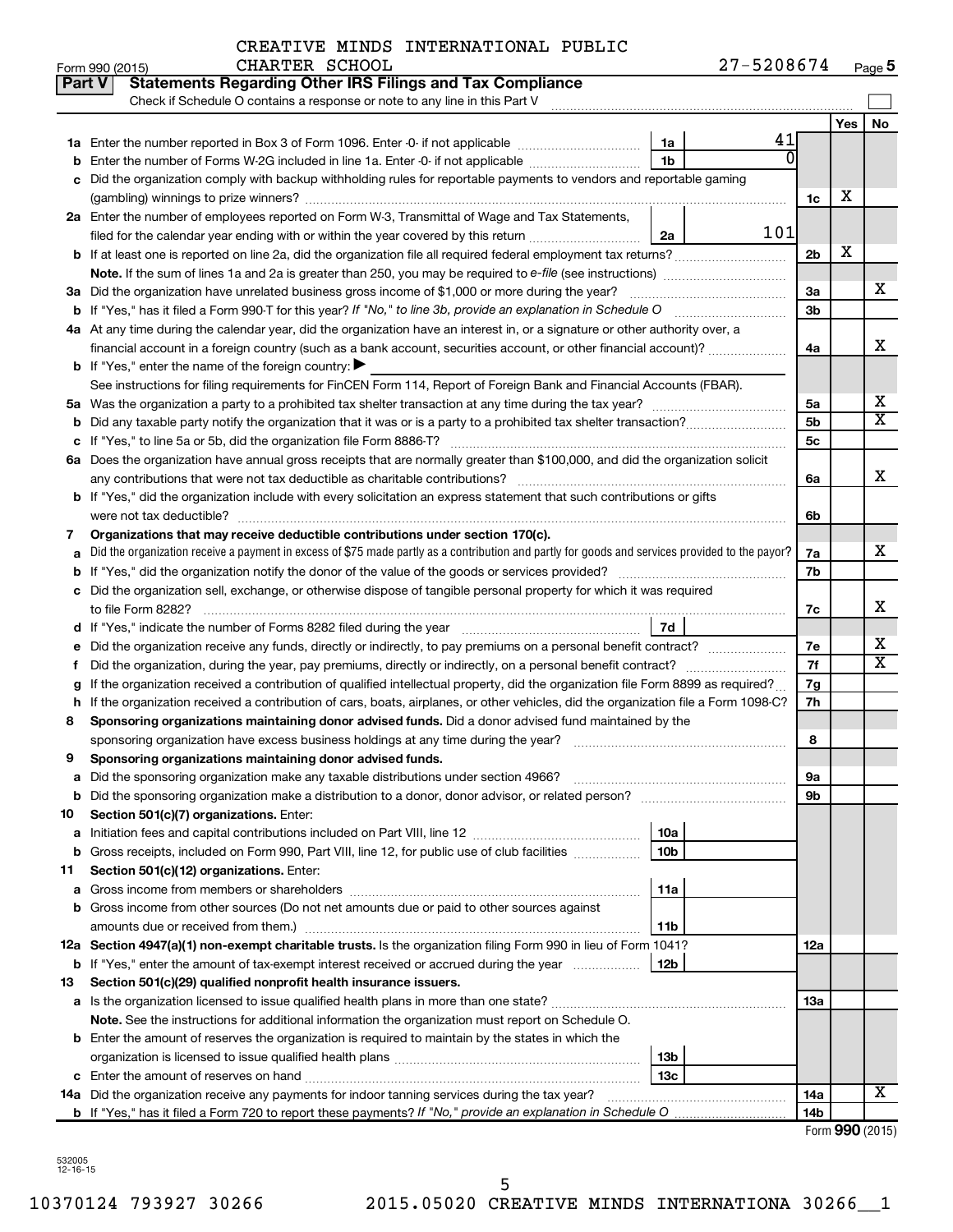Form 990 (2015)  $CHARTER$   $SCHOOL$   $27-5208674$   $Page$ **6**

|  | Part VI   Governance, Management, and Disclosure For each "Yes" response to lines 2 through 7b below, and for a "No" response |  |  |  |
|--|-------------------------------------------------------------------------------------------------------------------------------|--|--|--|
|  | to line 8a, 8b, or 10b below, describe the circumstances, processes, or changes in Schedule O. See instructions.              |  |  |  |

|     |                                                                                                                                                                               |                               |                 |                         | $\lfloor x \rfloor$ |
|-----|-------------------------------------------------------------------------------------------------------------------------------------------------------------------------------|-------------------------------|-----------------|-------------------------|---------------------|
|     | <b>Section A. Governing Body and Management</b>                                                                                                                               |                               |                 |                         |                     |
|     |                                                                                                                                                                               |                               |                 | Yes                     | No                  |
|     | <b>1a</b> Enter the number of voting members of the governing body at the end of the tax year                                                                                 | 1a                            | 91              |                         |                     |
|     | If there are material differences in voting rights among members of the governing body, or if the governing                                                                   |                               |                 |                         |                     |
|     | body delegated broad authority to an executive committee or similar committee, explain in Schedule O.                                                                         |                               |                 |                         |                     |
| b   | Enter the number of voting members included in line 1a, above, who are independent <i>manumum</i>                                                                             | 1b                            | 9               |                         |                     |
| 2   | Did any officer, director, trustee, or key employee have a family relationship or a business relationship with any other                                                      |                               |                 |                         |                     |
|     | officer, director, trustee, or key employee?                                                                                                                                  |                               | 2               |                         |                     |
| З   | Did the organization delegate control over management duties customarily performed by or under the direct supervision                                                         |                               |                 |                         |                     |
|     |                                                                                                                                                                               |                               | 3               |                         |                     |
| 4   | Did the organization make any significant changes to its governing documents since the prior Form 990 was filed?                                                              |                               | 4               |                         |                     |
| 5   |                                                                                                                                                                               |                               | 5               |                         |                     |
| 6   |                                                                                                                                                                               |                               | 6               |                         |                     |
| 7a  | Did the organization have members, stockholders, or other persons who had the power to elect or appoint one or                                                                |                               |                 |                         |                     |
|     |                                                                                                                                                                               |                               | 7a              |                         |                     |
| b   | Are any governance decisions of the organization reserved to (or subject to approval by) members, stockholders, or                                                            |                               |                 |                         |                     |
|     |                                                                                                                                                                               |                               |                 |                         |                     |
|     | Did the organization contemporaneously document the meetings held or written actions undertaken during the year by the following:                                             |                               | 7b              |                         |                     |
| 8   |                                                                                                                                                                               |                               |                 | х                       |                     |
| a   |                                                                                                                                                                               |                               | 8а              |                         |                     |
| b   |                                                                                                                                                                               |                               | 8b              |                         |                     |
| 9   | Is there any officer, director, trustee, or key employee listed in Part VII, Section A, who cannot be reached at the                                                          |                               |                 |                         |                     |
|     |                                                                                                                                                                               |                               | 9               |                         |                     |
|     | Section B. Policies (This Section B requests information about policies not required by the Internal Revenue Code.)                                                           |                               |                 |                         |                     |
|     |                                                                                                                                                                               |                               |                 | Yes                     | No                  |
|     |                                                                                                                                                                               |                               | 10a             |                         |                     |
|     | b If "Yes," did the organization have written policies and procedures governing the activities of such chapters, affiliates,                                                  |                               |                 |                         |                     |
|     |                                                                                                                                                                               |                               | 10 <sub>b</sub> |                         |                     |
|     | 11a Has the organization provided a complete copy of this Form 990 to all members of its governing body before filing the form?                                               |                               | 11a             | X                       |                     |
| b   | Describe in Schedule O the process, if any, used by the organization to review this Form 990.                                                                                 |                               |                 |                         |                     |
| 12a | Did the organization have a written conflict of interest policy? If "No," go to line 13                                                                                       |                               | 12a             | х                       |                     |
| b   | Were officers, directors, or trustees, and key employees required to disclose annually interests that could give rise to conflicts?                                           |                               | 12 <sub>b</sub> | $\overline{\textbf{x}}$ |                     |
| с   | Did the organization regularly and consistently monitor and enforce compliance with the policy? If "Yes," describe                                                            |                               |                 |                         |                     |
|     | in Schedule O how this was done manufactured and continuum contract the state of the state of the state of the                                                                |                               | 12c             | х                       |                     |
| 13  |                                                                                                                                                                               |                               | 13              | $\overline{\textbf{x}}$ |                     |
| 14  | Did the organization have a written document retention and destruction policy? [11] manufaction in the organization have a written document retention and destruction policy? |                               | 14              | $\overline{\textbf{x}}$ |                     |
|     |                                                                                                                                                                               |                               |                 |                         |                     |
| 15  | Did the process for determining compensation of the following persons include a review and approval by independent                                                            |                               |                 |                         |                     |
|     | persons, comparability data, and contemporaneous substantiation of the deliberation and decision?                                                                             |                               |                 | х                       |                     |
| а   |                                                                                                                                                                               |                               | <b>15a</b>      |                         |                     |
|     |                                                                                                                                                                               |                               | 15b             |                         |                     |
|     | If "Yes" to line 15a or 15b, describe the process in Schedule O (see instructions).                                                                                           |                               |                 |                         |                     |
|     | <b>16a</b> Did the organization invest in, contribute assets to, or participate in a joint venture or similar arrangement with a                                              |                               |                 |                         |                     |
|     | taxable entity during the year?                                                                                                                                               |                               | 16a             |                         |                     |
|     | b If "Yes," did the organization follow a written policy or procedure requiring the organization to evaluate its participation                                                |                               |                 |                         |                     |
|     | in joint venture arrangements under applicable federal tax law, and take steps to safeguard the organization's                                                                |                               |                 |                         |                     |
|     | exempt status with respect to such arrangements?                                                                                                                              |                               | 16b             |                         |                     |
|     | <b>Section C. Disclosure</b>                                                                                                                                                  |                               |                 |                         |                     |
| 17  | <b>NONE</b><br>List the states with which a copy of this Form 990 is required to be filed $\blacktriangleright$                                                               |                               |                 |                         |                     |
| 18  | Section 6104 requires an organization to make its Forms 1023 (or 1024 if applicable), 990, and 990-T (Section 501(c)(3)s only) available                                      |                               |                 |                         |                     |
|     | for public inspection. Indicate how you made these available. Check all that apply.                                                                                           |                               |                 |                         |                     |
|     | $\lfloor x \rfloor$ Upon request<br>Own website<br>Another's website                                                                                                          | Other (explain in Schedule O) |                 |                         |                     |
| 19  | Describe in Schedule O whether (and if so, how) the organization made its governing documents, conflict of interest policy, and financial                                     |                               |                 |                         |                     |
|     | statements available to the public during the tax year.                                                                                                                       |                               |                 |                         |                     |
|     |                                                                                                                                                                               |                               |                 |                         |                     |
| 20  | State the name, address, and telephone number of the person who possesses the organization's books and records:                                                               |                               |                 |                         |                     |
|     | THE ORGANIZATION - 202-588-0370                                                                                                                                               |                               |                 |                         |                     |
|     | 20010<br>3224 16TH STREET,<br>$\overline{\text{NW }},$<br>WASHINGTON,<br>DC                                                                                                   |                               |                 |                         |                     |
|     | 532006 12-16-15                                                                                                                                                               |                               |                 | Form 990 (2015)         |                     |
|     | 6                                                                                                                                                                             |                               |                 |                         |                     |
|     | 10370124 793927 30266<br>2015.05020 CREATIVE MINDS INTERNATIONA 30266 1                                                                                                       |                               |                 |                         |                     |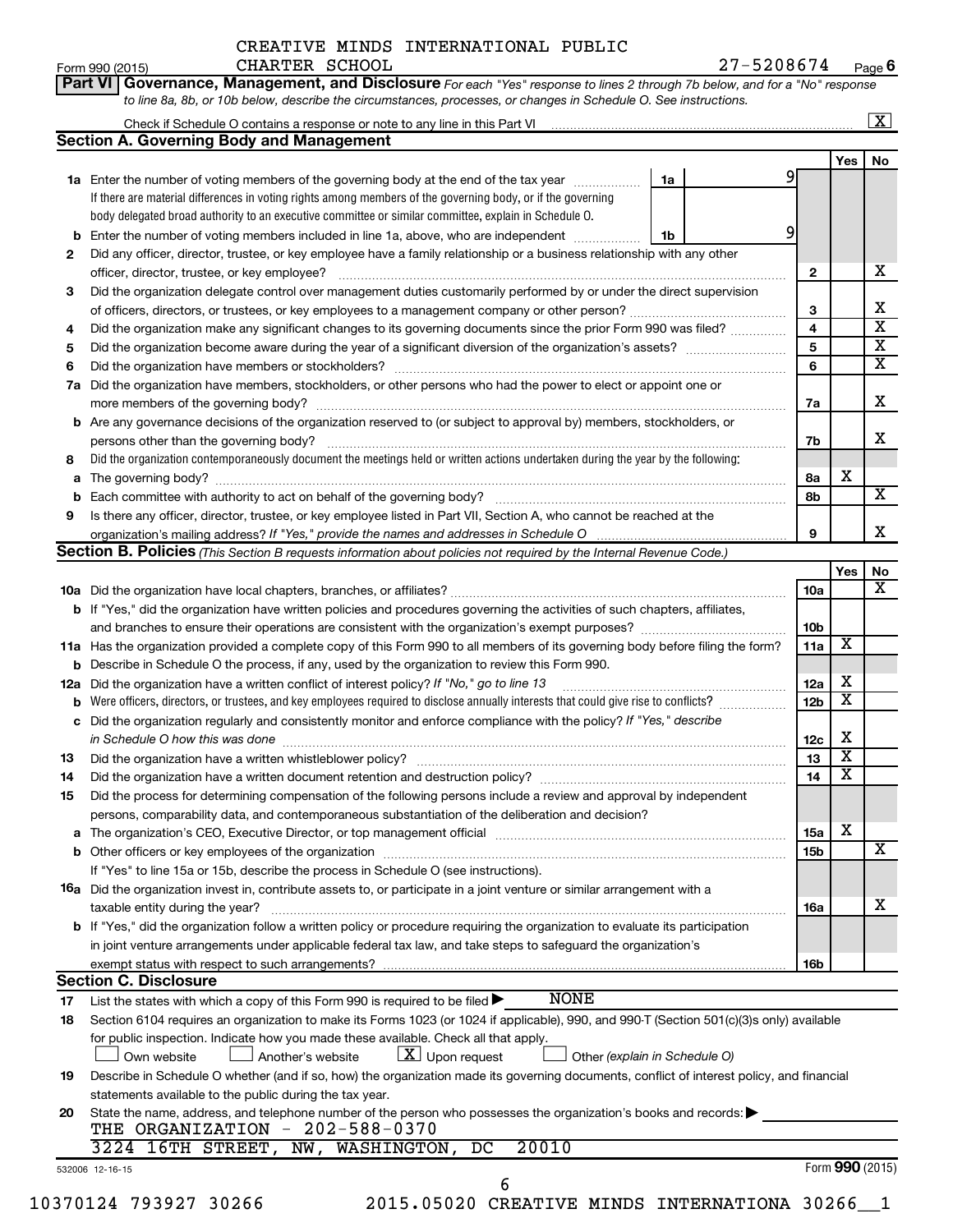$\Box$ 

| Part VII Compensation of Officers, Directors, Trustees, Key Employees, Highest Compensated |  |
|--------------------------------------------------------------------------------------------|--|
| <b>Employees, and Independent Contractors</b>                                              |  |

#### Check if Schedule O contains a response or note to any line in this Part VII

**Section A. Officers, Directors, Trustees, Key Employees, and Highest Compensated Employees**

**1a**  Complete this table for all persons required to be listed. Report compensation for the calendar year ending with or within the organization's tax year.

**•** List all of the organization's current officers, directors, trustees (whether individuals or organizations), regardless of amount of compensation.

**•** List all of the organization's **current** key employees, if any. See instructions for definition of "key employee." Enter -0- in columns  $(D)$ ,  $(E)$ , and  $(F)$  if no compensation was paid.

**•** List the organization's five current highest compensated employees (other than an officer, director, trustee, or key employee) who received reportable compensation (Box 5 of Form W-2 and/or Box 7 of Form 1099-MISC) of more than \$100,000 from the organization and any related organizations.

**•** List all of the organization's former officers, key employees, and highest compensated employees who received more than \$100,000 of reportable compensation from the organization and any related organizations.

**•** List all of the organization's former directors or trustees that received, in the capacity as a former director or trustee of the organization, more than \$10,000 of reportable compensation from the organization and any related organizations.

List persons in the following order: individual trustees or directors; institutional trustees; officers; key employees; highest compensated employees; and former such persons.

|  |  |  | Check this box if neither the organization nor any related organization compensated any current officer, director, or trustee. |  |  |
|--|--|--|--------------------------------------------------------------------------------------------------------------------------------|--|--|
|  |  |  |                                                                                                                                |  |  |

| (A)                                  | (B)                      |                                |                                                                  |             | (C)          |                                 |        | (D)             | (E)             | (F)                         |
|--------------------------------------|--------------------------|--------------------------------|------------------------------------------------------------------|-------------|--------------|---------------------------------|--------|-----------------|-----------------|-----------------------------|
| Name and Title                       | Average                  |                                | Position<br>(do not check more than one                          |             |              |                                 |        | Reportable      | Reportable      | Estimated                   |
|                                      | hours per                |                                | box, unless person is both an<br>officer and a director/trustee) |             |              |                                 |        | compensation    | compensation    | amount of                   |
|                                      | week                     |                                |                                                                  |             |              |                                 |        | from            | from related    | other                       |
|                                      | (list any                |                                |                                                                  |             |              |                                 |        | the             | organizations   | compensation                |
|                                      | hours for                |                                |                                                                  |             |              |                                 |        | organization    | (W-2/1099-MISC) | from the                    |
|                                      | related<br>organizations |                                |                                                                  |             |              |                                 |        | (W-2/1099-MISC) |                 | organization<br>and related |
|                                      | below                    |                                |                                                                  |             |              |                                 |        |                 |                 | organizations               |
|                                      | line)                    | Individual trustee or director | Institutional trustee                                            | Officer     | Key employee | Highest compensated<br>employee | Former |                 |                 |                             |
| MELANIE BOWEN<br>(1)                 | 4.00                     |                                |                                                                  |             |              |                                 |        |                 |                 |                             |
| <b>CHAIR</b>                         |                          | $\mathbf x$                    |                                                                  | $\mathbf X$ |              |                                 |        | 0.              | 0.              | $\boldsymbol{0}$ .          |
| (2)<br>BRYAN L.G. LEWIS              | 4.00                     |                                |                                                                  |             |              |                                 |        |                 |                 |                             |
| VICE CHAIR, UNTIL MAY 2016           |                          | $\mathbf X$                    |                                                                  | $\mathbf X$ |              |                                 |        | 0.              | 0.              | $\mathbf 0$ .               |
| <b>ADAM CHANDLER</b><br>(3)          | 4.00                     |                                |                                                                  |             |              |                                 |        |                 |                 |                             |
| TRUSTEE AS OF APRIL 2016, VICE CHAIR |                          | X                              |                                                                  | $\mathbf X$ |              |                                 |        | $\mathbf 0$ .   | $\mathbf 0$ .   | $\boldsymbol{0}$ .          |
| (4)<br>ORNELLA NAPOLITANO            | 4.00                     |                                |                                                                  |             |              |                                 |        |                 |                 |                             |
| TREASURER                            |                          | $\mathbf X$                    |                                                                  | $\mathbf X$ |              |                                 |        | $\mathbf 0$ .   | $\mathbf 0$ .   | $\boldsymbol{0}$ .          |
| (5) PATRICIA TALBERT SMITH           | 4.00                     |                                |                                                                  |             |              |                                 |        |                 |                 |                             |
| <b>SECRETARY</b>                     |                          | X                              |                                                                  | $\mathbf X$ |              |                                 |        | $\mathbf 0$ .   | $\mathbf 0$ .   | $\boldsymbol{0}$ .          |
| (6) DEMETRIS CHEATHAM                | 2.00                     |                                |                                                                  |             |              |                                 |        |                 |                 |                             |
| <b>TRUSTEE</b>                       |                          | $\mathbf x$                    |                                                                  |             |              |                                 |        | $\mathbf 0$ .   | $\mathbf 0$ .   | $0$ .                       |
| (7) BETTY PAIR                       | 2.00                     |                                |                                                                  |             |              |                                 |        |                 |                 |                             |
| <b>TRUSTEE</b>                       |                          | X                              |                                                                  |             |              |                                 |        | $\mathbf 0$ .   | $\mathbf 0$ .   | $\mathbf 0$ .               |
| (8)<br>JENNIFER ENGEL FISHER         | 2.00                     |                                |                                                                  |             |              |                                 |        |                 |                 |                             |
| <b>TRUSTEE</b>                       |                          | $\mathbf x$                    |                                                                  |             |              |                                 |        | 0.              | $\mathbf 0$ .   | $0$ .                       |
| (9) KELLY YOUNG                      | 2.00                     |                                |                                                                  |             |              |                                 |        |                 |                 |                             |
| <b>TRUSTEE</b>                       |                          | $\mathbf x$                    |                                                                  |             |              |                                 |        | $\mathbf 0$ .   | О.              | $\mathbf 0$ .               |
| (10) JERRY ZAYETS                    | 2.00                     |                                |                                                                  |             |              |                                 |        |                 |                 |                             |
| TRUSTEE                              |                          | $\mathbf X$                    |                                                                  |             |              |                                 |        | $\mathbf 0$ .   | 0.              | $\mathbf 0$ .               |
| (11) SARAH SPREITZER                 | 2.00                     |                                |                                                                  |             |              |                                 |        |                 |                 |                             |
| TRUSTEE, UNTIL SEPTEMBER 2015        |                          | X                              |                                                                  |             |              |                                 |        | $\mathbf 0$ .   | $\mathbf 0$ .   | $\mathbf 0$ .               |
| (12) THOMAS FRANKIEWICZ              | 2.00                     |                                |                                                                  |             |              |                                 |        |                 |                 |                             |
| TRUSTEE, UNTIL SEPTEMBER 2015        |                          | $\mathbf x$                    |                                                                  |             |              |                                 |        | $\mathbf 0$ .   | $\mathbf 0$ .   | $\mathbf 0$ .               |
| (13) GOLNAR ABEDIN                   | 40.00                    |                                |                                                                  |             |              |                                 |        |                 |                 |                             |
| EXECUTIVE DIRECTOR                   |                          |                                |                                                                  | $\mathbf X$ |              |                                 |        | 148,309.        | $\mathbf 0$ .   | 9,080.                      |
|                                      |                          |                                |                                                                  |             |              |                                 |        |                 |                 |                             |
|                                      |                          |                                |                                                                  |             |              |                                 |        |                 |                 |                             |
|                                      |                          |                                |                                                                  |             |              |                                 |        |                 |                 |                             |
|                                      |                          |                                |                                                                  |             |              |                                 |        |                 |                 |                             |
|                                      |                          |                                |                                                                  |             |              |                                 |        |                 |                 |                             |
|                                      |                          |                                |                                                                  |             |              |                                 |        |                 |                 |                             |
|                                      |                          |                                |                                                                  |             |              |                                 |        |                 |                 |                             |
|                                      |                          |                                |                                                                  |             |              |                                 |        |                 |                 |                             |

7

532007 12-16-15

Form (2015) **990**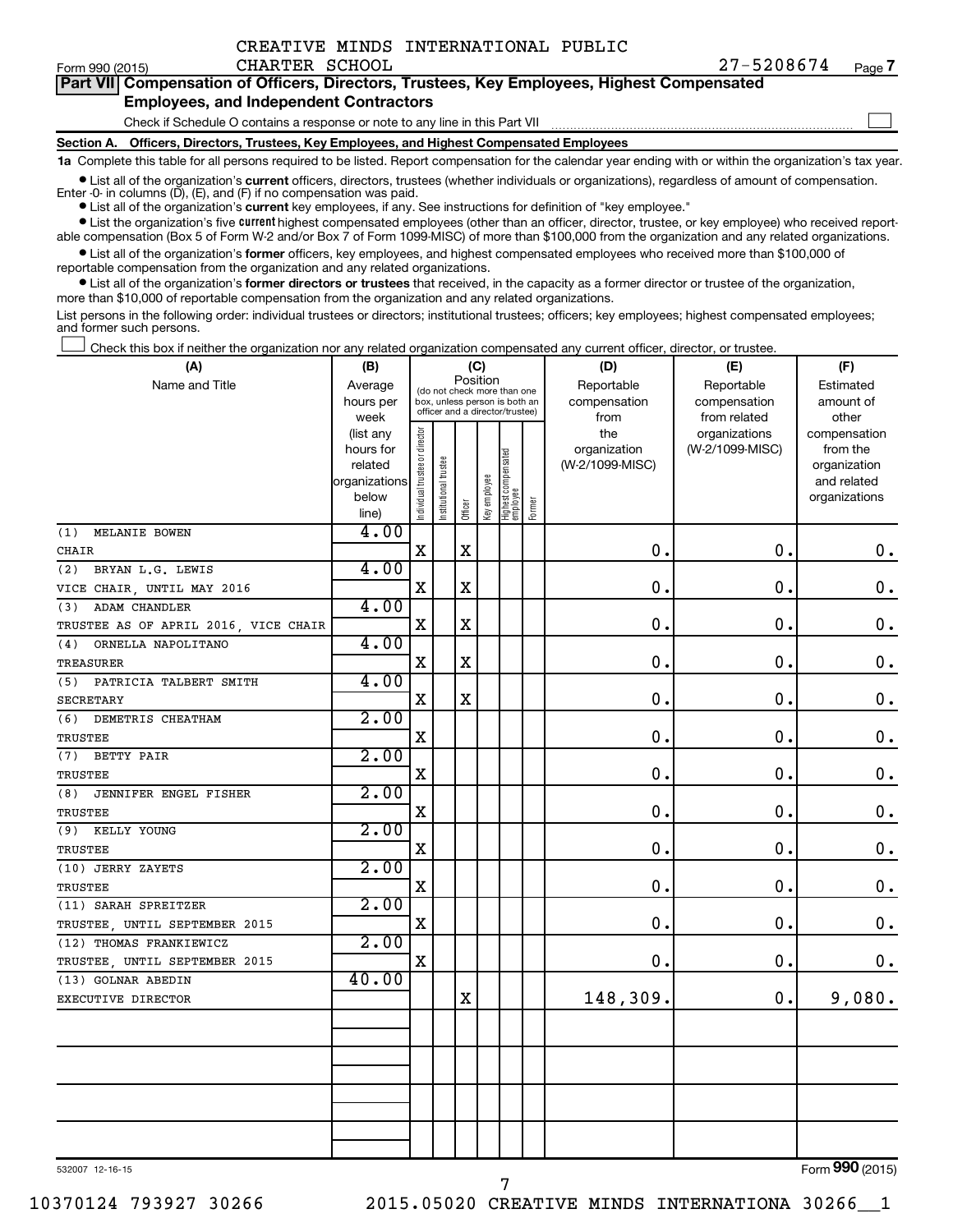|                                                                                                                                                                                                                                                                        | CREATIVE MINDS INTERNATIONAL PUBLIC |                                                                      |                                |                       |                 |              |                                                                                                 |        |                                                                                                        |                                                   |                  |                     |                                                          |               |
|------------------------------------------------------------------------------------------------------------------------------------------------------------------------------------------------------------------------------------------------------------------------|-------------------------------------|----------------------------------------------------------------------|--------------------------------|-----------------------|-----------------|--------------|-------------------------------------------------------------------------------------------------|--------|--------------------------------------------------------------------------------------------------------|---------------------------------------------------|------------------|---------------------|----------------------------------------------------------|---------------|
| Form 990 (2015)                                                                                                                                                                                                                                                        | CHARTER SCHOOL                      |                                                                      |                                |                       |                 |              |                                                                                                 |        |                                                                                                        | 27-5208674                                        |                  |                     |                                                          | Page 8        |
| <b>Part VII</b>                                                                                                                                                                                                                                                        |                                     |                                                                      |                                |                       |                 |              |                                                                                                 |        | Section A. Officers, Directors, Trustees, Key Employees, and Highest Compensated Employees (continued) |                                                   |                  |                     |                                                          |               |
| (A)<br>Name and title                                                                                                                                                                                                                                                  |                                     | (B)<br>Average<br>hours per<br>week                                  |                                |                       | (C)<br>Position |              | (do not check more than one<br>box, unless person is both an<br>officer and a director/trustee) |        | (D)<br>Reportable<br>compensation<br>from                                                              | (E)<br>Reportable<br>compensation<br>from related |                  |                     | (F)<br>Estimated<br>amount of<br>other                   |               |
|                                                                                                                                                                                                                                                                        |                                     | (list any<br>hours for<br>related<br>organizations<br>below<br>line) | Individual trustee or director | Institutional trustee | Officer         | Key employee | Highest compensated<br>employee                                                                 | Former | the<br>organization<br>(W-2/1099-MISC)                                                                 | organizations<br>(W-2/1099-MISC)                  |                  | compensation        | from the<br>organization<br>and related<br>organizations |               |
|                                                                                                                                                                                                                                                                        |                                     |                                                                      |                                |                       |                 |              |                                                                                                 |        |                                                                                                        |                                                   |                  |                     |                                                          |               |
|                                                                                                                                                                                                                                                                        |                                     |                                                                      |                                |                       |                 |              |                                                                                                 |        |                                                                                                        |                                                   |                  |                     |                                                          |               |
|                                                                                                                                                                                                                                                                        |                                     |                                                                      |                                |                       |                 |              |                                                                                                 |        |                                                                                                        |                                                   |                  |                     |                                                          |               |
|                                                                                                                                                                                                                                                                        |                                     |                                                                      |                                |                       |                 |              |                                                                                                 |        |                                                                                                        |                                                   |                  |                     |                                                          |               |
|                                                                                                                                                                                                                                                                        |                                     |                                                                      |                                |                       |                 |              |                                                                                                 |        |                                                                                                        |                                                   |                  |                     |                                                          |               |
|                                                                                                                                                                                                                                                                        |                                     |                                                                      |                                |                       |                 |              |                                                                                                 |        |                                                                                                        |                                                   |                  |                     |                                                          |               |
| 1b Sub-total                                                                                                                                                                                                                                                           |                                     |                                                                      |                                |                       |                 |              |                                                                                                 |        | 148,309.                                                                                               |                                                   | $\overline{0}$ . |                     |                                                          | 9,080.        |
|                                                                                                                                                                                                                                                                        |                                     |                                                                      |                                |                       |                 |              |                                                                                                 |        | $\overline{0}$ .                                                                                       |                                                   | σ.<br>σ.         |                     |                                                          | $\mathbf 0$ . |
|                                                                                                                                                                                                                                                                        |                                     |                                                                      |                                |                       |                 |              |                                                                                                 |        | 148,309.                                                                                               |                                                   |                  |                     |                                                          | 9,080.        |
| Total number of individuals (including but not limited to those listed above) who received more than \$100,000 of reportable<br>$\mathbf{2}$<br>compensation from the organization $\blacktriangleright$                                                               |                                     |                                                                      |                                |                       |                 |              |                                                                                                 |        |                                                                                                        |                                                   |                  |                     |                                                          | 1             |
|                                                                                                                                                                                                                                                                        |                                     |                                                                      |                                |                       |                 |              |                                                                                                 |        |                                                                                                        |                                                   |                  |                     | Yes                                                      | No            |
| Did the organization list any former officer, director, or trustee, key employee, or highest compensated employee on<br>З<br>line 1a? If "Yes," complete Schedule J for such individual manufactured content to the content of the content o                           |                                     |                                                                      |                                |                       |                 |              |                                                                                                 |        |                                                                                                        |                                                   |                  | 3                   |                                                          | X             |
| For any individual listed on line 1a, is the sum of reportable compensation and other compensation from the organization<br>4                                                                                                                                          |                                     |                                                                      |                                |                       |                 |              |                                                                                                 |        |                                                                                                        |                                                   |                  |                     |                                                          |               |
| Did any person listed on line 1a receive or accrue compensation from any unrelated organization or individual for services<br>5                                                                                                                                        |                                     |                                                                      |                                |                       |                 |              |                                                                                                 |        |                                                                                                        |                                                   |                  | 4                   | x                                                        |               |
|                                                                                                                                                                                                                                                                        |                                     |                                                                      |                                |                       |                 |              |                                                                                                 |        |                                                                                                        |                                                   |                  | 5                   |                                                          | x             |
| <b>Section B. Independent Contractors</b>                                                                                                                                                                                                                              |                                     |                                                                      |                                |                       |                 |              |                                                                                                 |        |                                                                                                        |                                                   |                  |                     |                                                          |               |
| Complete this table for your five highest compensated independent contractors that received more than \$100,000 of compensation from<br>$\mathbf{1}$<br>the organization. Report compensation for the calendar year ending with or within the organization's tax year. |                                     |                                                                      |                                |                       |                 |              |                                                                                                 |        |                                                                                                        |                                                   |                  |                     |                                                          |               |
| FORRESTER CONSTRUCTION COMPANY                                                                                                                                                                                                                                         | (A)<br>Name and business address    |                                                                      |                                |                       |                 |              |                                                                                                 |        | (B)<br>Description of services<br><b>FACILITY RENOVATION</b>                                           |                                                   |                  | (C)<br>Compensation |                                                          |               |
| 12231 PARKLAWN DRIVE, ROCKVILLE, MD 20852                                                                                                                                                                                                                              |                                     |                                                                      |                                |                       |                 |              |                                                                                                 |        | CONTRACTOR                                                                                             |                                                   |                  |                     |                                                          | 242,697.      |
| THE FLOORTIME CENTER LLC<br>4827 RUGBY AVE, BETHESDA, MD 20814                                                                                                                                                                                                         |                                     |                                                                      |                                |                       |                 |              |                                                                                                 |        | SPECIAL EDU AND PRO                                                                                    |                                                   |                  |                     |                                                          | 227,860.      |
| GRACEFUL AFFAIRS CATERING COMPANY<br>5215 GEORGIA AVE NW, WASHINGTON, DC 20011                                                                                                                                                                                         |                                     |                                                                      |                                |                       |                 |              |                                                                                                 |        | <b>FOOD SERVICES</b>                                                                                   |                                                   |                  |                     |                                                          | 200,554.      |
| ARMED FORCES RETIREMENT HOME, 3700 NORTH<br>CAPITOL STREET, NE, WASHINGTON, DC 20011                                                                                                                                                                                   |                                     |                                                                      |                                |                       |                 |              |                                                                                                 |        | RENT                                                                                                   |                                                   |                  |                     |                                                          | 137,452.      |
| ELLIS THERAPEUTIC CONSULTANTS, 1748<br>KALORAMA ROAD NW #1, WASHINGTON, DC 20009                                                                                                                                                                                       |                                     |                                                                      |                                |                       |                 |              |                                                                                                 |        | CONSULTING                                                                                             |                                                   |                  |                     |                                                          | 114,447.      |
| Total number of independent contractors (including but not limited to those listed above) who received more than<br>$\mathbf{2}$<br>\$100,000 of compensation from the organization                                                                                    |                                     |                                                                      |                                |                       |                 |              | 5                                                                                               |        |                                                                                                        |                                                   |                  |                     |                                                          |               |
|                                                                                                                                                                                                                                                                        |                                     |                                                                      |                                |                       |                 |              |                                                                                                 |        |                                                                                                        |                                                   |                  |                     |                                                          |               |

532008 12-16-15

8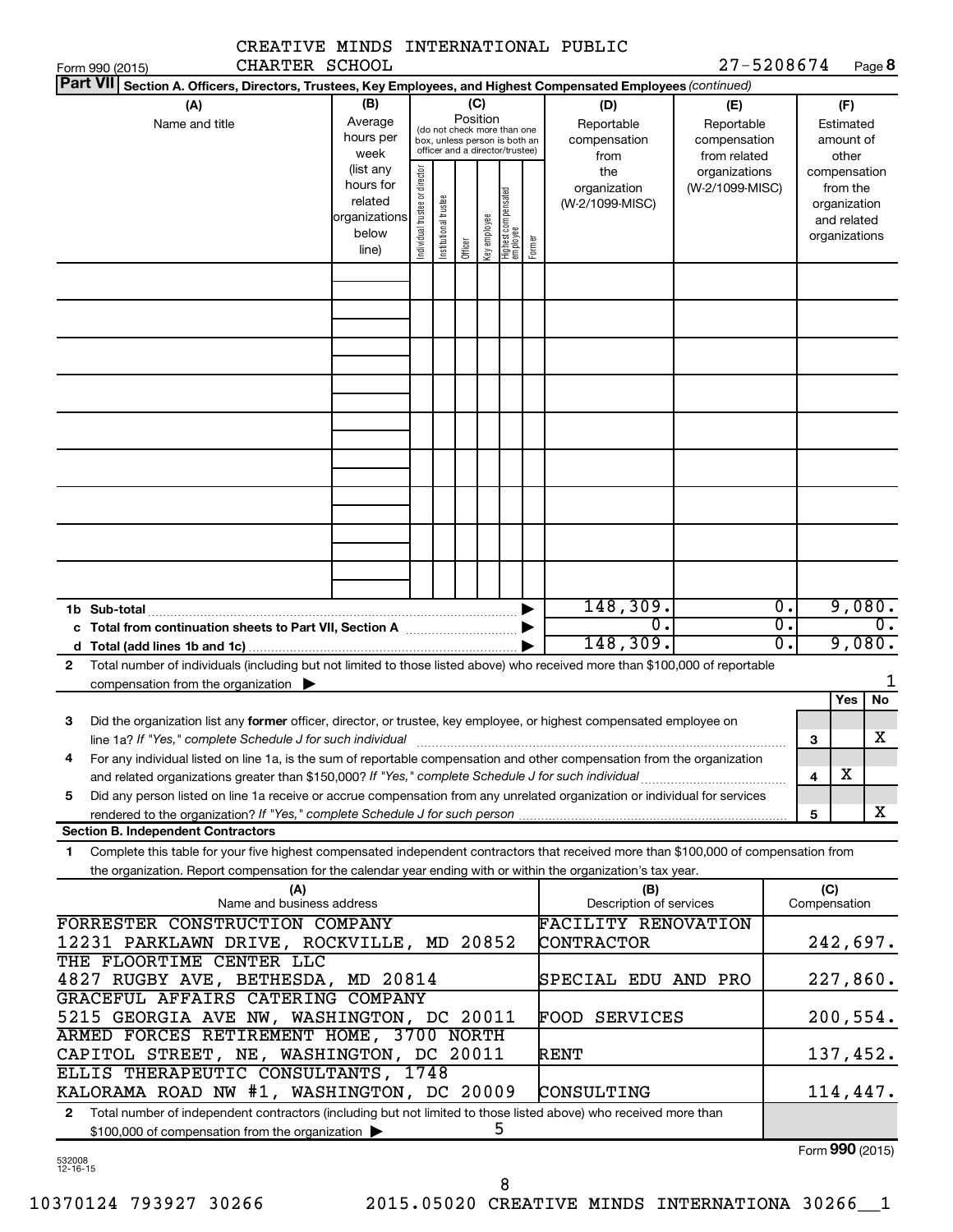CHARTER SCHOOL

### CREATIVE MINDS INTERNATIONAL PUBLIC

|                              | <b>Part VIII</b>      | <b>Statement of Revenue</b>                                                                                                                                                                                                                                                                        |                                                               |                                                                      |                                   |                                                 |                                         |                                                                    |
|------------------------------|-----------------------|----------------------------------------------------------------------------------------------------------------------------------------------------------------------------------------------------------------------------------------------------------------------------------------------------|---------------------------------------------------------------|----------------------------------------------------------------------|-----------------------------------|-------------------------------------------------|-----------------------------------------|--------------------------------------------------------------------|
|                              |                       |                                                                                                                                                                                                                                                                                                    |                                                               |                                                                      |                                   |                                                 |                                         |                                                                    |
|                              |                       |                                                                                                                                                                                                                                                                                                    |                                                               |                                                                      | (A)<br>Total revenue              | (B)<br>Related or<br>exempt function<br>revenue | (C)<br>Unrelated<br>business<br>revenue | (D)<br>Revenue excluded<br>from tax under<br>sections<br>512 - 514 |
| Contributions, Gifts, Grants |                       | 1 a Federated campaigns<br><b>b</b> Membership dues<br>c Fundraising events<br><b>d</b> Related organizations<br>e Government grants (contributions)<br>f All other contributions, gifts, grants, and<br>similar amounts not included above<br>g Noncash contributions included in lines 1a-1f: \$ | 1a<br>1b<br>1 <sub>c</sub><br>1 <sub>d</sub><br>.<br>1e<br>1f | 43,074.<br>160, 396.<br>259,134.<br>70, 353.<br><b>Business Code</b> | 462,604.                          |                                                 |                                         |                                                                    |
| Program Service<br>Revenue   | 2а<br>b<br>d          | PER PUPIL APPROPRIATIO<br>PER PUPIL FACILITY ALL<br><b>ACTIVITY FEES</b><br>f All other program service revenue                                                                                                                                                                                    |                                                               | 900099<br>900099<br>611710                                           | 3,900,552.3,900,552.<br>489, 458. | $740,388.$ , 740,388.<br>489,458.               |                                         |                                                                    |
|                              |                       |                                                                                                                                                                                                                                                                                                    |                                                               |                                                                      | $\blacktriangleright$ 5,130,398.  |                                                 |                                         |                                                                    |
|                              | З<br>4<br>5           | Investment income (including dividends, interest, and<br>Income from investment of tax-exempt bond proceeds                                                                                                                                                                                        |                                                               |                                                                      |                                   |                                                 |                                         |                                                                    |
|                              | b                     | 6 a Gross rents<br>Less: rental expenses<br>c Rental income or (loss)<br><b>d</b> Net rental income or (loss)                                                                                                                                                                                      | (i) Real                                                      | (ii) Personal                                                        |                                   |                                                 |                                         |                                                                    |
|                              |                       | 7 a Gross amount from sales of<br>assets other than inventory<br><b>b</b> Less: cost or other basis<br>and sales expenses                                                                                                                                                                          | (i) Securities                                                | (ii) Other<br>5,000.<br>4,000.                                       |                                   |                                                 |                                         |                                                                    |
|                              |                       |                                                                                                                                                                                                                                                                                                    |                                                               | 1,000.                                                               |                                   |                                                 |                                         |                                                                    |
|                              |                       |                                                                                                                                                                                                                                                                                                    |                                                               |                                                                      | 1,000.                            |                                                 |                                         | 1,000.                                                             |
| <b>Other Revenue</b>         |                       | 8 a Gross income from fundraising events (not<br>$43$ ,074. of<br>including \$<br>contributions reported on line 1c). See                                                                                                                                                                          | $\mathbf{b}$                                                  | 87,549.<br>87,549.                                                   |                                   |                                                 |                                         |                                                                    |
|                              |                       | c Net income or (loss) from fundraising events                                                                                                                                                                                                                                                     |                                                               | .                                                                    | 0.                                |                                                 |                                         |                                                                    |
|                              |                       | 9 a Gross income from gaming activities. See                                                                                                                                                                                                                                                       | b                                                             |                                                                      |                                   |                                                 |                                         |                                                                    |
|                              |                       | c Net income or (loss) from gaming activities                                                                                                                                                                                                                                                      |                                                               |                                                                      |                                   |                                                 |                                         |                                                                    |
|                              |                       | 10 a Gross sales of inventory, less returns                                                                                                                                                                                                                                                        |                                                               |                                                                      |                                   |                                                 |                                         |                                                                    |
|                              |                       | c Net income or (loss) from sales of inventory                                                                                                                                                                                                                                                     |                                                               |                                                                      |                                   |                                                 |                                         |                                                                    |
|                              |                       | Miscellaneous Revenue                                                                                                                                                                                                                                                                              |                                                               | <b>Business Code</b>                                                 |                                   |                                                 |                                         |                                                                    |
|                              | 11 a                  |                                                                                                                                                                                                                                                                                                    |                                                               |                                                                      |                                   |                                                 |                                         |                                                                    |
|                              | b                     | the control of the control of the control of the control of the control of                                                                                                                                                                                                                         |                                                               |                                                                      |                                   |                                                 |                                         |                                                                    |
|                              | с                     |                                                                                                                                                                                                                                                                                                    | the control of the control of the control of                  |                                                                      |                                   |                                                 |                                         |                                                                    |
|                              |                       |                                                                                                                                                                                                                                                                                                    |                                                               |                                                                      |                                   |                                                 |                                         |                                                                    |
|                              |                       |                                                                                                                                                                                                                                                                                                    |                                                               |                                                                      | $\overline{5,594,002.5,130,398.}$ |                                                 | $\overline{0}$ .                        | 1,000.                                                             |
|                              | 12<br>532009 12-16-15 |                                                                                                                                                                                                                                                                                                    |                                                               |                                                                      |                                   |                                                 |                                         | Form 990 (2015)                                                    |

10370124 793927 30266 2015.05020 CREATIVE MINDS INTERNATIONA 30266\_\_1

9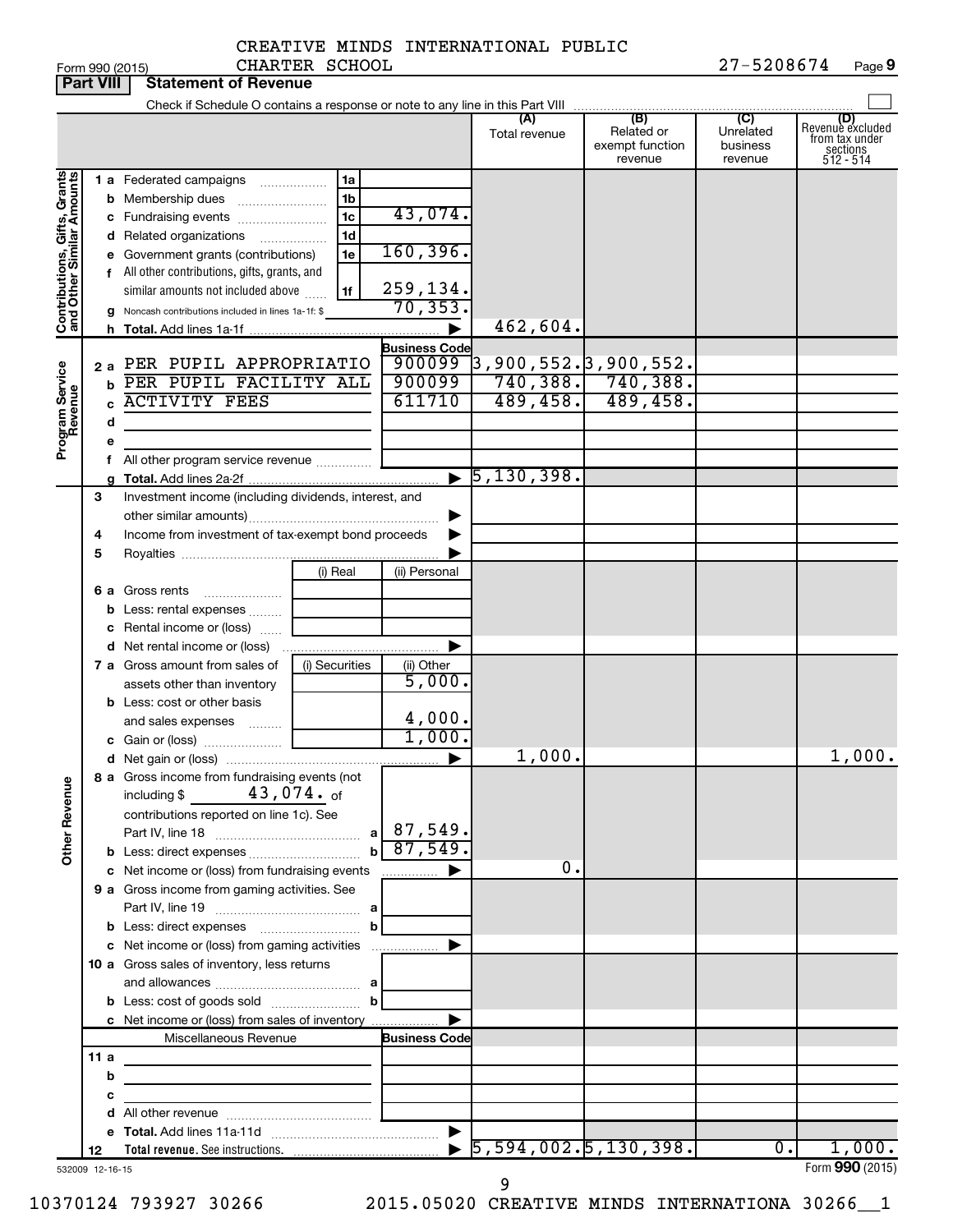#### Form 990 (2015) CHARTER SCHOOL 2 7 – 5 2 0 8 6 7 4 <sub>Page</sub> **10** CREATIVE MINDS INTERNATIONAL PUBLIC CHARTER SCHOOL

|          | <b>Part IX   Statement of Functional Expenses</b>                                                                             |                          |                                    |                                           |                                |
|----------|-------------------------------------------------------------------------------------------------------------------------------|--------------------------|------------------------------------|-------------------------------------------|--------------------------------|
|          | Section 501(c)(3) and 501(c)(4) organizations must complete all columns. All other organizations must complete column (A).    |                          |                                    |                                           |                                |
|          | Check if Schedule O contains a response or note to any line in this Part IX                                                   |                          |                                    |                                           |                                |
|          | Do not include amounts reported on lines 6b,<br>7b, 8b, 9b, and 10b of Part VIII.                                             | (A)<br>Total expenses    | (B)<br>Program service<br>expenses | (C)<br>Management and<br>general expenses | (D)<br>Fundraising<br>expenses |
| 1.       | Grants and other assistance to domestic organizations                                                                         |                          |                                    |                                           |                                |
|          | and domestic governments. See Part IV, line 21                                                                                |                          |                                    |                                           |                                |
| 2        | Grants and other assistance to domestic                                                                                       |                          |                                    |                                           |                                |
|          | individuals. See Part IV, line 22                                                                                             |                          |                                    |                                           |                                |
| 3        | Grants and other assistance to foreign                                                                                        |                          |                                    |                                           |                                |
|          | organizations, foreign governments, and foreign                                                                               |                          |                                    |                                           |                                |
|          | individuals. See Part IV, lines 15 and 16                                                                                     |                          |                                    |                                           |                                |
| 4        | Benefits paid to or for members                                                                                               |                          |                                    |                                           |                                |
| 5        | Compensation of current officers, directors,<br>trustees, and key employees                                                   | 155,595.                 | 93,357.                            | 62,238.                                   |                                |
| 6        | Compensation not included above, to disqualified                                                                              |                          |                                    |                                           |                                |
|          | persons (as defined under section 4958(f)(1)) and                                                                             |                          |                                    |                                           |                                |
|          | persons described in section 4958(c)(3)(B)                                                                                    |                          |                                    |                                           |                                |
| 7        | Other salaries and wages                                                                                                      | 2,492,210.               | 2,370,881.                         | 121,329.                                  |                                |
| 8        | Pension plan accruals and contributions (include                                                                              |                          |                                    |                                           |                                |
|          | section 401(k) and 403(b) employer contributions)                                                                             |                          |                                    |                                           |                                |
| 9        | Other employee benefits                                                                                                       | $\frac{31,060}{255,218}$ | $\frac{18,636}{153,131}$           | $\frac{12,424}{102,087}$ .                |                                |
| 10       |                                                                                                                               | 222,817.                 | 200, 181.                          | 22,636.                                   |                                |
| 11       | Fees for services (non-employees):                                                                                            |                          |                                    |                                           |                                |
| a        |                                                                                                                               |                          |                                    |                                           |                                |
| b        |                                                                                                                               | 19,939.                  |                                    | 19,939.                                   |                                |
|          |                                                                                                                               | 91,479.                  | 71,421.                            | 20,058.                                   |                                |
| d        |                                                                                                                               |                          |                                    |                                           |                                |
|          | Professional fundraising services. See Part IV, line 17                                                                       |                          |                                    |                                           |                                |
| f        | Investment management fees                                                                                                    |                          |                                    |                                           |                                |
| a        | Other. (If line 11g amount exceeds 10% of line 25,                                                                            |                          |                                    |                                           |                                |
|          | column (A) amount, list line 11g expenses on Sch O.)                                                                          | 88,567.                  | 88,567.                            |                                           |                                |
| 12       |                                                                                                                               |                          | 43,589.                            |                                           |                                |
| 13       |                                                                                                                               | 54,487.                  |                                    | 10,898.                                   |                                |
| 14       |                                                                                                                               |                          |                                    |                                           |                                |
| 15       |                                                                                                                               | 1, 193, 308.             | 954,646.                           | 238,662.                                  |                                |
| 16       |                                                                                                                               |                          |                                    |                                           |                                |
| 17<br>18 | Travel<br>Payments of travel or entertainment expenses                                                                        |                          |                                    |                                           |                                |
|          | for any federal, state, or local public officials                                                                             |                          |                                    |                                           |                                |
| 19       | Conferences, conventions, and meetings                                                                                        |                          |                                    |                                           |                                |
| 20       | Interest                                                                                                                      | 90,000.                  | 45,000.                            | 45,000.                                   |                                |
| 21       |                                                                                                                               |                          |                                    |                                           |                                |
| 22       | Depreciation, depletion, and amortization                                                                                     | 299,046.                 | 239, 237.                          | 59,809.                                   |                                |
| 23       | Insurance                                                                                                                     | 38, 340.                 | 30,672.                            | 7,668                                     |                                |
| 24       | Other expenses. Itemize expenses not covered                                                                                  |                          |                                    |                                           |                                |
|          | above. (List miscellaneous expenses in line 24e. If line<br>24e amount exceeds 10% of line 25, column (A)                     |                          |                                    |                                           |                                |
|          | amount, list line 24e expenses on Schedule O.) [                                                                              |                          |                                    |                                           |                                |
| a        | DIRECT STUDENT COSTS                                                                                                          | 741,495.                 | 741,495.                           |                                           |                                |
| b        | <b>RECRUITING</b>                                                                                                             | 237,564.                 | 235, 198.                          | 2,366.                                    |                                |
|          | <b>OTHER</b>                                                                                                                  | 17,388.                  | 13,910.                            | 3,478.                                    |                                |
| d        | <b>DUES</b>                                                                                                                   | 13,640.                  | 10,912.                            | 2,728                                     |                                |
|          | e All other expenses                                                                                                          |                          |                                    |                                           |                                |
| 25       | Total functional expenses. Add lines 1 through 24e                                                                            | 6,042,153.               | 5,310,833.                         | 731,320.                                  | $\overline{0}$ .               |
| 26       | Joint costs. Complete this line only if the organization                                                                      |                          |                                    |                                           |                                |
|          | reported in column (B) joint costs from a combined                                                                            |                          |                                    |                                           |                                |
|          | educational campaign and fundraising solicitation.<br>Check here $\blacktriangleright$<br>if following SOP 98-2 (ASC 958-720) |                          |                                    |                                           |                                |
|          | 532010 12-16-15                                                                                                               |                          |                                    |                                           | Form 990 (2015)                |

10370124 793927 30266 2015.05020 CREATIVE MINDS INTERNATIONA 30266\_\_1 10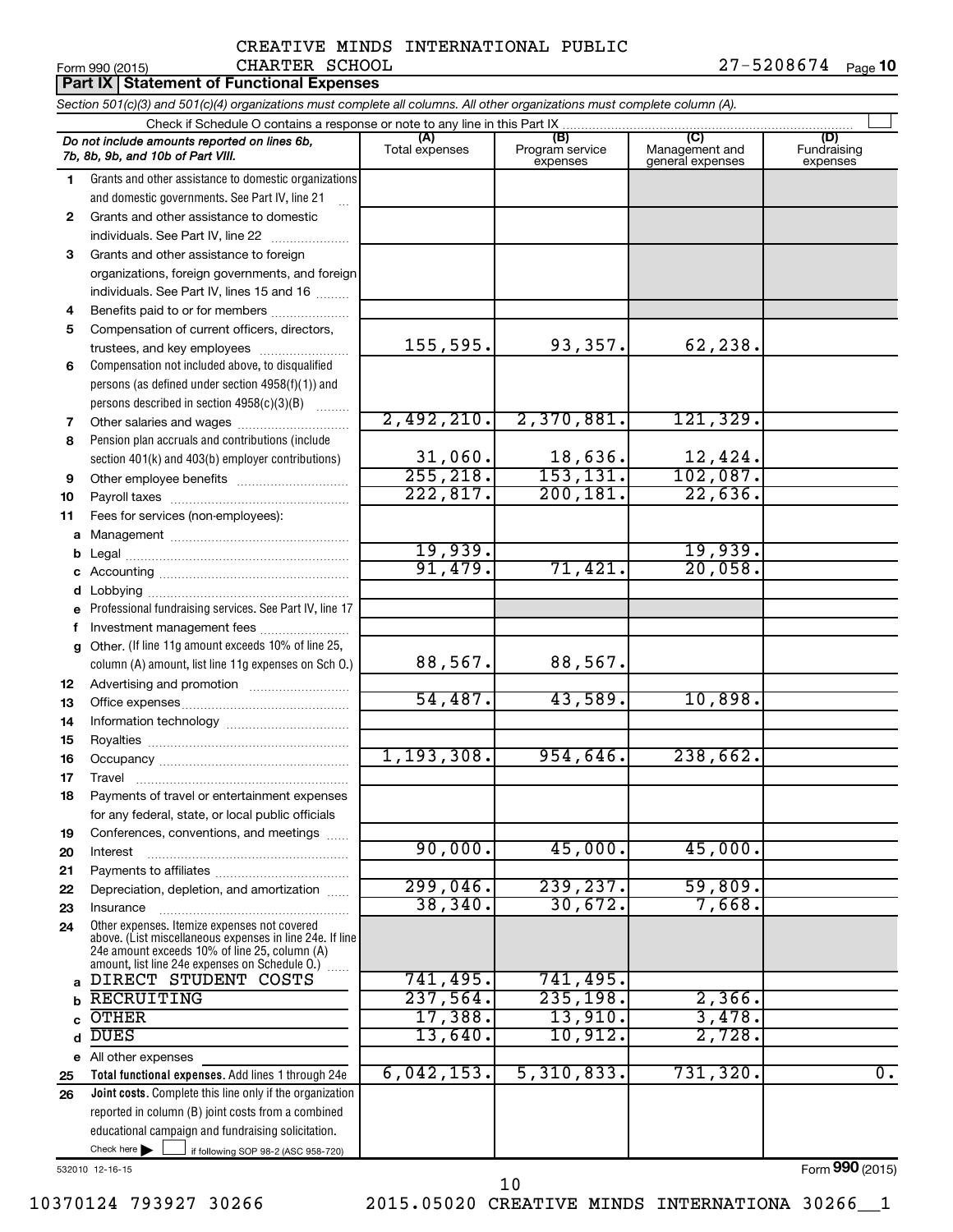| Form 990 (2015) |  |  |
|-----------------|--|--|

| Form 990 (2015) | CHARTER                       | SCHOOL                                                                     |    | 27-5208674 | Page 11 |
|-----------------|-------------------------------|----------------------------------------------------------------------------|----|------------|---------|
|                 | <b>Part X   Balance Sheet</b> |                                                                            |    |            |         |
|                 |                               | Check if Schedule O contains a response or note to any line in this Part X |    |            |         |
|                 |                               |                                                                            | ίΔ | /R         |         |

|                      |              | $\alpha$ is the control of $\alpha$ . For the control of $\alpha$ is the control of $\alpha$ in the fit this fract $\alpha$ |                          |                 |                    |
|----------------------|--------------|-----------------------------------------------------------------------------------------------------------------------------|--------------------------|-----------------|--------------------|
|                      |              |                                                                                                                             | (A)<br>Beginning of year |                 | (B)<br>End of year |
|                      | 1            |                                                                                                                             | 1,418,932.               | $\mathbf{1}$    | 942,962.           |
|                      | $\mathbf{2}$ |                                                                                                                             |                          | $\mathbf{2}$    |                    |
|                      | З            |                                                                                                                             | 43,459.                  | 3               |                    |
|                      | 4            |                                                                                                                             | 59,872.                  | 4               | 89,941.            |
|                      | 5            | Loans and other receivables from current and former officers, directors,                                                    |                          |                 |                    |
|                      |              | trustees, key employees, and highest compensated employees. Complete                                                        |                          |                 |                    |
|                      |              | Part II of Schedule L                                                                                                       |                          | 5               |                    |
|                      | 6            | Loans and other receivables from other disqualified persons (as defined under                                               |                          |                 |                    |
|                      |              | section 4958(f)(1)), persons described in section 4958(c)(3)(B), and contributing                                           |                          |                 |                    |
|                      |              | employers and sponsoring organizations of section 501(c)(9) voluntary                                                       |                          |                 |                    |
|                      |              | employees' beneficiary organizations (see instr). Complete Part II of Sch L                                                 |                          | 6               |                    |
| Assets               | 7            |                                                                                                                             |                          | $\overline{7}$  |                    |
|                      | 8            |                                                                                                                             |                          | 8               |                    |
|                      | 9            |                                                                                                                             | 43, 230.                 | 9               | 52,318.            |
|                      |              | 10a Land, buildings, and equipment: cost or other                                                                           |                          |                 |                    |
|                      |              | $\frac{3,324,774.}{523,902.}$<br>basis. Complete Part VI of Schedule D  10a                                                 |                          |                 |                    |
|                      |              |                                                                                                                             | 2,536,137.               | 10 <sub>c</sub> | 2,800,872.         |
|                      | 11           |                                                                                                                             |                          | 11              |                    |
|                      | 12           |                                                                                                                             |                          | 12              |                    |
|                      | 13           |                                                                                                                             |                          | 13              |                    |
|                      | 14           |                                                                                                                             |                          | 14              |                    |
|                      | 15           |                                                                                                                             | 80,695.                  | 15              | 16, 151.           |
|                      | 16           |                                                                                                                             | 4,182,325.               | 16              | 3,902,244.         |
|                      | 17           |                                                                                                                             | 1, 103, 907.             | 17              | 407,902.           |
|                      | 18           |                                                                                                                             |                          | 18              |                    |
|                      | 19           |                                                                                                                             | 29,391.                  | 19              | 46,490.            |
|                      | 20           |                                                                                                                             |                          | 20              |                    |
|                      | 21           | Escrow or custodial account liability. Complete Part IV of Schedule D<br>1.1.1.1.1.1.1.1.1.1                                |                          | 21              |                    |
|                      | 22           | Loans and other payables to current and former officers, directors, trustees,                                               |                          |                 |                    |
|                      |              | key employees, highest compensated employees, and disqualified persons.                                                     |                          |                 |                    |
| Liabilities          |              |                                                                                                                             |                          | 22              |                    |
|                      | 23           | Secured mortgages and notes payable to unrelated third parties                                                              | 2,000,000.               | 23              | 1,989,083.         |
|                      | 24           | Unsecured notes and loans payable to unrelated third parties                                                                |                          | 24              |                    |
|                      | 25           | Other liabilities (including federal income tax, payables to related third                                                  |                          |                 |                    |
|                      |              | parties, and other liabilities not included on lines 17-24). Complete Part X of<br>Schedule D                               | $\mathbf 0$ .            |                 | 857,893.           |
|                      | 26           |                                                                                                                             | 3, 133, 298.             | 25<br>26        | 3,301,368.         |
|                      |              | Organizations that follow SFAS 117 (ASC 958), check here $\blacktriangleright \boxed{X}$ and                                |                          |                 |                    |
|                      |              | complete lines 27 through 29, and lines 33 and 34.                                                                          |                          |                 |                    |
|                      | 27           |                                                                                                                             | 1,049,027.               | 27              | 600,876.           |
| <b>Fund Balances</b> | 28           |                                                                                                                             |                          | 28              |                    |
|                      | 29           | Permanently restricted net assets                                                                                           |                          | 29              |                    |
|                      |              | Organizations that do not follow SFAS 117 (ASC 958), check here $\blacktriangleright$                                       |                          |                 |                    |
|                      |              | and complete lines 30 through 34.                                                                                           |                          |                 |                    |
|                      | 30           |                                                                                                                             |                          | 30              |                    |
|                      | 31           | Paid-in or capital surplus, or land, building, or equipment fund                                                            |                          | 31              |                    |
| Net Assets or        | 32           | Retained earnings, endowment, accumulated income, or other funds                                                            |                          | 32              |                    |
|                      | 33           |                                                                                                                             | 1,049,027.               | 33              | 600,876.           |
|                      | 34           |                                                                                                                             | 4,182,325.               | 34              | 3,902,244.         |
|                      |              |                                                                                                                             |                          |                 |                    |

Form (2015) **990**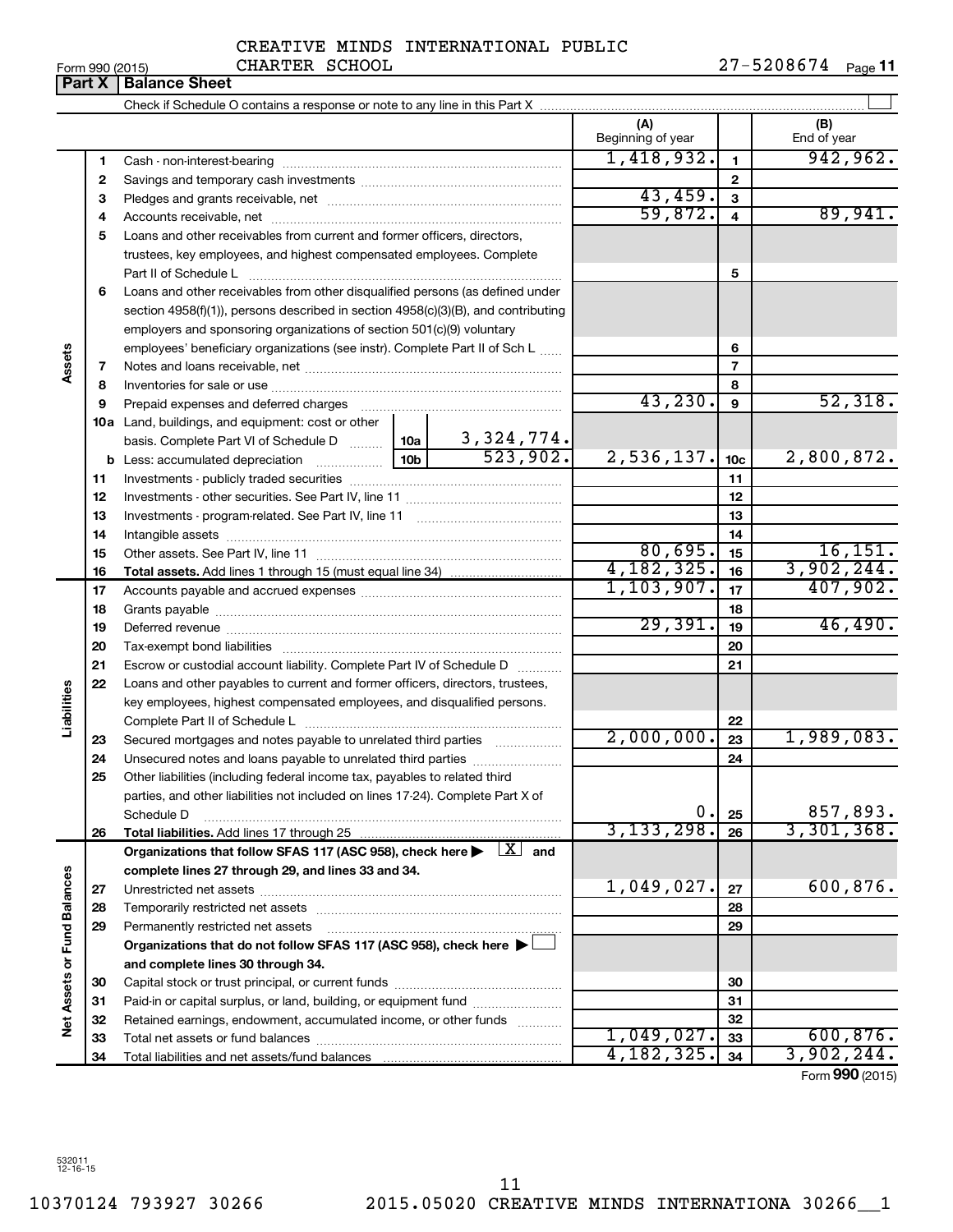|                | CREATIVE MINDS INTERNATIONAL PUBLIC |  |
|----------------|-------------------------------------|--|
| CHARTER SCHOOL |                                     |  |

|    | CHARTER SCHOOL<br>Form 990 (2015)                                                                                                                                                                                                                                                                                                                                                                                                                                        | $27 - 5208674$          |                |            | Page 12          |  |
|----|--------------------------------------------------------------------------------------------------------------------------------------------------------------------------------------------------------------------------------------------------------------------------------------------------------------------------------------------------------------------------------------------------------------------------------------------------------------------------|-------------------------|----------------|------------|------------------|--|
|    | <b>Part XI Reconciliation of Net Assets</b>                                                                                                                                                                                                                                                                                                                                                                                                                              |                         |                |            |                  |  |
|    |                                                                                                                                                                                                                                                                                                                                                                                                                                                                          |                         |                |            |                  |  |
|    |                                                                                                                                                                                                                                                                                                                                                                                                                                                                          |                         |                |            |                  |  |
| 1  |                                                                                                                                                                                                                                                                                                                                                                                                                                                                          | $\mathbf{1}$            | 5,594,002.     |            |                  |  |
| 2  |                                                                                                                                                                                                                                                                                                                                                                                                                                                                          | $\mathbf{2}$            | 6,042,153.     |            |                  |  |
| З  | Revenue less expenses. Subtract line 2 from line 1                                                                                                                                                                                                                                                                                                                                                                                                                       | 3                       | $-448, 151.$   |            |                  |  |
| 4  |                                                                                                                                                                                                                                                                                                                                                                                                                                                                          | $\overline{\mathbf{4}}$ | 1,049,027.     |            |                  |  |
| 5  |                                                                                                                                                                                                                                                                                                                                                                                                                                                                          | 5                       |                |            |                  |  |
| 6  | Donated services and use of facilities                                                                                                                                                                                                                                                                                                                                                                                                                                   | 6                       |                |            |                  |  |
| 7  | Investment expenses                                                                                                                                                                                                                                                                                                                                                                                                                                                      | $\overline{7}$          |                |            |                  |  |
| 8  | Prior period adjustments<br>$\begin{minipage}{0.5\textwidth} \begin{tabular}{ l l l } \hline \multicolumn{1}{ l l l } \hline \multicolumn{1}{ l l } \hline \multicolumn{1}{ l } \multicolumn{1}{ l } \hline \multicolumn{1}{ l } \multicolumn{1}{ l } \multicolumn{1}{ l } \multicolumn{1}{ l } \hline \multicolumn{1}{ l } \multicolumn{1}{ l } \multicolumn{1}{ l } \multicolumn{1}{ l } \hline \multicolumn{1}{ l } \multicolumn{1}{ l } \multicolumn{1}{ l } \hline$ | 8                       |                |            |                  |  |
| 9  |                                                                                                                                                                                                                                                                                                                                                                                                                                                                          | 9                       |                |            | $\overline{0}$ . |  |
| 10 | Net assets or fund balances at end of year. Combine lines 3 through 9 (must equal Part X, line 33,                                                                                                                                                                                                                                                                                                                                                                       |                         |                |            |                  |  |
|    | column (B))                                                                                                                                                                                                                                                                                                                                                                                                                                                              | 10                      |                |            | 600,876.         |  |
|    | Part XII Financial Statements and Reporting                                                                                                                                                                                                                                                                                                                                                                                                                              |                         |                |            |                  |  |
|    |                                                                                                                                                                                                                                                                                                                                                                                                                                                                          |                         |                |            | $\vert X \vert$  |  |
|    |                                                                                                                                                                                                                                                                                                                                                                                                                                                                          |                         |                | <b>Yes</b> | No               |  |
| 1  | $\mathbf{X}$ Accrual<br>Accounting method used to prepare the Form 990: [130] Cash<br>Other                                                                                                                                                                                                                                                                                                                                                                              |                         |                |            |                  |  |
|    | If the organization changed its method of accounting from a prior year or checked "Other," explain in Schedule O.                                                                                                                                                                                                                                                                                                                                                        |                         |                |            |                  |  |
|    |                                                                                                                                                                                                                                                                                                                                                                                                                                                                          |                         | 2a             |            | x                |  |
|    | If "Yes," check a box below to indicate whether the financial statements for the year were compiled or reviewed on a                                                                                                                                                                                                                                                                                                                                                     |                         |                |            |                  |  |
|    | separate basis, consolidated basis, or both:                                                                                                                                                                                                                                                                                                                                                                                                                             |                         |                |            |                  |  |
|    | Separate basis<br>Consolidated basis<br>Both consolidated and separate basis                                                                                                                                                                                                                                                                                                                                                                                             |                         |                |            |                  |  |
|    |                                                                                                                                                                                                                                                                                                                                                                                                                                                                          |                         | 2 <sub>b</sub> | x          |                  |  |
|    | If "Yes," check a box below to indicate whether the financial statements for the year were audited on a separate basis,                                                                                                                                                                                                                                                                                                                                                  |                         |                |            |                  |  |
|    | consolidated basis, or both:                                                                                                                                                                                                                                                                                                                                                                                                                                             |                         |                |            |                  |  |
|    | $ \mathbf{X} $ Separate basis<br>Consolidated basis<br>Both consolidated and separate basis                                                                                                                                                                                                                                                                                                                                                                              |                         |                |            |                  |  |
|    | c If "Yes" to line 2a or 2b, does the organization have a committee that assumes responsibility for oversight of the audit,                                                                                                                                                                                                                                                                                                                                              |                         |                |            |                  |  |
|    | review, or compilation of its financial statements and selection of an independent accountant?                                                                                                                                                                                                                                                                                                                                                                           |                         | 2c             | x          |                  |  |
|    | If the organization changed either its oversight process or selection process during the tax year, explain in Schedule O.                                                                                                                                                                                                                                                                                                                                                |                         |                |            |                  |  |
|    | 3a As a result of a federal award, was the organization required to undergo an audit or audits as set forth in the Single Audit                                                                                                                                                                                                                                                                                                                                          |                         |                |            |                  |  |
|    |                                                                                                                                                                                                                                                                                                                                                                                                                                                                          |                         | За             |            | x                |  |
|    | <b>b</b> If "Yes," did the organization undergo the required audit or audits? If the organization did not undergo the required audit                                                                                                                                                                                                                                                                                                                                     |                         |                |            |                  |  |
|    |                                                                                                                                                                                                                                                                                                                                                                                                                                                                          |                         | 3 <sub>b</sub> |            |                  |  |

Form (2015) **990**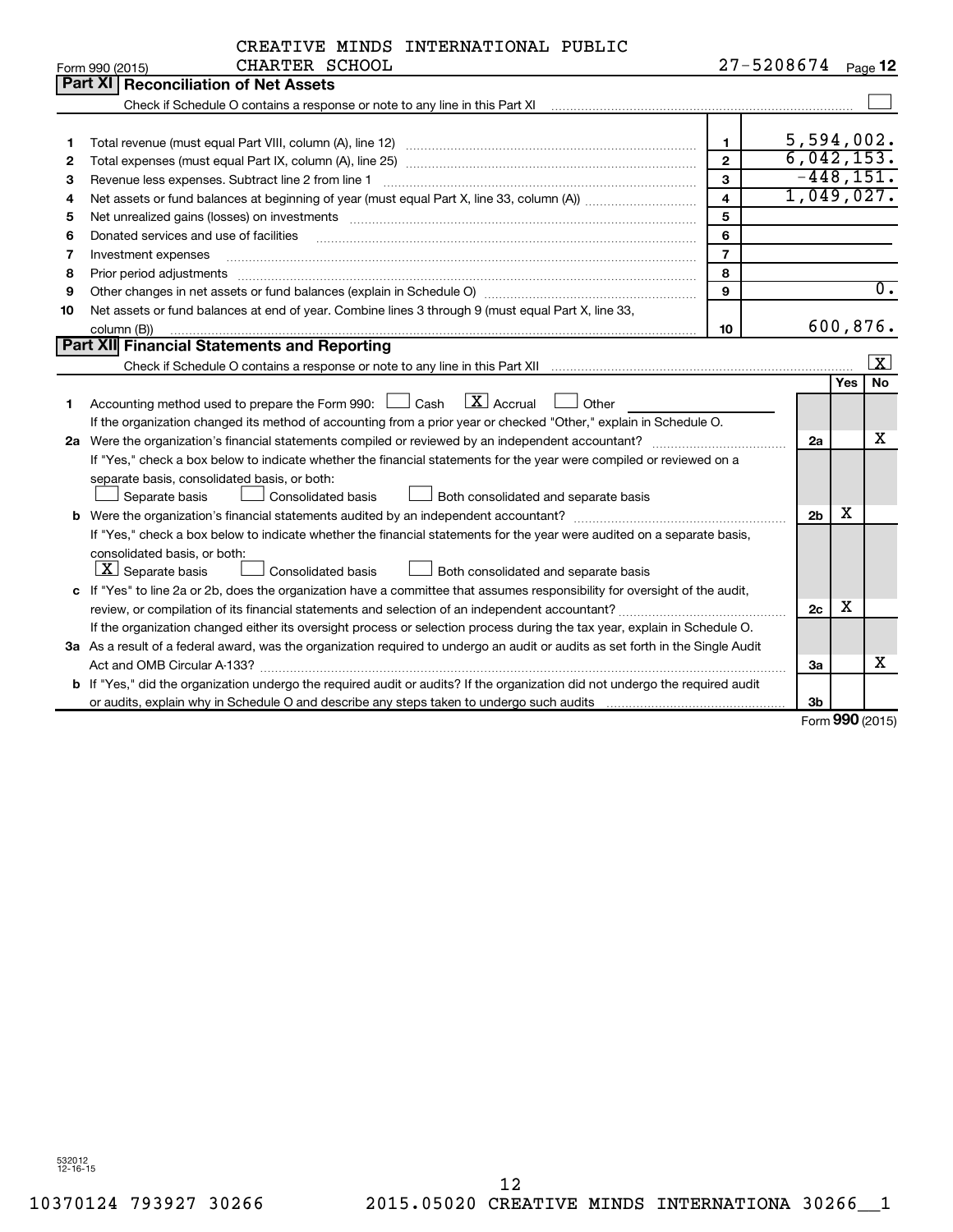|              | <b>SCHEDULE A</b>                                      |                                                                                      | <b>Public Charity Status and Public Support</b>                                                                                                                                                                                               |                          |                           |                        | OMB No. 1545-0047                     |
|--------------|--------------------------------------------------------|--------------------------------------------------------------------------------------|-----------------------------------------------------------------------------------------------------------------------------------------------------------------------------------------------------------------------------------------------|--------------------------|---------------------------|------------------------|---------------------------------------|
|              | (Form 990 or 990-EZ)                                   |                                                                                      | Complete if the organization is a section 501(c)(3) organization or a section                                                                                                                                                                 |                          |                           |                        |                                       |
|              |                                                        |                                                                                      | 4947(a)(1) nonexempt charitable trust.                                                                                                                                                                                                        |                          |                           |                        |                                       |
|              | Department of the Treasury<br>Internal Revenue Service |                                                                                      | Attach to Form 990 or Form 990-EZ.                                                                                                                                                                                                            |                          |                           |                        | <b>Open to Public</b>                 |
|              |                                                        |                                                                                      | Information about Schedule A (Form 990 or 990-EZ) and its instructions is at WWW.irs.gov/form990.                                                                                                                                             |                          |                           |                        | Inspection                            |
|              | Name of the organization                               |                                                                                      | CREATIVE MINDS INTERNATIONAL PUBLIC                                                                                                                                                                                                           |                          |                           |                        | <b>Employer identification number</b> |
|              |                                                        | CHARTER SCHOOL                                                                       |                                                                                                                                                                                                                                               |                          |                           |                        | 27-5208674                            |
| Part I       |                                                        |                                                                                      | Reason for Public Charity Status (All organizations must complete this part.) See instructions.                                                                                                                                               |                          |                           |                        |                                       |
|              |                                                        |                                                                                      | The organization is not a private foundation because it is: (For lines 1 through 11, check only one box.)                                                                                                                                     |                          |                           |                        |                                       |
| 1            |                                                        |                                                                                      | A church, convention of churches, or association of churches described in section 170(b)(1)(A)(i).                                                                                                                                            |                          |                           |                        |                                       |
| 2            | $\overline{\text{X}}$                                  |                                                                                      | A school described in section 170(b)(1)(A)(ii). (Attach Schedule E (Form 990 or 990-EZ).)                                                                                                                                                     |                          |                           |                        |                                       |
| 3            |                                                        |                                                                                      | A hospital or a cooperative hospital service organization described in section 170(b)(1)(A)(iii).                                                                                                                                             |                          |                           |                        |                                       |
| 4            |                                                        |                                                                                      | A medical research organization operated in conjunction with a hospital described in section 170(b)(1)(A)(iii). Enter the hospital's name,                                                                                                    |                          |                           |                        |                                       |
|              | city, and state:                                       |                                                                                      |                                                                                                                                                                                                                                               |                          |                           |                        |                                       |
| 5            |                                                        |                                                                                      | An organization operated for the benefit of a college or university owned or operated by a governmental unit described in                                                                                                                     |                          |                           |                        |                                       |
|              |                                                        | section 170(b)(1)(A)(iv). (Complete Part II.)                                        |                                                                                                                                                                                                                                               |                          |                           |                        |                                       |
| 6<br>7       |                                                        |                                                                                      | A federal, state, or local government or governmental unit described in section 170(b)(1)(A)(v).<br>An organization that normally receives a substantial part of its support from a governmental unit or from the general public described in |                          |                           |                        |                                       |
|              |                                                        | section 170(b)(1)(A)(vi). (Complete Part II.)                                        |                                                                                                                                                                                                                                               |                          |                           |                        |                                       |
| 8            |                                                        |                                                                                      | A community trust described in section 170(b)(1)(A)(vi). (Complete Part II.)                                                                                                                                                                  |                          |                           |                        |                                       |
| 9            |                                                        |                                                                                      | An organization that normally receives: (1) more than 33 1/3% of its support from contributions, membership fees, and gross receipts from                                                                                                     |                          |                           |                        |                                       |
|              |                                                        |                                                                                      | activities related to its exempt functions - subject to certain exceptions, and (2) no more than 33 1/3% of its support from gross investment                                                                                                 |                          |                           |                        |                                       |
|              |                                                        |                                                                                      | income and unrelated business taxable income (less section 511 tax) from businesses acquired by the organization after June 30, 1975.                                                                                                         |                          |                           |                        |                                       |
|              |                                                        | See section 509(a)(2). (Complete Part III.)                                          |                                                                                                                                                                                                                                               |                          |                           |                        |                                       |
| 10           |                                                        |                                                                                      | An organization organized and operated exclusively to test for public safety. See section 509(a)(4).                                                                                                                                          |                          |                           |                        |                                       |
| 11           |                                                        |                                                                                      | An organization organized and operated exclusively for the benefit of, to perform the functions of, or to carry out the purposes of one or                                                                                                    |                          |                           |                        |                                       |
|              |                                                        |                                                                                      | more publicly supported organizations described in section 509(a)(1) or section 509(a)(2). See section 509(a)(3). Check the box in                                                                                                            |                          |                           |                        |                                       |
|              |                                                        |                                                                                      | lines 11a through 11d that describes the type of supporting organization and complete lines 11e, 11f, and 11g.                                                                                                                                |                          |                           |                        |                                       |
| a            |                                                        |                                                                                      | Type I. A supporting organization operated, supervised, or controlled by its supported organization(s), typically by giving                                                                                                                   |                          |                           |                        |                                       |
|              |                                                        |                                                                                      | the supported organization(s) the power to regularly appoint or elect a majority of the directors or trustees of the supporting                                                                                                               |                          |                           |                        |                                       |
|              |                                                        | organization. You must complete Part IV, Sections A and B.                           |                                                                                                                                                                                                                                               |                          |                           |                        |                                       |
| b            |                                                        |                                                                                      | Type II. A supporting organization supervised or controlled in connection with its supported organization(s), by having                                                                                                                       |                          |                           |                        |                                       |
|              |                                                        |                                                                                      | control or management of the supporting organization vested in the same persons that control or manage the supported                                                                                                                          |                          |                           |                        |                                       |
|              |                                                        | organization(s). You must complete Part IV, Sections A and C.                        |                                                                                                                                                                                                                                               |                          |                           |                        |                                       |
| c            |                                                        |                                                                                      | Type III functionally integrated. A supporting organization operated in connection with, and functionally integrated with,                                                                                                                    |                          |                           |                        |                                       |
|              |                                                        |                                                                                      | its supported organization(s) (see instructions). You must complete Part IV, Sections A, D, and E.                                                                                                                                            |                          |                           |                        |                                       |
| d            |                                                        |                                                                                      | Type III non-functionally integrated. A supporting organization operated in connection with its supported organization(s)                                                                                                                     |                          |                           |                        |                                       |
|              |                                                        |                                                                                      | that is not functionally integrated. The organization generally must satisfy a distribution requirement and an attentiveness                                                                                                                  |                          |                           |                        |                                       |
|              |                                                        |                                                                                      | requirement (see instructions). You must complete Part IV, Sections A and D, and Part V.                                                                                                                                                      |                          |                           |                        |                                       |
| е            |                                                        |                                                                                      | Check this box if the organization received a written determination from the IRS that it is a Type I, Type II, Type III                                                                                                                       |                          |                           |                        |                                       |
|              |                                                        |                                                                                      | functionally integrated, or Type III non-functionally integrated supporting organization.                                                                                                                                                     |                          |                           |                        |                                       |
|              | f Enter the number of supported organizations          |                                                                                      |                                                                                                                                                                                                                                               |                          |                           |                        |                                       |
|              | (i) Name of supported                                  | g Provide the following information about the supported organization(s).<br>(ii) EIN | (iii) Type of organization                                                                                                                                                                                                                    | (iv) Is the organization |                           | (v) Amount of monetary | (vi) Amount of                        |
|              | organization                                           |                                                                                      | (described on lines 1-9                                                                                                                                                                                                                       |                          | listed in your            | support (see           | other support (see                    |
|              |                                                        |                                                                                      | above (see instructions))                                                                                                                                                                                                                     | Yes                      | governing document?<br>No | instructions)          | instructions)                         |
|              |                                                        |                                                                                      |                                                                                                                                                                                                                                               |                          |                           |                        |                                       |
|              |                                                        |                                                                                      |                                                                                                                                                                                                                                               |                          |                           |                        |                                       |
|              |                                                        |                                                                                      |                                                                                                                                                                                                                                               |                          |                           |                        |                                       |
|              |                                                        |                                                                                      |                                                                                                                                                                                                                                               |                          |                           |                        |                                       |
|              |                                                        |                                                                                      |                                                                                                                                                                                                                                               |                          |                           |                        |                                       |
|              |                                                        |                                                                                      |                                                                                                                                                                                                                                               |                          |                           |                        |                                       |
|              |                                                        |                                                                                      |                                                                                                                                                                                                                                               |                          |                           |                        |                                       |
|              |                                                        |                                                                                      |                                                                                                                                                                                                                                               |                          |                           |                        |                                       |
|              |                                                        |                                                                                      |                                                                                                                                                                                                                                               |                          |                           |                        |                                       |
|              |                                                        |                                                                                      |                                                                                                                                                                                                                                               |                          |                           |                        |                                       |
|              |                                                        |                                                                                      |                                                                                                                                                                                                                                               |                          |                           |                        |                                       |
| <b>Total</b> |                                                        |                                                                                      |                                                                                                                                                                                                                                               |                          |                           |                        |                                       |
|              |                                                        | LHA For Paperwork Reduction Act Notice, see the Instructions for                     |                                                                                                                                                                                                                                               |                          |                           |                        | Schedule A (Form 990 or 990-EZ) 2015  |
|              | Form 990 or 990-EZ. 532021 09-23-15                    |                                                                                      |                                                                                                                                                                                                                                               |                          |                           |                        |                                       |

10370124 793927 30266 2015.05020 CREATIVE MINDS INTERNATIONA 30266\_\_1 13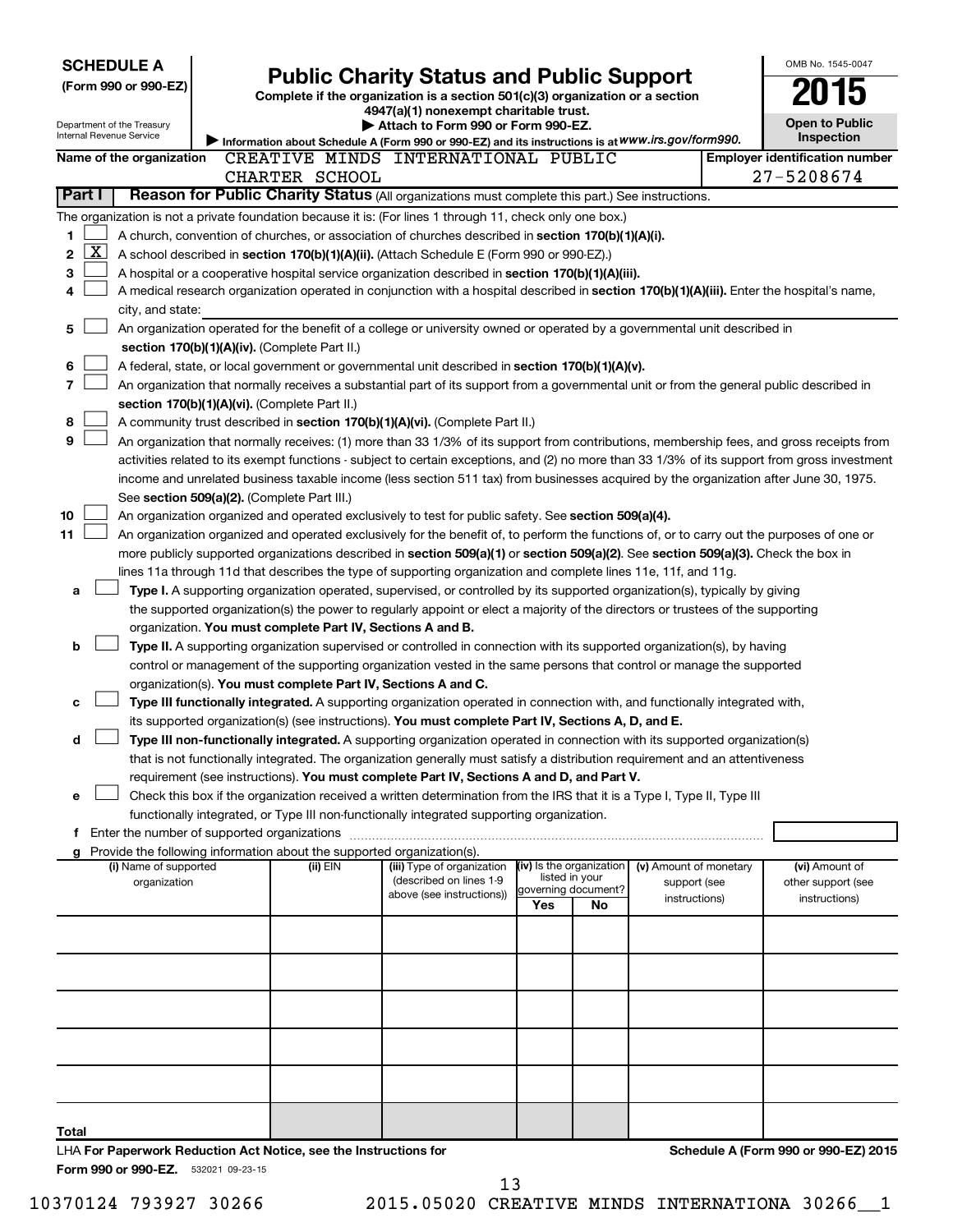| Schedule A (Form 990 or 990-EZ) 2015 CHARTER SCHOOL |  | $27 - 5208674$ Page 2 |
|-----------------------------------------------------|--|-----------------------|
|-----------------------------------------------------|--|-----------------------|

(Complete only if you checked the box on line 5, 7, or 8 of Part I or if the organization failed to qualify under Part III. If the organization **Part II Support Schedule for Organizations Described in Sections 170(b)(1)(A)(iv) and 170(b)(1)(A)(vi)**

fails to qualify under the tests listed below, please complete Part III.)

|    | <b>Section A. Public Support</b>                                                                                                                                                                                               |          |          |            |            |                                      |           |
|----|--------------------------------------------------------------------------------------------------------------------------------------------------------------------------------------------------------------------------------|----------|----------|------------|------------|--------------------------------------|-----------|
|    | Calendar year (or fiscal year beginning in)                                                                                                                                                                                    | (a) 2011 | (b) 2012 | $(c)$ 2013 | $(d)$ 2014 | (e) 2015                             | (f) Total |
|    | 1 Gifts, grants, contributions, and                                                                                                                                                                                            |          |          |            |            |                                      |           |
|    | membership fees received. (Do not                                                                                                                                                                                              |          |          |            |            |                                      |           |
|    | include any "unusual grants.")                                                                                                                                                                                                 |          |          |            |            |                                      |           |
|    | 2 Tax revenues levied for the organ-                                                                                                                                                                                           |          |          |            |            |                                      |           |
|    | ization's benefit and either paid to                                                                                                                                                                                           |          |          |            |            |                                      |           |
|    | or expended on its behalf                                                                                                                                                                                                      |          |          |            |            |                                      |           |
| З  | The value of services or facilities                                                                                                                                                                                            |          |          |            |            |                                      |           |
|    | furnished by a governmental unit to                                                                                                                                                                                            |          |          |            |            |                                      |           |
|    | the organization without charge                                                                                                                                                                                                |          |          |            |            |                                      |           |
|    | <b>Total.</b> Add lines 1 through 3                                                                                                                                                                                            |          |          |            |            |                                      |           |
| 5  | The portion of total contributions                                                                                                                                                                                             |          |          |            |            |                                      |           |
|    | by each person (other than a                                                                                                                                                                                                   |          |          |            |            |                                      |           |
|    | governmental unit or publicly                                                                                                                                                                                                  |          |          |            |            |                                      |           |
|    | supported organization) included                                                                                                                                                                                               |          |          |            |            |                                      |           |
|    | on line 1 that exceeds 2% of the                                                                                                                                                                                               |          |          |            |            |                                      |           |
|    | amount shown on line 11,                                                                                                                                                                                                       |          |          |            |            |                                      |           |
|    | column (f)                                                                                                                                                                                                                     |          |          |            |            |                                      |           |
|    | 6 Public support. Subtract line 5 from line 4.                                                                                                                                                                                 |          |          |            |            |                                      |           |
|    | <b>Section B. Total Support</b>                                                                                                                                                                                                |          |          |            |            |                                      |           |
|    | Calendar year (or fiscal year beginning in)                                                                                                                                                                                    | (a) 2011 | (b) 2012 | $(c)$ 2013 | $(d)$ 2014 | (e) 2015                             | (f) Total |
|    | 7 Amounts from line 4                                                                                                                                                                                                          |          |          |            |            |                                      |           |
| 8  | Gross income from interest,                                                                                                                                                                                                    |          |          |            |            |                                      |           |
|    | dividends, payments received on                                                                                                                                                                                                |          |          |            |            |                                      |           |
|    | securities loans, rents, royalties                                                                                                                                                                                             |          |          |            |            |                                      |           |
|    | and income from similar sources                                                                                                                                                                                                |          |          |            |            |                                      |           |
| 9  | Net income from unrelated business                                                                                                                                                                                             |          |          |            |            |                                      |           |
|    | activities, whether or not the                                                                                                                                                                                                 |          |          |            |            |                                      |           |
|    | business is regularly carried on                                                                                                                                                                                               |          |          |            |            |                                      |           |
|    | <b>10</b> Other income. Do not include gain                                                                                                                                                                                    |          |          |            |            |                                      |           |
|    | or loss from the sale of capital                                                                                                                                                                                               |          |          |            |            |                                      |           |
|    | assets (Explain in Part VI.)                                                                                                                                                                                                   |          |          |            |            |                                      |           |
|    | <b>11 Total support.</b> Add lines 7 through 10                                                                                                                                                                                |          |          |            |            |                                      |           |
| 12 | Gross receipts from related activities, etc. (see instructions)                                                                                                                                                                |          |          |            |            | 12                                   |           |
|    | 13 First five years. If the Form 990 is for the organization's first, second, third, fourth, or fifth tax year as a section 501(c)(3)                                                                                          |          |          |            |            |                                      |           |
|    | organization, check this box and stop here                                                                                                                                                                                     |          |          |            |            |                                      |           |
|    | <b>Section C. Computation of Public Support Percentage</b>                                                                                                                                                                     |          |          |            |            |                                      |           |
|    |                                                                                                                                                                                                                                |          |          |            |            | 14                                   | %         |
|    |                                                                                                                                                                                                                                |          |          |            |            | 15                                   | %         |
|    | 16a 33 1/3% support test - 2015. If the organization did not check the box on line 13, and line 14 is 33 1/3% or more, check this box and                                                                                      |          |          |            |            |                                      |           |
|    | stop here. The organization qualifies as a publicly supported organization [11] manuscription [11] manuscription [11] manuscription [11] manuscription [11] manuscription [11] manuscription [11] manuscription [11] manuscrip |          |          |            |            |                                      |           |
|    | b 33 1/3% support test - 2014. If the organization did not check a box on line 13 or 16a, and line 15 is 33 1/3% or more, check this box                                                                                       |          |          |            |            |                                      |           |
|    |                                                                                                                                                                                                                                |          |          |            |            |                                      |           |
|    | 17a 10% -facts-and-circumstances test - 2015. If the organization did not check a box on line 13, 16a, or 16b, and line 14 is 10% or more,                                                                                     |          |          |            |            |                                      |           |
|    | and if the organization meets the "facts-and-circumstances" test, check this box and stop here. Explain in Part VI how the organization                                                                                        |          |          |            |            |                                      |           |
|    |                                                                                                                                                                                                                                |          |          |            |            |                                      |           |
|    | <b>b 10%</b> -facts-and-circumstances test - 2014. If the organization did not check a box on line 13, 16a, 16b, or 17a, and line 15 is 10% or                                                                                 |          |          |            |            |                                      |           |
|    | more, and if the organization meets the "facts-and-circumstances" test, check this box and stop here. Explain in Part VI how the                                                                                               |          |          |            |            |                                      |           |
|    |                                                                                                                                                                                                                                |          |          |            |            |                                      |           |
|    | 18 Private foundation. If the organization did not check a box on line 13, 16a, 16b, 17a, or 17b, check this box and see instructions                                                                                          |          |          |            |            |                                      |           |
|    |                                                                                                                                                                                                                                |          |          |            |            | Schedule A (Form 990 or 990-EZ) 2015 |           |

532022 09-23-15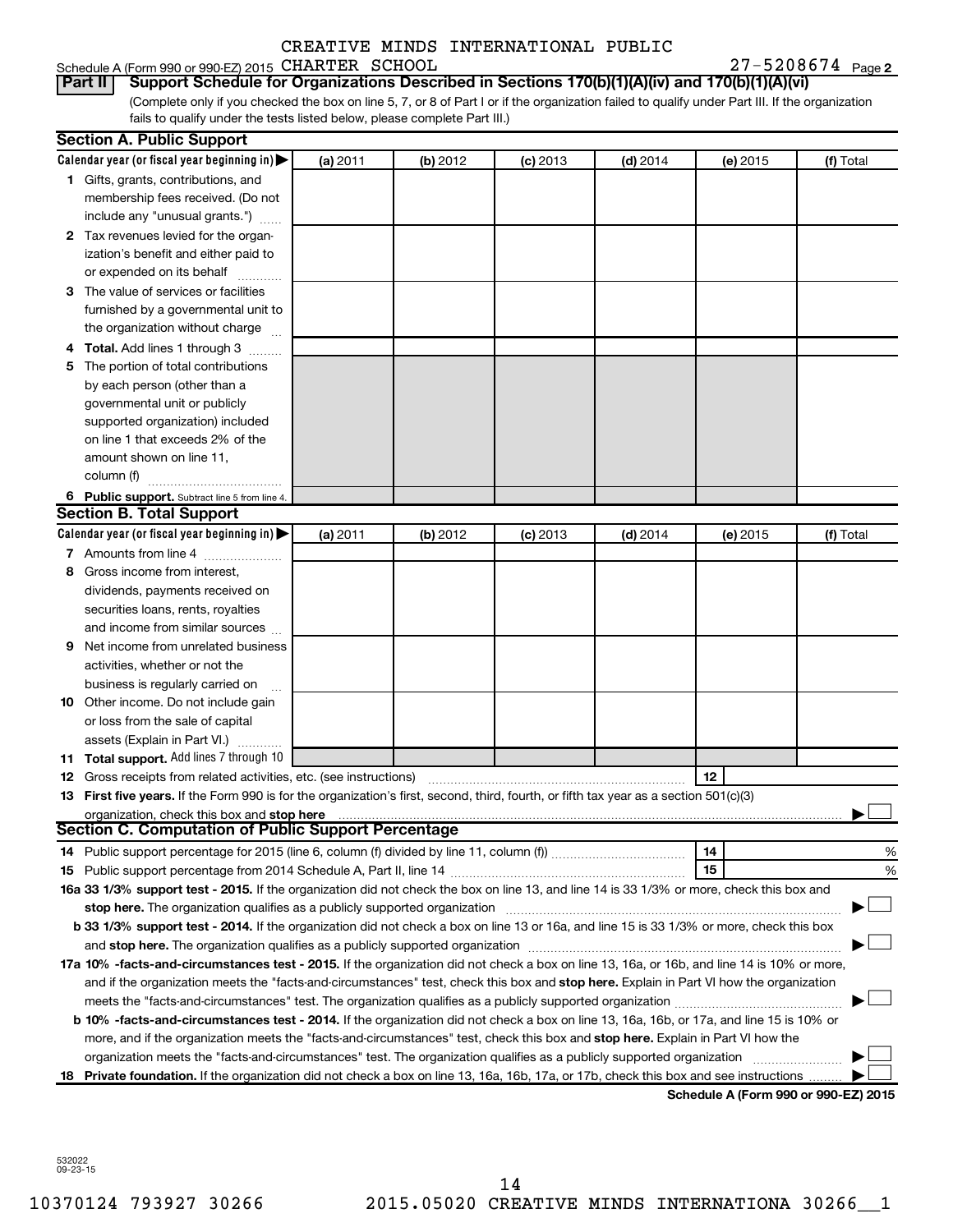27-5208674 Page 3 Schedule A (Form 990 or 990-EZ) 2015 CHARTER SCHOOL  $27-5208674$  Page

#### **Part III Support Schedule for Organizations Described in Section 509(a)(2)**

(Complete only if you checked the box on line 9 of Part I or if the organization failed to qualify under Part II. If the organization fails to qualify under the tests listed below, please complete Part II.)

| <b>Section A. Public Support</b>                                                                                                                                                                                                        |          |          |            |            |          |                                      |
|-----------------------------------------------------------------------------------------------------------------------------------------------------------------------------------------------------------------------------------------|----------|----------|------------|------------|----------|--------------------------------------|
| Calendar year (or fiscal year beginning in)                                                                                                                                                                                             | (a) 2011 | (b) 2012 | $(c)$ 2013 | $(d)$ 2014 | (e) 2015 | (f) Total                            |
| 1 Gifts, grants, contributions, and                                                                                                                                                                                                     |          |          |            |            |          |                                      |
| membership fees received. (Do not                                                                                                                                                                                                       |          |          |            |            |          |                                      |
| include any "unusual grants.")                                                                                                                                                                                                          |          |          |            |            |          |                                      |
| 2 Gross receipts from admissions,<br>merchandise sold or services per-<br>formed, or facilities furnished in<br>any activity that is related to the<br>organization's tax-exempt purpose                                                |          |          |            |            |          |                                      |
| 3 Gross receipts from activities that                                                                                                                                                                                                   |          |          |            |            |          |                                      |
| are not an unrelated trade or bus-<br>iness under section 513                                                                                                                                                                           |          |          |            |            |          |                                      |
| 4 Tax revenues levied for the organ-                                                                                                                                                                                                    |          |          |            |            |          |                                      |
| ization's benefit and either paid to                                                                                                                                                                                                    |          |          |            |            |          |                                      |
| or expended on its behalf                                                                                                                                                                                                               |          |          |            |            |          |                                      |
| 5 The value of services or facilities                                                                                                                                                                                                   |          |          |            |            |          |                                      |
| furnished by a governmental unit to                                                                                                                                                                                                     |          |          |            |            |          |                                      |
| the organization without charge                                                                                                                                                                                                         |          |          |            |            |          |                                      |
| 6 Total. Add lines 1 through 5                                                                                                                                                                                                          |          |          |            |            |          |                                      |
| 7a Amounts included on lines 1, 2, and                                                                                                                                                                                                  |          |          |            |            |          |                                      |
| 3 received from disqualified persons                                                                                                                                                                                                    |          |          |            |            |          |                                      |
| <b>b</b> Amounts included on lines 2 and 3 received<br>from other than disqualified persons that<br>exceed the greater of \$5,000 or 1% of the<br>amount on line 13 for the year                                                        |          |          |            |            |          |                                      |
| c Add lines 7a and 7b                                                                                                                                                                                                                   |          |          |            |            |          |                                      |
| 8 Public support. (Subtract line 7c from line 6.)                                                                                                                                                                                       |          |          |            |            |          |                                      |
| <b>Section B. Total Support</b>                                                                                                                                                                                                         |          |          |            |            |          |                                      |
| Calendar year (or fiscal year beginning in)                                                                                                                                                                                             | (a) 2011 | (b) 2012 | $(c)$ 2013 | $(d)$ 2014 | (e) 2015 | (f) Total                            |
| 9 Amounts from line 6                                                                                                                                                                                                                   |          |          |            |            |          |                                      |
| <b>10a</b> Gross income from interest,<br>dividends, payments received on<br>securities loans, rents, royalties<br>and income from similar sources                                                                                      |          |          |            |            |          |                                      |
| <b>b</b> Unrelated business taxable income<br>(less section 511 taxes) from businesses                                                                                                                                                  |          |          |            |            |          |                                      |
| acquired after June 30, 1975                                                                                                                                                                                                            |          |          |            |            |          |                                      |
| c Add lines 10a and 10b                                                                                                                                                                                                                 |          |          |            |            |          |                                      |
| <b>11</b> Net income from unrelated business<br>activities not included in line 10b.<br>whether or not the business is<br>regularly carried on                                                                                          |          |          |            |            |          |                                      |
| 12 Other income. Do not include gain<br>or loss from the sale of capital<br>assets (Explain in Part VI.)                                                                                                                                |          |          |            |            |          |                                      |
| <b>13</b> Total support. (Add lines 9, 10c, 11, and 12.)                                                                                                                                                                                |          |          |            |            |          |                                      |
| 14 First five years. If the Form 990 is for the organization's first, second, third, fourth, or fifth tax year as a section 501(c)(3) organization,                                                                                     |          |          |            |            |          |                                      |
| check this box and stop here <b>contained and the contained and stop here</b> check this box and stop here <b>contained and the contained and stop here</b> contained and stop here contained and and stop here contained and stop here |          |          |            |            |          |                                      |
| Section C. Computation of Public Support Percentage                                                                                                                                                                                     |          |          |            |            |          |                                      |
|                                                                                                                                                                                                                                         |          |          |            |            | 15       | ℅                                    |
|                                                                                                                                                                                                                                         |          |          |            |            | 16       | %                                    |
| Section D. Computation of Investment Income Percentage                                                                                                                                                                                  |          |          |            |            |          |                                      |
|                                                                                                                                                                                                                                         |          |          |            |            | 17       | %                                    |
| 18 Investment income percentage from 2014 Schedule A, Part III, line 17                                                                                                                                                                 |          |          |            |            | 18       | %                                    |
| 19a 33 1/3% support tests - 2015. If the organization did not check the box on line 14, and line 15 is more than 33 1/3%, and line 17 is not                                                                                            |          |          |            |            |          |                                      |
| more than 33 1/3%, check this box and stop here. The organization qualifies as a publicly supported organization                                                                                                                        |          |          |            |            |          |                                      |
| b 33 1/3% support tests - 2014. If the organization did not check a box on line 14 or line 19a, and line 16 is more than 33 1/3%, and                                                                                                   |          |          |            |            |          |                                      |
| line 18 is not more than 33 1/3%, check this box and stop here. The organization qualifies as a publicly supported organization                                                                                                         |          |          |            |            |          |                                      |
|                                                                                                                                                                                                                                         |          |          |            |            |          |                                      |
| 532023 09-23-15                                                                                                                                                                                                                         |          |          | 15         |            |          | Schedule A (Form 990 or 990-EZ) 2015 |

10370124 793927 30266 2015.05020 CREATIVE MINDS INTERNATIONA 30266\_\_1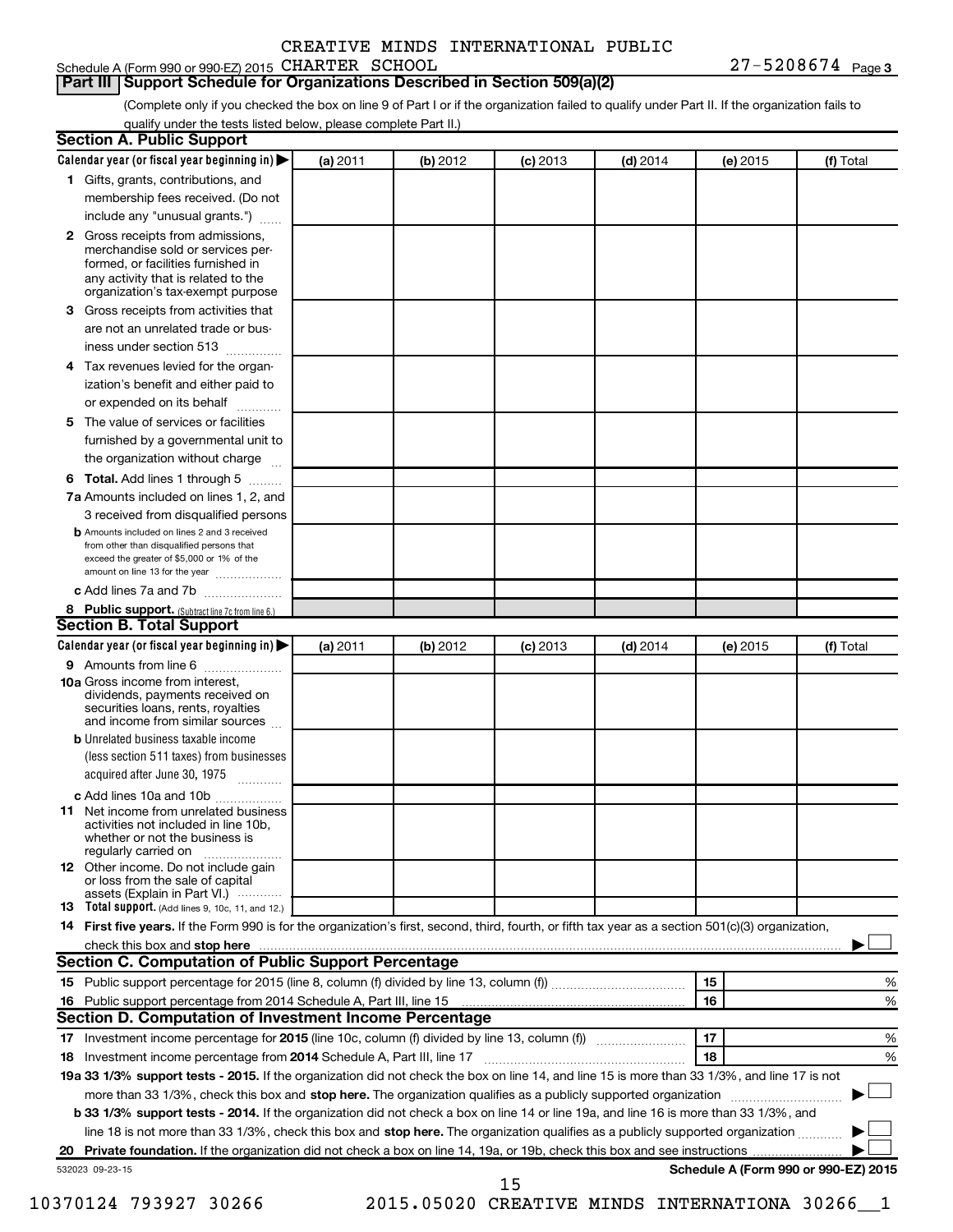#### Schedule A (Form 990 or 990-EZ) 2015 CHARTER SCHOOL  $27-5208674$  Page **Part IV Supporting Organizations**

(Complete only if you checked a box in line 11 on Part I. If you checked 11a of Part I, complete Sections A and B. If you checked 11b of Part I, complete Sections A and C. If you checked 11c of Part I, complete Sections A, D, and E. If you checked 11d of Part I, complete Sections A and D, and complete Part V.)

#### **Section A. All Supporting Organizations**

- **1** Are all of the organization's supported organizations listed by name in the organization's governing documents? If "No" describe in Part VI how the supported organizations are designated. If designated by *class or purpose, describe the designation. If historic and continuing relationship, explain.*
- **2** Did the organization have any supported organization that does not have an IRS determination of status under section 509(a)(1) or (2)? If "Yes," explain in Part VI how the organization determined that the supported *organization was described in section 509(a)(1) or (2).*
- **3a** Did the organization have a supported organization described in section 501(c)(4), (5), or (6)? If "Yes," answer *(b) and (c) below.*
- **b** Did the organization confirm that each supported organization qualified under section 501(c)(4), (5), or (6) and satisfied the public support tests under section 509(a)(2)? If "Yes," describe in Part VI when and how the *organization made the determination.*
- **c** Did the organization ensure that all support to such organizations was used exclusively for section 170(c)(2)(B) purposes? If "Yes," explain in Part VI what controls the organization put in place to ensure such use.
- **4 a** *If* Was any supported organization not organized in the United States ("foreign supported organization")? *"Yes," and if you checked 11a or 11b in Part I, answer (b) and (c) below.*
- **b** Did the organization have ultimate control and discretion in deciding whether to make grants to the foreign supported organization? If "Yes," describe in Part VI how the organization had such control and discretion *despite being controlled or supervised by or in connection with its supported organizations.*
- **c** Did the organization support any foreign supported organization that does not have an IRS determination under sections 501(c)(3) and 509(a)(1) or (2)? If "Yes," explain in Part VI what controls the organization used *to ensure that all support to the foreign supported organization was used exclusively for section 170(c)(2)(B) purposes.*
- **5a** Did the organization add, substitute, or remove any supported organizations during the tax year? If "Yes," answer (b) and (c) below (if applicable). Also, provide detail in Part VI, including (i) the names and EIN *numbers of the supported organizations added, substituted, or removed; (ii) the reasons for each such action; (iii) the authority under the organization's organizing document authorizing such action; and (iv) how the action was accomplished (such as by amendment to the organizing document).*
- **b Type I or Type II only.** Was any added or substituted supported organization part of a class already designated in the organization's organizing document?
- **c Substitutions only.**  Was the substitution the result of an event beyond the organization's control?
- **6** Did the organization provide support (whether in the form of grants or the provision of services or facilities) to support or benefit one or more of the filing organization's supported organizations? If "Yes," provide detail in anyone other than (i) its supported organizations, (ii) individuals that are part of the charitable class benefited by one or more of its supported organizations, or (iii) other supporting organizations that also *Part VI.*
- **7** Did the organization provide a grant, loan, compensation, or other similar payment to a substantial contributor regard to a substantial contributor? If "Yes," complete Part I of Schedule L (Form 990 or 990-EZ). (defined in section 4958(c)(3)(C)), a family member of a substantial contributor, or a 35% controlled entity with
- **8** Did the organization make a loan to a disqualified person (as defined in section 4958) not described in line 7? *If "Yes," complete Part I of Schedule L (Form 990 or 990-EZ).*
- **9 a** Was the organization controlled directly or indirectly at any time during the tax year by one or more in section 509(a)(1) or (2))? If "Yes," provide detail in Part VI. disqualified persons as defined in section 4946 (other than foundation managers and organizations described
- **b** Did one or more disqualified persons (as defined in line 9a) hold a controlling interest in any entity in which the supporting organization had an interest? If "Yes," provide detail in Part VI.
- **c** Did a disqualified person (as defined in line 9a) have an ownership interest in, or derive any personal benefit from, assets in which the supporting organization also had an interest? If "Yes," provide detail in Part VI.
- **10 a** Was the organization subject to the excess business holdings rules of section 4943 because of section supporting organizations)? If "Yes," answer 10b below. 4943(f) (regarding certain Type II supporting organizations, and all Type III non-functionally integrated
	- **b** Did the organization have any excess business holdings in the tax year? (Use Schedule C, Form 4720, to *determine whether the organization had excess business holdings.)*

532024 09-23-15

**9c 10a 10b**

 $27 - 5208674$  Page 4

**1**

**2**

**3a**

**3b**

**3c**

**4a**

**4b**

**4c**

**5a**

**5b 5c**

**6**

**7**

**8**

**9a**

**9b**

**Yes No**

**Schedule A (Form 990 or 990-EZ) 2015**

16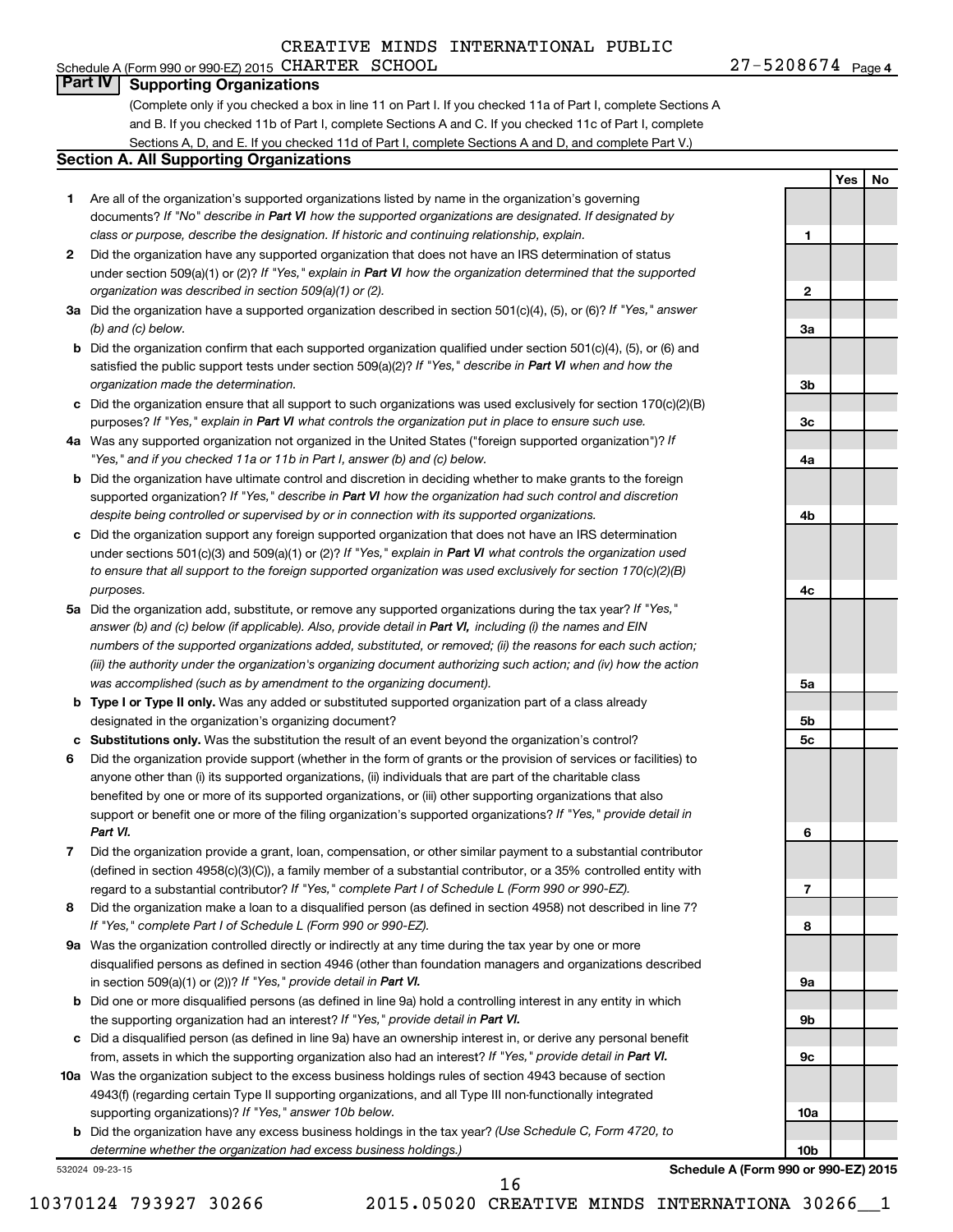Schedule A (Form 990 or 990-EZ) 2015 CHARTER SCHOOL Network and the state of the state of the Page of the Page CHARTER SCHOOL 27-5208674

27-5208674 Page 5

|    | Part IV<br><b>Supporting Organizations (continued)</b>                                                                          |                 |     |    |
|----|---------------------------------------------------------------------------------------------------------------------------------|-----------------|-----|----|
|    |                                                                                                                                 |                 | Yes | No |
| 11 | Has the organization accepted a gift or contribution from any of the following persons?                                         |                 |     |    |
|    | a A person who directly or indirectly controls, either alone or together with persons described in (b) and (c)                  |                 |     |    |
|    | below, the governing body of a supported organization?                                                                          | 11a             |     |    |
|    | <b>b</b> A family member of a person described in (a) above?                                                                    | 11 <sub>b</sub> |     |    |
|    | c A 35% controlled entity of a person described in (a) or (b) above? If "Yes" to a, b, or c, provide detail in Part VI.         | 11c             |     |    |
|    | <b>Section B. Type I Supporting Organizations</b>                                                                               |                 |     |    |
|    |                                                                                                                                 |                 | Yes | No |
|    |                                                                                                                                 |                 |     |    |
| 1  | Did the directors, trustees, or membership of one or more supported organizations have the power to                             |                 |     |    |
|    | regularly appoint or elect at least a majority of the organization's directors or trustees at all times during the              |                 |     |    |
|    | tax year? If "No," describe in Part VI how the supported organization(s) effectively operated, supervised, or                   |                 |     |    |
|    | controlled the organization's activities. If the organization had more than one supported organization,                         |                 |     |    |
|    | describe how the powers to appoint and/or remove directors or trustees were allocated among the supported                       |                 |     |    |
|    | organizations and what conditions or restrictions, if any, applied to such powers during the tax year.                          | 1               |     |    |
| 2  | Did the organization operate for the benefit of any supported organization other than the supported                             |                 |     |    |
|    | organization(s) that operated, supervised, or controlled the supporting organization? If "Yes," explain in                      |                 |     |    |
|    | Part VI how providing such benefit carried out the purposes of the supported organization(s) that operated,                     |                 |     |    |
|    | supervised, or controlled the supporting organization.                                                                          | 2               |     |    |
|    | <b>Section C. Type II Supporting Organizations</b>                                                                              |                 |     |    |
|    |                                                                                                                                 |                 | Yes | No |
| 1  | Were a majority of the organization's directors or trustees during the tax year also a majority of the directors                |                 |     |    |
|    | or trustees of each of the organization's supported organization(s)? If "No," describe in Part VI how control                   |                 |     |    |
|    | or management of the supporting organization was vested in the same persons that controlled or managed                          |                 |     |    |
|    | the supported organization(s).                                                                                                  | 1               |     |    |
|    | <b>Section D. All Type III Supporting Organizations</b>                                                                         |                 |     |    |
|    |                                                                                                                                 |                 | Yes | No |
|    |                                                                                                                                 |                 |     |    |
| 1  | Did the organization provide to each of its supported organizations, by the last day of the fifth month of the                  |                 |     |    |
|    | organization's tax year, (i) a written notice describing the type and amount of support provided during the prior tax           |                 |     |    |
|    | year, (ii) a copy of the Form 990 that was most recently filed as of the date of notification, and (iii) copies of the          |                 |     |    |
|    | organization's governing documents in effect on the date of notification, to the extent not previously provided?                | 1               |     |    |
| 2  | Were any of the organization's officers, directors, or trustees either (i) appointed or elected by the supported                |                 |     |    |
|    | organization(s) or (ii) serving on the governing body of a supported organization? If "No," explain in Part VI how              |                 |     |    |
|    | the organization maintained a close and continuous working relationship with the supported organization(s).                     | $\mathbf{2}$    |     |    |
| 3  | By reason of the relationship described in (2), did the organization's supported organizations have a                           |                 |     |    |
|    | significant voice in the organization's investment policies and in directing the use of the organization's                      |                 |     |    |
|    | income or assets at all times during the tax year? If "Yes," describe in Part VI the role the organization's                    |                 |     |    |
|    | supported organizations played in this regard.                                                                                  | з               |     |    |
|    | Section E. Type III Functionally-Integrated Supporting Organizations                                                            |                 |     |    |
| 1  | Check the box next to the method that the organization used to satisfy the Integral Part Test during the yealsee instructions): |                 |     |    |
| a  | The organization satisfied the Activities Test. Complete line 2 below.                                                          |                 |     |    |
| b  | The organization is the parent of each of its supported organizations. Complete line 3 below.                                   |                 |     |    |
| c  | The organization supported a governmental entity. Describe in Part VI how you supported a government entity (see instructions). |                 |     |    |
| 2  | Activities Test. Answer (a) and (b) below.                                                                                      |                 | Yes | No |
| а  | Did substantially all of the organization's activities during the tax year directly further the exempt purposes of              |                 |     |    |
|    | the supported organization(s) to which the organization was responsive? If "Yes," then in Part VI identify                      |                 |     |    |
|    | those supported organizations and explain<br>how these activities directly furthered their exempt purposes,                     |                 |     |    |
|    | how the organization was responsive to those supported organizations, and how the organization determined                       |                 |     |    |
|    | that these activities constituted substantially all of its activities.                                                          | 2a              |     |    |
|    |                                                                                                                                 |                 |     |    |
| b  | Did the activities described in (a) constitute activities that, but for the organization's involvement, one or more             |                 |     |    |
|    | of the organization's supported organization(s) would have been engaged in? If "Yes," explain in Part VI the                    |                 |     |    |
|    | reasons for the organization's position that its supported organization(s) would have engaged in these                          |                 |     |    |
|    | activities but for the organization's involvement.                                                                              | 2b              |     |    |
| З  | Parent of Supported Organizations. Answer (a) and (b) below.                                                                    |                 |     |    |
| а  | Did the organization have the power to regularly appoint or elect a majority of the officers, directors, or                     |                 |     |    |
|    | trustees of each of the supported organizations? Provide details in Part VI.                                                    | За              |     |    |
|    | <b>b</b> Did the organization exercise a substantial degree of direction over the policies, programs, and activities of each    |                 |     |    |
|    | of its supported organizations? If "Yes," describe in Part VI the role played by the organization in this regard.               | 3b              |     |    |
|    | Schedule A (Form 990 or 990-EZ) 2015<br>532025 09-23-15                                                                         |                 |     |    |

10370124 793927 30266 2015.05020 CREATIVE MINDS INTERNATIONA 30266\_\_1 17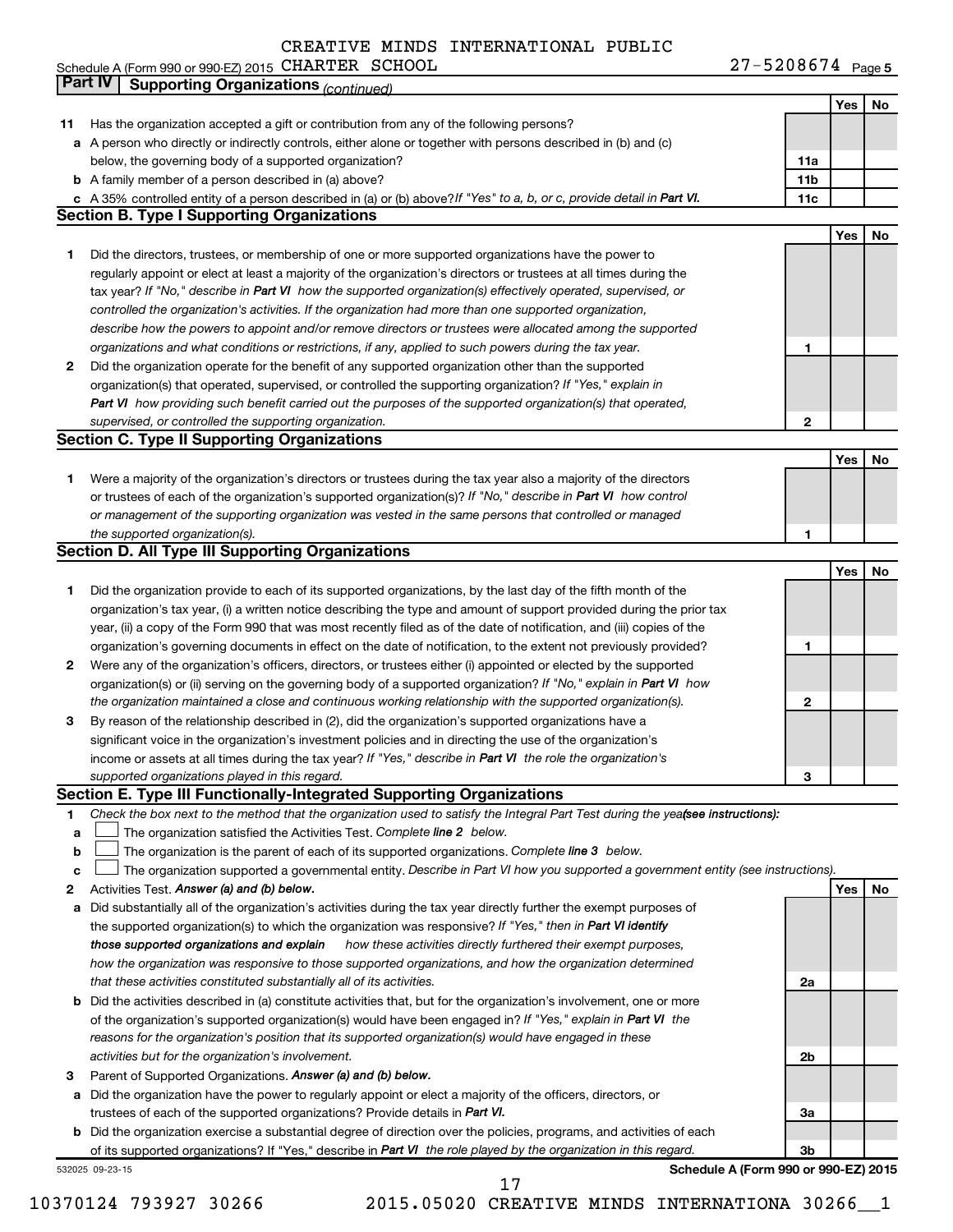| Schedule A (Form 990 or 990-EZ) 2015 CHARTER SCHOOL |  | $27 - 5208674$ Page 6 |
|-----------------------------------------------------|--|-----------------------|
|-----------------------------------------------------|--|-----------------------|

1  $\Box$  Check here if the organization satisfied the Integral Part Test as a qualifying trust on Nov. 20, 1970. See instructions. All **Section A - Adjusted Net Income 1 2 3 4 5 6 7 8 1 2 3 4 5 6 7 Adjusted Net Income** (subtract lines 5, 6 and 7 from line 4) **8 8 Section B - Minimum Asset Amount 1 2 3 4 5 6 7 8 a** Average monthly value of securities **b** Average monthly cash balances **c** Fair market value of other non-exempt-use assets **d Total**  (add lines 1a, 1b, and 1c) **e Discount** claimed for blockage or other **1a 1b 1c 1d 2 3 4 5 6 7 8** factors (explain in detail in Part VI): **Minimum Asset Amount**  (add line 7 to line 6) **Section C - Distributable Amount 1 2 3 4 5 6 1 2 3 4 5 6** Distributable Amount. Subtract line 5 from line 4, unless subject to other Type III non-functionally integrated supporting organizations must complete Sections A through E. (B) Current Year (A) Prior Year Net short-term capital gain Recoveries of prior-year distributions Other gross income (see instructions) Add lines 1 through 3 Depreciation and depletion Portion of operating expenses paid or incurred for production or collection of gross income or for management, conservation, or maintenance of property held for production of income (see instructions) Other expenses (see instructions) (B) Current Year  $(A)$  Prior Year  $\left\{\n\begin{array}{ccc}\n\end{array}\n\right\}$  (optional) Aggregate fair market value of all non-exempt-use assets (see instructions for short tax year or assets held for part of year): Acquisition indebtedness applicable to non-exempt-use assets Subtract line 2 from line 1d Cash deemed held for exempt use. Enter 1-1/2% of line 3 (for greater amount, see instructions). Net value of non-exempt-use assets (subtract line 4 from line 3) Multiply line 5 by .035 Recoveries of prior-year distributions Current Year Adjusted net income for prior year (from Section A, line 8, Column A) Enter 85% of line 1 Minimum asset amount for prior year (from Section B, line 8, Column A) Enter greater of line 2 or line 3 Income tax imposed in prior year emergency temporary reduction (see instructions) **Part V Type III Non-Functionally Integrated 509(a)(3) Supporting Organizations**   $\Box$ 

**7** Check here if the current year is the organization's first as a non-functionally-integrated Type III supporting organization (see † instructions).

**Schedule A (Form 990 or 990-EZ) 2015**

532026 09-23-15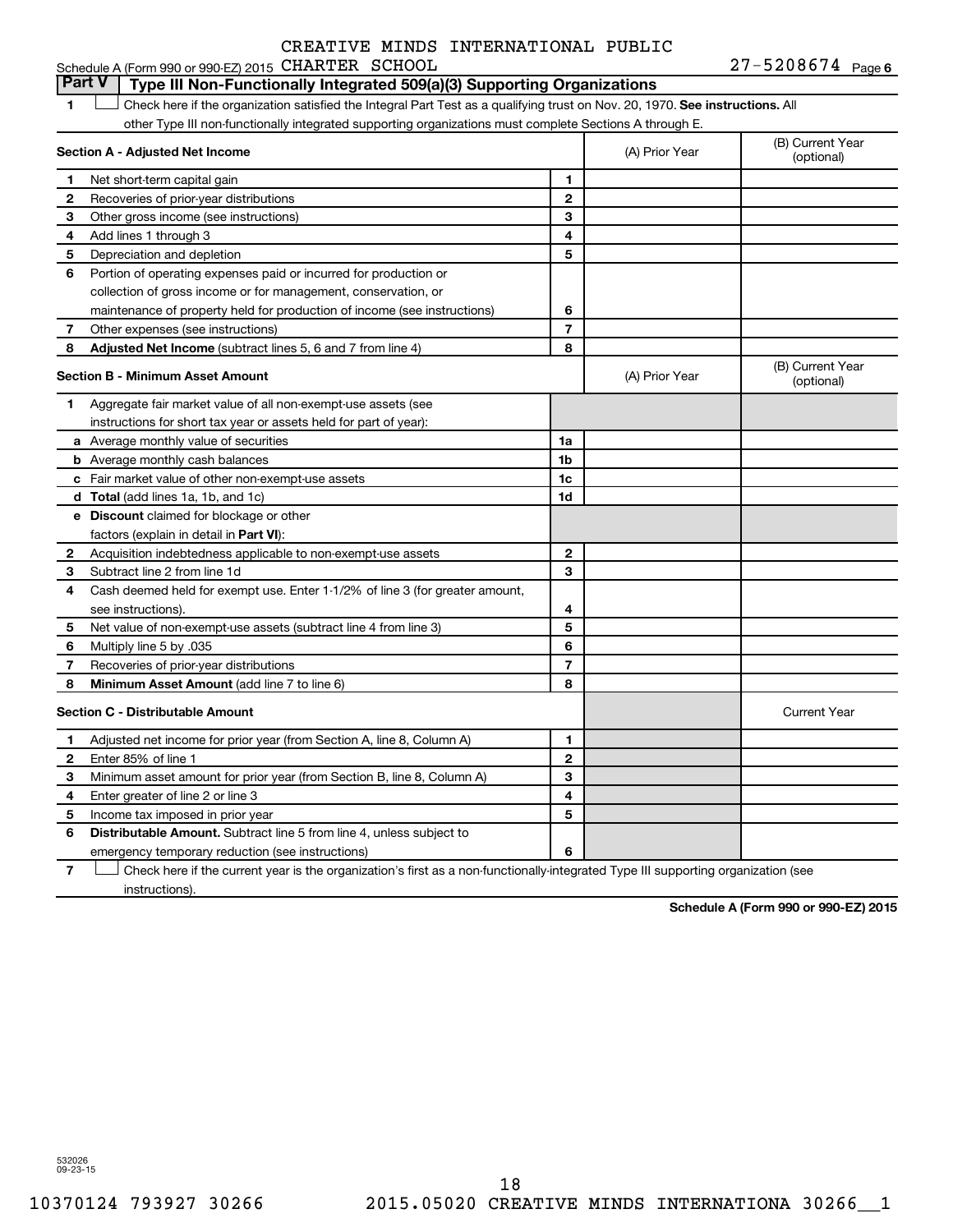|               | Schedule A (Form 990 or 990-EZ) 2015 CHARTER SCHOOL                                        |                                    |                                               | 27-5208674 Page 7                                |
|---------------|--------------------------------------------------------------------------------------------|------------------------------------|-----------------------------------------------|--------------------------------------------------|
| <b>Part V</b> | Type III Non-Functionally Integrated 509(a)(3) Supporting Organizations (continued)        |                                    |                                               |                                                  |
|               | <b>Section D - Distributions</b>                                                           |                                    |                                               | <b>Current Year</b>                              |
| 1             | Amounts paid to supported organizations to accomplish exempt purposes                      |                                    |                                               |                                                  |
| 2             | Amounts paid to perform activity that directly furthers exempt purposes of supported       |                                    |                                               |                                                  |
|               | organizations, in excess of income from activity                                           |                                    |                                               |                                                  |
| З             | Administrative expenses paid to accomplish exempt purposes of supported organizations      |                                    |                                               |                                                  |
| 4             | Amounts paid to acquire exempt-use assets                                                  |                                    |                                               |                                                  |
| 5             | Qualified set-aside amounts (prior IRS approval required)                                  |                                    |                                               |                                                  |
| 6             | Other distributions (describe in Part VI). See instructions.                               |                                    |                                               |                                                  |
| 7             | Total annual distributions. Add lines 1 through 6.                                         |                                    |                                               |                                                  |
| 8             | Distributions to attentive supported organizations to which the organization is responsive |                                    |                                               |                                                  |
|               | (provide details in Part VI). See instructions.                                            |                                    |                                               |                                                  |
| 9             | Distributable amount for 2015 from Section C, line 6                                       |                                    |                                               |                                                  |
| 10            | Line 8 amount divided by Line 9 amount                                                     |                                    |                                               |                                                  |
|               | Section E - Distribution Allocations (see instructions)                                    | (i)<br><b>Excess Distributions</b> | (ii)<br><b>Underdistributions</b><br>Pre-2015 | (iii)<br><b>Distributable</b><br>Amount for 2015 |
| 1.            | Distributable amount for 2015 from Section C, line 6                                       |                                    |                                               |                                                  |
| 2             | Underdistributions, if any, for years prior to 2015                                        |                                    |                                               |                                                  |
|               | (reasonable cause required-see instructions)                                               |                                    |                                               |                                                  |
| 3             | Excess distributions carryover, if any, to 2015:                                           |                                    |                                               |                                                  |
| a             |                                                                                            |                                    |                                               |                                                  |
| b             |                                                                                            |                                    |                                               |                                                  |
| с             |                                                                                            |                                    |                                               |                                                  |
|               | <b>d</b> From 2013                                                                         |                                    |                                               |                                                  |
|               | e From 2014                                                                                |                                    |                                               |                                                  |
|               | f Total of lines 3a through e                                                              |                                    |                                               |                                                  |
|               | g Applied to underdistributions of prior years                                             |                                    |                                               |                                                  |
|               | h Applied to 2015 distributable amount                                                     |                                    |                                               |                                                  |
|               | i Carryover from 2010 not applied (see instructions)                                       |                                    |                                               |                                                  |
|               | Remainder. Subtract lines 3g, 3h, and 3i from 3f.                                          |                                    |                                               |                                                  |
| 4             | Distributions for 2015 from Section D,                                                     |                                    |                                               |                                                  |
|               | \$<br>line $7:$                                                                            |                                    |                                               |                                                  |
|               | a Applied to underdistributions of prior years                                             |                                    |                                               |                                                  |
|               | <b>b</b> Applied to 2015 distributable amount                                              |                                    |                                               |                                                  |
|               | c Remainder. Subtract lines 4a and 4b from 4.                                              |                                    |                                               |                                                  |
| 5             | Remaining underdistributions for years prior to 2015, if                                   |                                    |                                               |                                                  |
|               | any. Subtract lines 3g and 4a from line 2 (if amount                                       |                                    |                                               |                                                  |
|               | greater than zero, see instructions).                                                      |                                    |                                               |                                                  |
| 6             | Remaining underdistributions for 2015. Subtract lines 3h                                   |                                    |                                               |                                                  |
|               | and 4b from line 1 (if amount greater than zero, see                                       |                                    |                                               |                                                  |
|               | instructions).                                                                             |                                    |                                               |                                                  |
| 7             | Excess distributions carryover to 2016. Add lines 3j                                       |                                    |                                               |                                                  |
|               | and 4c.                                                                                    |                                    |                                               |                                                  |
| 8             | Breakdown of line 7:                                                                       |                                    |                                               |                                                  |
| a<br>b        |                                                                                            |                                    |                                               |                                                  |
|               | c Excess from 2013                                                                         |                                    |                                               |                                                  |
|               | d Excess from 2014                                                                         |                                    |                                               |                                                  |
|               | e Excess from 2015                                                                         |                                    |                                               |                                                  |
|               |                                                                                            |                                    |                                               |                                                  |

**Schedule A (Form 990 or 990-EZ) 2015**

532027 09-23-15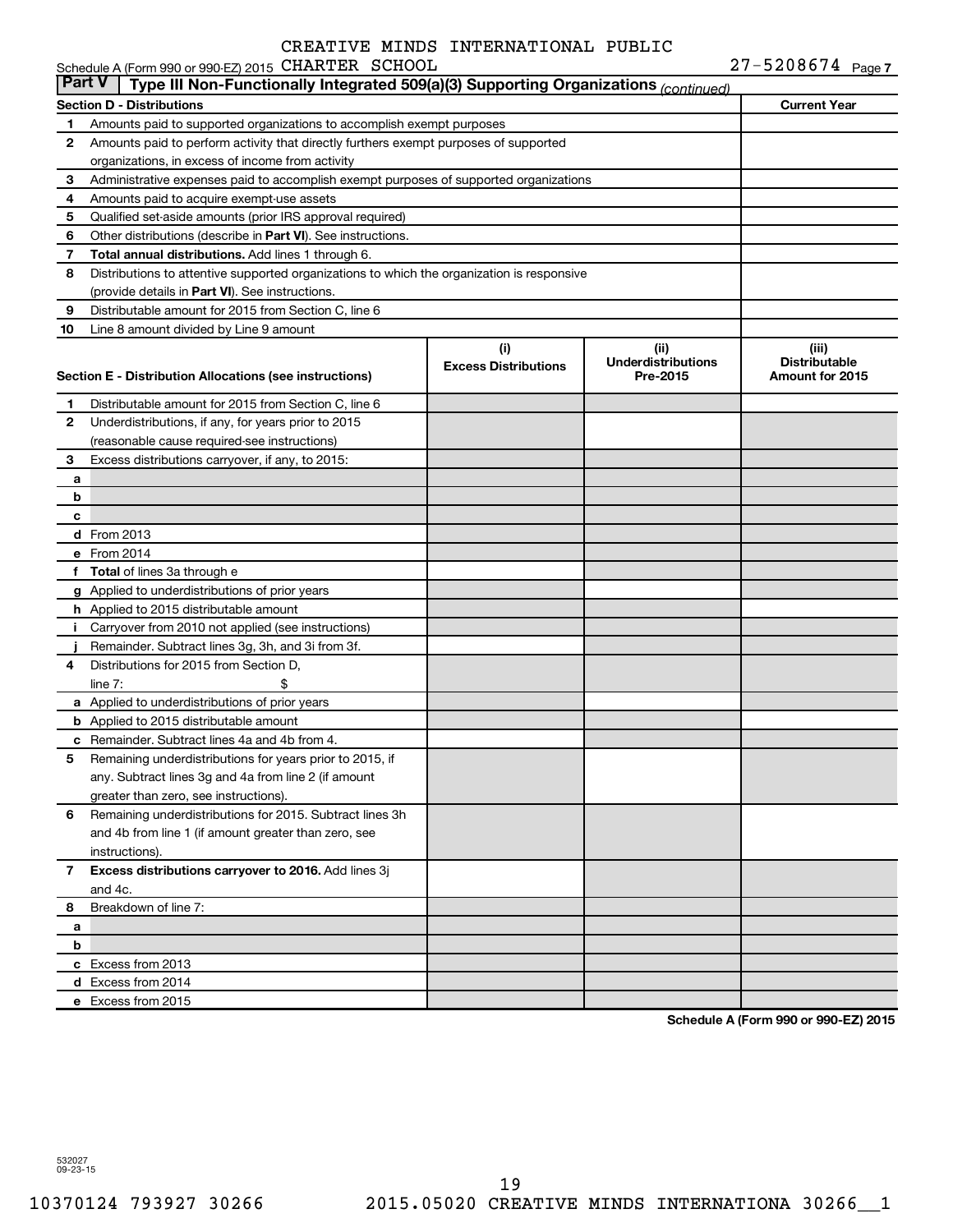|                 | Schedule A (Form 990 or 990-EZ) 2015 CHARTER SCHOOL |  |    | $27 - 5208674$ Page 8                                                                                                                                                                                                                                                                                                                                                                                                                                                                                                                                               |  |
|-----------------|-----------------------------------------------------|--|----|---------------------------------------------------------------------------------------------------------------------------------------------------------------------------------------------------------------------------------------------------------------------------------------------------------------------------------------------------------------------------------------------------------------------------------------------------------------------------------------------------------------------------------------------------------------------|--|
| <b>Part VI</b>  | (See instructions.)                                 |  |    | Supplemental Information. Provide the explanations required by Part II, line 10; Part II, line 17a or 17b; Part III, line 12;<br>Part IV, Section A, lines 1, 2, 3b, 3c, 4b, 4c, 5a, 6, 9a, 9b, 9c, 11a, 11b, and 11c; Part IV, Section B, lines 1 and 2; Part IV, Section C,<br>line 1; Part IV, Section D, lines 2 and 3; Part IV, Section E, lines 1c, 2a, 2b, 3a and 3b; Part V, line 1; Part V, Section B, line 1e; Part V,<br>Section D, lines 5, 6, and 8; and Part V, Section E, lines 2, 5, and 6. Also complete this part for any additional information. |  |
|                 |                                                     |  |    |                                                                                                                                                                                                                                                                                                                                                                                                                                                                                                                                                                     |  |
|                 |                                                     |  |    |                                                                                                                                                                                                                                                                                                                                                                                                                                                                                                                                                                     |  |
|                 |                                                     |  |    |                                                                                                                                                                                                                                                                                                                                                                                                                                                                                                                                                                     |  |
|                 |                                                     |  |    |                                                                                                                                                                                                                                                                                                                                                                                                                                                                                                                                                                     |  |
|                 |                                                     |  |    |                                                                                                                                                                                                                                                                                                                                                                                                                                                                                                                                                                     |  |
|                 |                                                     |  |    |                                                                                                                                                                                                                                                                                                                                                                                                                                                                                                                                                                     |  |
|                 |                                                     |  |    |                                                                                                                                                                                                                                                                                                                                                                                                                                                                                                                                                                     |  |
|                 |                                                     |  |    |                                                                                                                                                                                                                                                                                                                                                                                                                                                                                                                                                                     |  |
|                 |                                                     |  |    |                                                                                                                                                                                                                                                                                                                                                                                                                                                                                                                                                                     |  |
|                 |                                                     |  |    |                                                                                                                                                                                                                                                                                                                                                                                                                                                                                                                                                                     |  |
|                 |                                                     |  |    |                                                                                                                                                                                                                                                                                                                                                                                                                                                                                                                                                                     |  |
|                 |                                                     |  |    |                                                                                                                                                                                                                                                                                                                                                                                                                                                                                                                                                                     |  |
|                 |                                                     |  |    |                                                                                                                                                                                                                                                                                                                                                                                                                                                                                                                                                                     |  |
|                 |                                                     |  |    |                                                                                                                                                                                                                                                                                                                                                                                                                                                                                                                                                                     |  |
|                 |                                                     |  |    |                                                                                                                                                                                                                                                                                                                                                                                                                                                                                                                                                                     |  |
|                 |                                                     |  |    |                                                                                                                                                                                                                                                                                                                                                                                                                                                                                                                                                                     |  |
|                 |                                                     |  |    |                                                                                                                                                                                                                                                                                                                                                                                                                                                                                                                                                                     |  |
|                 |                                                     |  |    |                                                                                                                                                                                                                                                                                                                                                                                                                                                                                                                                                                     |  |
|                 |                                                     |  |    |                                                                                                                                                                                                                                                                                                                                                                                                                                                                                                                                                                     |  |
|                 |                                                     |  |    |                                                                                                                                                                                                                                                                                                                                                                                                                                                                                                                                                                     |  |
|                 |                                                     |  |    |                                                                                                                                                                                                                                                                                                                                                                                                                                                                                                                                                                     |  |
|                 |                                                     |  |    |                                                                                                                                                                                                                                                                                                                                                                                                                                                                                                                                                                     |  |
|                 |                                                     |  |    |                                                                                                                                                                                                                                                                                                                                                                                                                                                                                                                                                                     |  |
|                 |                                                     |  |    |                                                                                                                                                                                                                                                                                                                                                                                                                                                                                                                                                                     |  |
|                 |                                                     |  |    |                                                                                                                                                                                                                                                                                                                                                                                                                                                                                                                                                                     |  |
|                 |                                                     |  |    |                                                                                                                                                                                                                                                                                                                                                                                                                                                                                                                                                                     |  |
|                 |                                                     |  |    |                                                                                                                                                                                                                                                                                                                                                                                                                                                                                                                                                                     |  |
|                 |                                                     |  |    |                                                                                                                                                                                                                                                                                                                                                                                                                                                                                                                                                                     |  |
|                 |                                                     |  |    |                                                                                                                                                                                                                                                                                                                                                                                                                                                                                                                                                                     |  |
|                 |                                                     |  |    |                                                                                                                                                                                                                                                                                                                                                                                                                                                                                                                                                                     |  |
| 532028 09-23-15 |                                                     |  | 20 | Schedule A (Form 990 or 990-EZ) 2015                                                                                                                                                                                                                                                                                                                                                                                                                                                                                                                                |  |
|                 | 10370124 793927 30266                               |  |    | 2015.05020 CREATIVE MINDS INTERNATIONA 30266                                                                                                                                                                                                                                                                                                                                                                                                                                                                                                                        |  |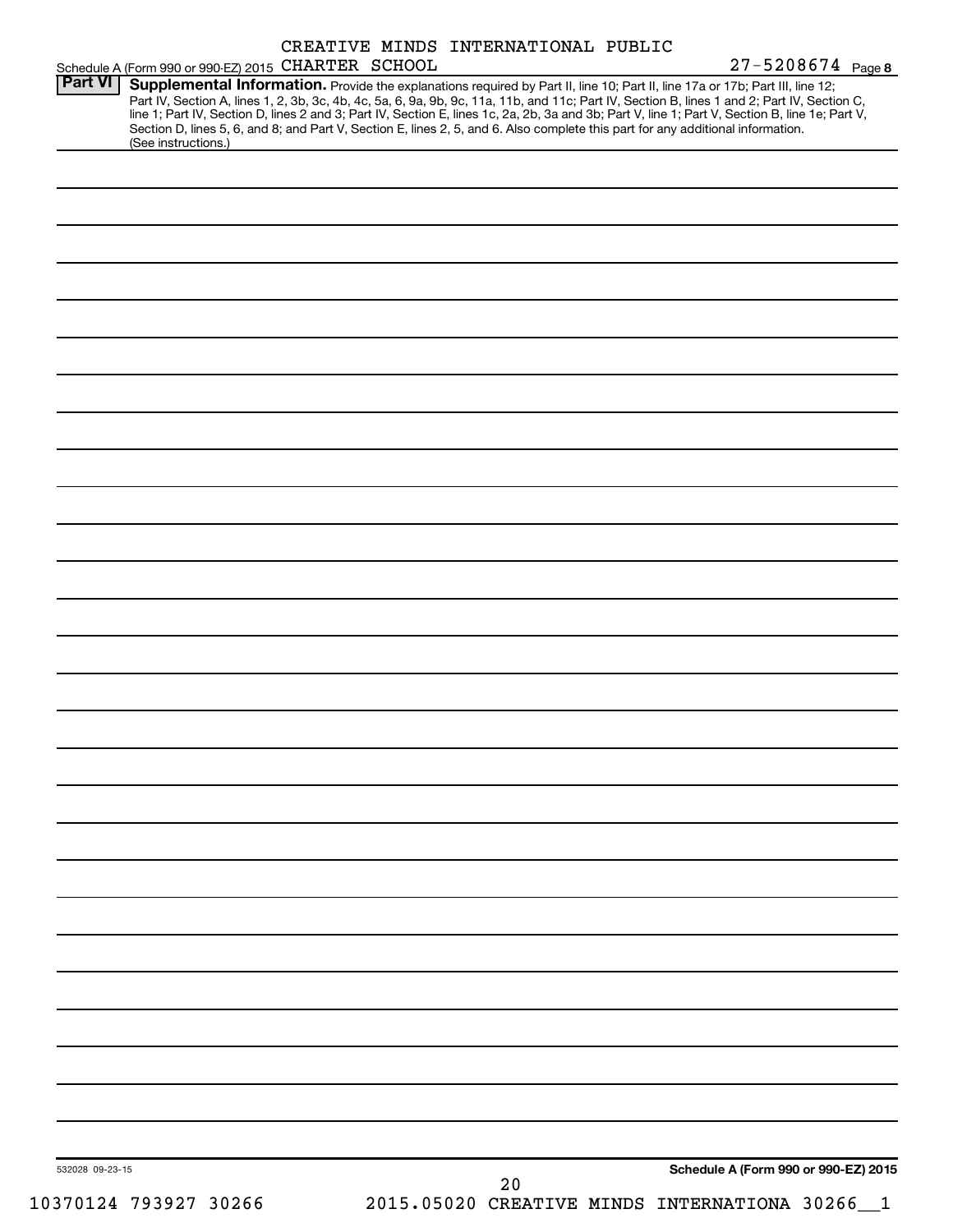Department of the Treasury **(Form 990, 990-EZ,**

Internal Revenue Service

#### \*\* PUBLIC DISCLOSURE COPY \*\*

## **Schedule B Schedule of Contributors**

**or 990-PF) | Attach to Form 990, Form 990-EZ, or Form 990-PF. | Information about Schedule B (Form 990, 990-EZ, or 990-PF) and** its instructions is at www.irs.gov/form990.

OMB No. 1545-0047

# **2015**

**Name of the organization Employer identification number**

|  | <b>CREAT</b> |
|--|--------------|
|  |              |

'IVE MINDS INTERNATIONAL PUBLIC CHARTER SCHOOL 27-5208674

| Filers of:         | Section:                                                                  |
|--------------------|---------------------------------------------------------------------------|
| Form 990 or 990-EZ | $\lfloor x \rfloor$ 501(c)( 3) (enter number) organization                |
|                    | 4947(a)(1) nonexempt charitable trust not treated as a private foundation |
|                    | 527 political organization                                                |
| Form 990-PF        | 501(c)(3) exempt private foundation                                       |
|                    | 4947(a)(1) nonexempt charitable trust treated as a private foundation     |
|                    | 501(c)(3) taxable private foundation                                      |

Check if your organization is covered by the General Rule or a Special Rule.

**Note.**  Only a section 501(c)(7), (8), or (10) organization can check boxes for both the General Rule and a Special Rule. See instructions.

#### **General Rule**

**K** For an organization filing Form 990, 990-EZ, or 990-PF that received, during the year, contributions totaling \$5,000 or more (in money or property) from any one contributor. Complete Parts I and II. See instructions for determining a contributor's total contributions.

#### **Special Rules**

 $\Box$ 

any one contributor, during the year, total contributions of the greater of **(1)** \$5,000 or **(2)** 2% of the amount on (i) Form 990, Part VIII, line 1h, For an organization described in section 501(c)(3) filing Form 990 or 990-EZ that met the 33 1/3% support test of the regulations under sections 509(a)(1) and 170(b)(1)(A)(vi), that checked Schedule A (Form 990 or 990-EZ), Part II, line 13, 16a, or 16b, and that received from or (ii) Form 990-EZ, line 1. Complete Parts I and II.  $\Box$ 

year, total contributions of more than \$1,000 *exclusively* for religious, charitable, scientific, literary, or educational purposes, or for For an organization described in section 501(c)(7), (8), or (10) filing Form 990 or 990-EZ that received from any one contributor, during the the prevention of cruelty to children or animals. Complete Parts I, II, and III.  $\Box$ 

purpose. Do not complete any of the parts unless the General Rule applies to this organization because it received nonexclusively year, contributions exclusively for religious, charitable, etc., purposes, but no such contributions totaled more than \$1,000. If this box is checked, enter here the total contributions that were received during the year for an exclusively religious, charitable, etc., For an organization described in section 501(c)(7), (8), or (10) filing Form 990 or 990-EZ that received from any one contributor, during the religious, charitable, etc., contributions totaling \$5,000 or more during the year  $\ldots$  $\ldots$  $\ldots$  $\ldots$  $\ldots$  $\ldots$ 

**Caution.** An organization that is not covered by the General Rule and/or the Special Rules does not file Schedule B (Form 990, 990-EZ, or 990-PF),  **must** but it answer "No" on Part IV, line 2, of its Form 990; or check the box on line H of its Form 990-EZ or on its Form 990-PF, Part I, line 2, to certify that it does not meet the filing requirements of Schedule B (Form 990, 990-EZ, or 990-PF).

LHA For Paperwork Reduction Act Notice, see the Instructions for Form 990, 990-EZ, or 990-PF. Schedule B (Form 990, 990-EZ, or 990-PF) (2015)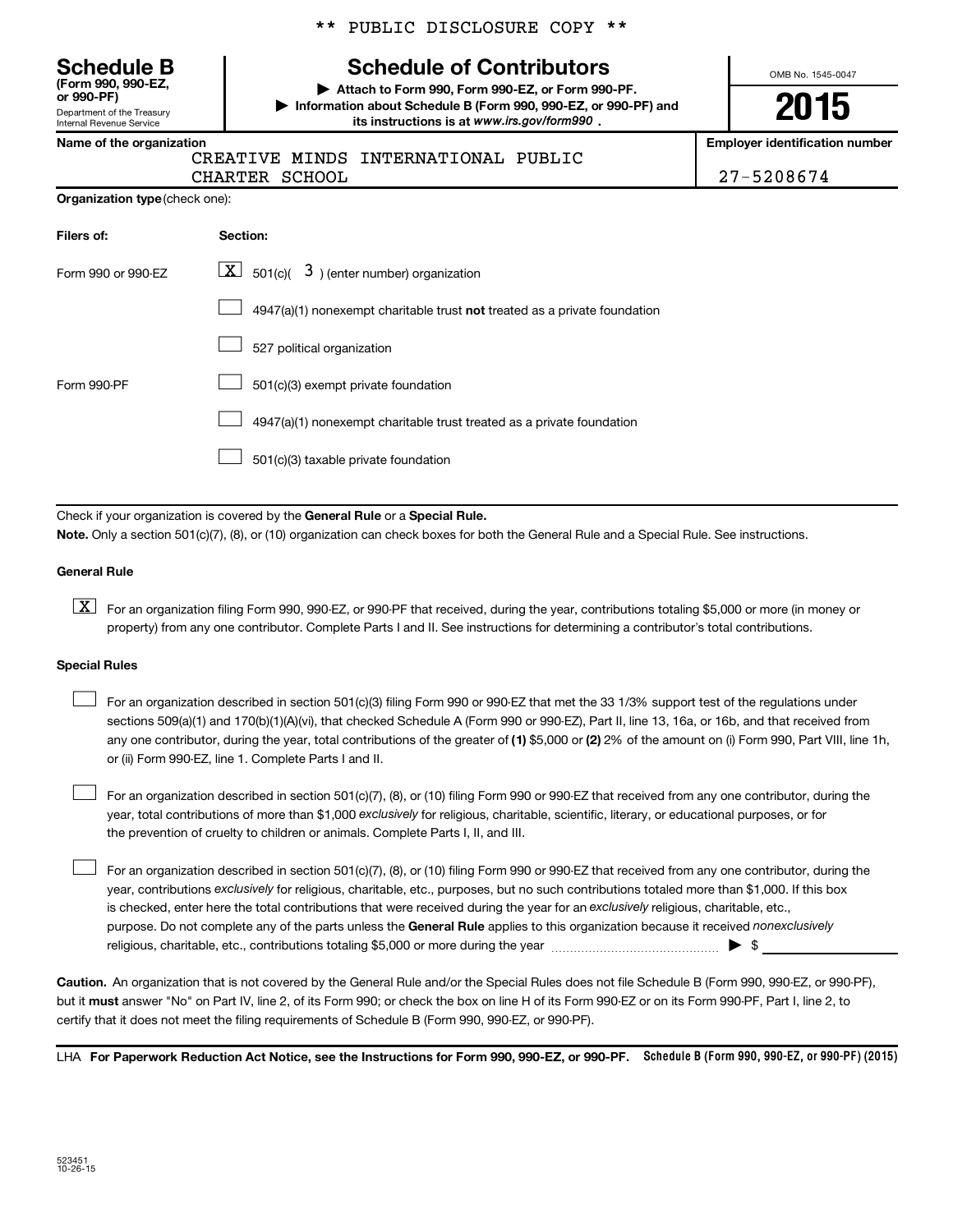#### Schedule B (Form 990, 990-EZ, or 990-PF) (2015)

**Name of organization Employer identification number** CREATIVE MINDS INTERNATIONAL PUBLIC CHARTER SCHOOL 27-5208674

| Part I           | Contributors (see instructions). Use duplicate copies of Part I if additional space is needed. |                                   |                                                                                                                                     |
|------------------|------------------------------------------------------------------------------------------------|-----------------------------------|-------------------------------------------------------------------------------------------------------------------------------------|
| (a)              | (b)                                                                                            | (c)                               | (d)                                                                                                                                 |
| No.              | Name, address, and ZIP + 4                                                                     | <b>Total contributions</b>        | Type of contribution                                                                                                                |
| $\mathbf 1$      |                                                                                                | 12,500.<br>$\,$                   | $\overline{\textbf{X}}$<br>Person<br>Payroll<br>Noncash<br>(Complete Part II for<br>noncash contributions.)                         |
| (a)              | (b)                                                                                            | (c)<br><b>Total contributions</b> | (d)                                                                                                                                 |
| No.              | Name, address, and ZIP + 4                                                                     |                                   | Type of contribution                                                                                                                |
| $\boldsymbol{2}$ |                                                                                                | 5,000.<br>\$                      | $\overline{\text{X}}$<br>Person<br>Payroll<br><b>Noncash</b><br>(Complete Part II for<br>noncash contributions.)                    |
| (a)<br>No.       | (b)<br>Name, address, and ZIP + 4                                                              | (c)<br><b>Total contributions</b> | (d)<br>Type of contribution                                                                                                         |
| 3                |                                                                                                | 24, 172.<br>\$                    | $\overline{\textbf{X}}$<br>Person<br>Payroll<br>Noncash<br>(Complete Part II for<br>noncash contributions.)                         |
| (a)<br>No.       | (b)<br>Name, address, and ZIP + 4                                                              | (c)<br><b>Total contributions</b> | (d)<br>Type of contribution                                                                                                         |
| 4                |                                                                                                | 40,894.<br>\$                     | $\overline{\mathbf{X}}$<br>Person<br>Payroll<br><b>Noncash</b><br>(Complete Part II for<br>noncash contributions.)                  |
| (a)<br>No.       | (b)<br>Name, address, and ZIP + 4                                                              | (c)<br><b>Total contributions</b> | (d)<br>Type of contribution                                                                                                         |
|                  |                                                                                                | \$                                | Person<br>Payroll<br>Noncash<br>(Complete Part II for<br>noncash contributions.)                                                    |
| (a)<br>No.       | (b)<br>Name, address, and ZIP + 4                                                              | (c)<br><b>Total contributions</b> | (d)<br>Type of contribution                                                                                                         |
| 523452 10-26-15  |                                                                                                | \$                                | Person<br>Payroll<br>Noncash<br>(Complete Part II for<br>noncash contributions.)<br>Schedule B (Form 990, 990-EZ, or 990-PF) (2015) |

10370124 793927 30266 2015.05020 CREATIVE MINDS INTERNATIONA 30266\_\_1

22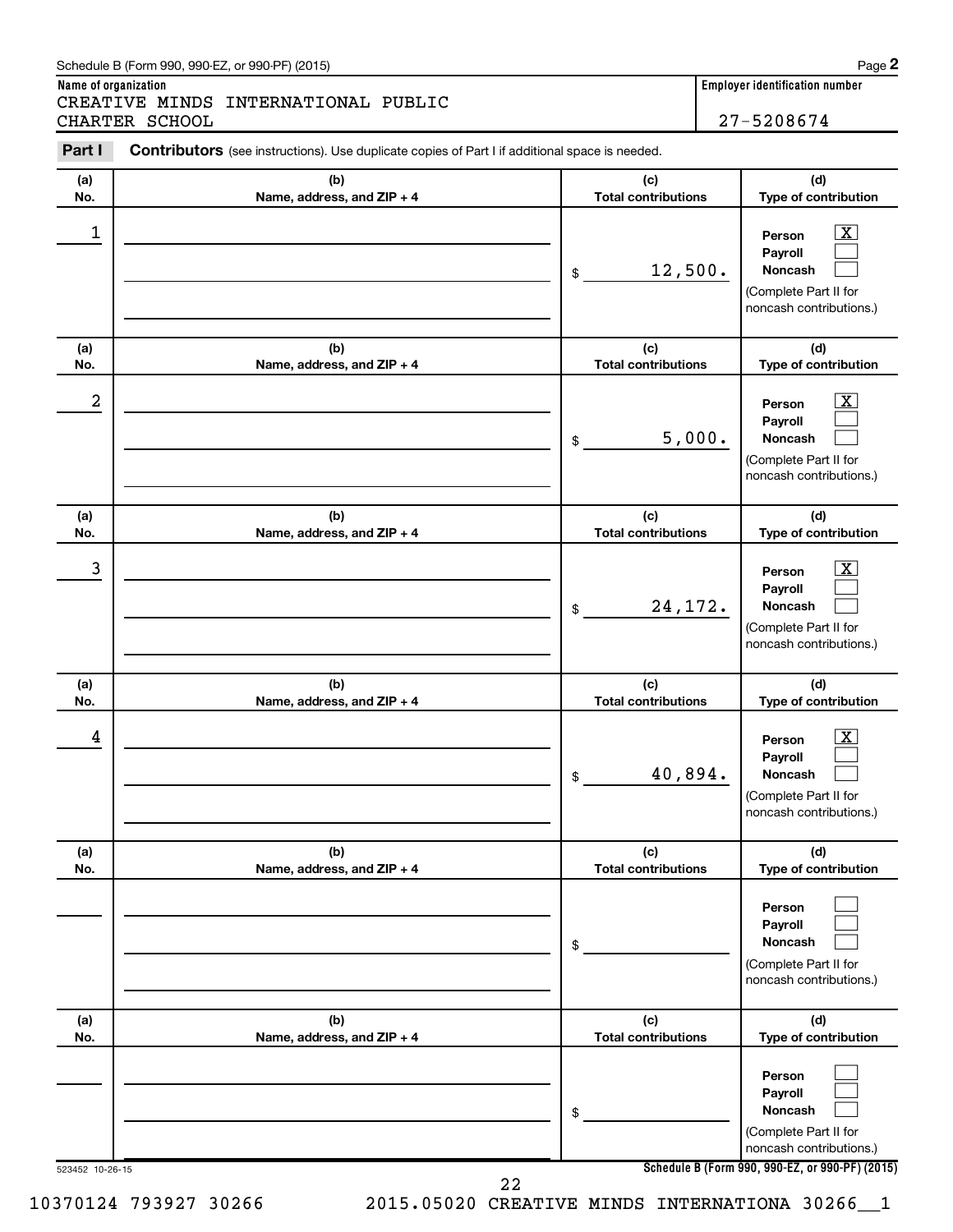| Part II                      | Noncash Property (see instructions). Use duplicate copies of Part II if additional space is needed. |                                                |                      |
|------------------------------|-----------------------------------------------------------------------------------------------------|------------------------------------------------|----------------------|
| (a)<br>No.<br>from<br>Part I | (c)<br>(b)<br>FMV (or estimate)<br>Description of noncash property given<br>(see instructions)      |                                                | (d)<br>Date received |
|                              |                                                                                                     | \$                                             |                      |
| (a)<br>No.<br>from<br>Part I | (b)<br>Description of noncash property given                                                        | (c)<br>FMV (or estimate)<br>(see instructions) | (d)<br>Date received |
|                              |                                                                                                     | \$                                             |                      |
| (a)<br>No.<br>from<br>Part I | (b)<br>Description of noncash property given                                                        | (c)<br>FMV (or estimate)<br>(see instructions) | (d)<br>Date received |
|                              |                                                                                                     | \$                                             |                      |
| (a)<br>No.<br>from<br>Part I | (b)<br>Description of noncash property given                                                        | (c)<br>FMV (or estimate)<br>(see instructions) | (d)<br>Date received |
|                              |                                                                                                     | \$                                             |                      |
| (a)<br>No.<br>from<br>Part I | (b)<br>Description of noncash property given                                                        | (c)<br>FMV (or estimate)<br>(see instructions) | (d)<br>Date received |
|                              |                                                                                                     | \$                                             |                      |
| (a)<br>No.<br>from<br>Part I | (b)<br>Description of noncash property given                                                        | (c)<br>FMV (or estimate)<br>(see instructions) | (d)<br>Date received |
|                              |                                                                                                     | \$                                             |                      |

**Name of organization Employer identification number**

10370124 793927 30266 2015.05020 CREATIVE MINDS INTERNATIONA 30266\_\_1

Schedule B (Form 990, 990-EZ, or 990-PF) (2015)

**3**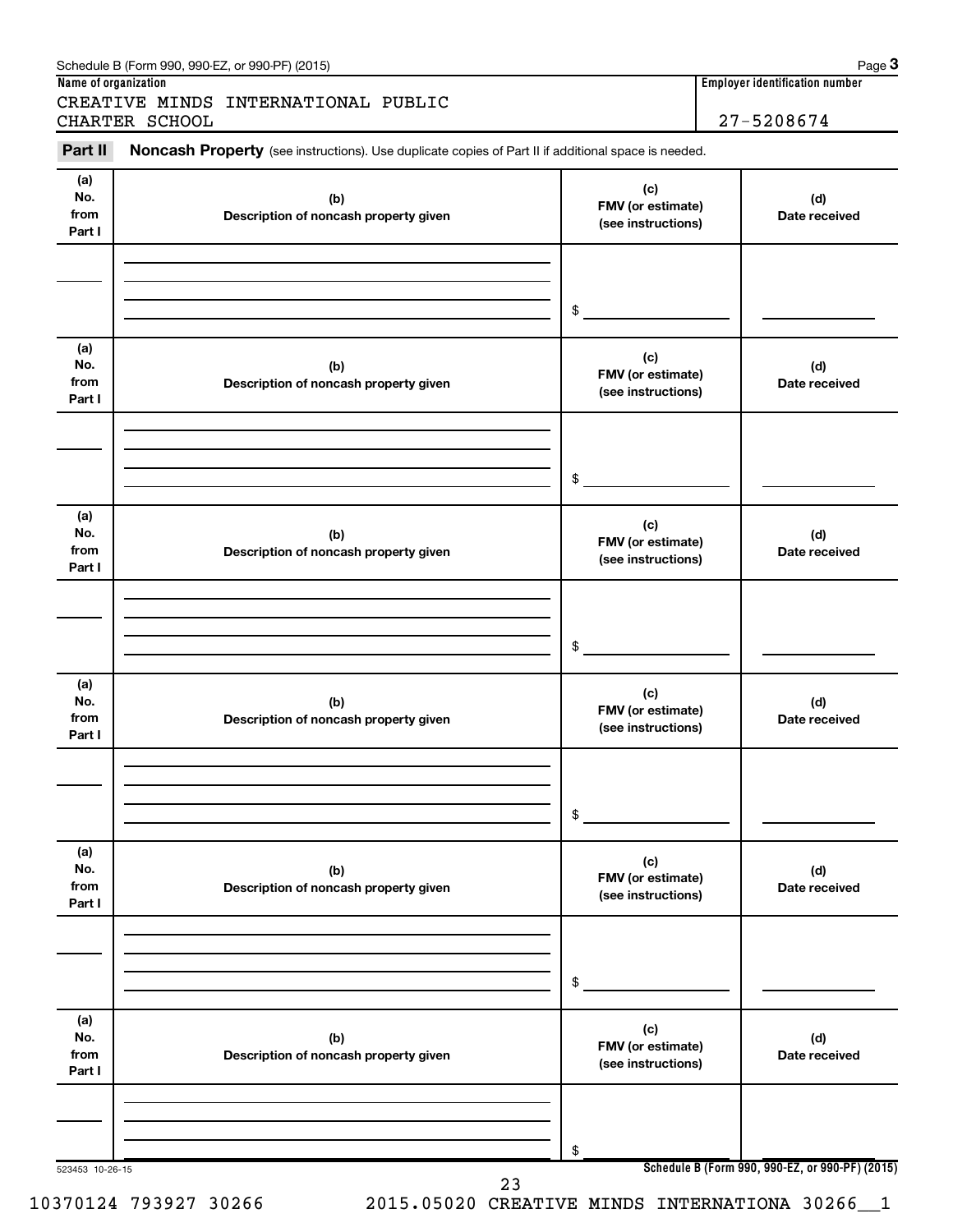|                      | Schedule B (Form 990, 990-EZ, or 990-PF) (2015)                                                                                                                                                                             |                                          | Page 4                                                                                                                                                              |  |  |  |  |
|----------------------|-----------------------------------------------------------------------------------------------------------------------------------------------------------------------------------------------------------------------------|------------------------------------------|---------------------------------------------------------------------------------------------------------------------------------------------------------------------|--|--|--|--|
| Name of organization |                                                                                                                                                                                                                             |                                          | <b>Employer identification number</b>                                                                                                                               |  |  |  |  |
|                      | CREATIVE MINDS INTERNATIONAL PUBLIC                                                                                                                                                                                         |                                          |                                                                                                                                                                     |  |  |  |  |
| Part III             | CHARTER SCHOOL                                                                                                                                                                                                              |                                          | 27-5208674<br>Exclusively religious, charitable, etc., contributions to organizations described in section 501(c)(7), (8), or (10) that total more than \$1,000 for |  |  |  |  |
|                      | the year from any one contributor. Complete columns (a) through (e) and the following line entry. For organizations                                                                                                         |                                          |                                                                                                                                                                     |  |  |  |  |
|                      | completing Part III, enter the total of exclusively religious, charitable, etc., contributions of \$1,000 or less for the year. (Enter this info. once.)<br>Use duplicate copies of Part III if additional space is needed. |                                          | $\blacktriangleright$ \$                                                                                                                                            |  |  |  |  |
| (a) No.              |                                                                                                                                                                                                                             |                                          |                                                                                                                                                                     |  |  |  |  |
| from<br>Part I       | (b) Purpose of gift                                                                                                                                                                                                         | (c) Use of gift                          | (d) Description of how gift is held                                                                                                                                 |  |  |  |  |
|                      |                                                                                                                                                                                                                             |                                          |                                                                                                                                                                     |  |  |  |  |
|                      |                                                                                                                                                                                                                             |                                          |                                                                                                                                                                     |  |  |  |  |
|                      |                                                                                                                                                                                                                             |                                          |                                                                                                                                                                     |  |  |  |  |
|                      |                                                                                                                                                                                                                             |                                          |                                                                                                                                                                     |  |  |  |  |
|                      |                                                                                                                                                                                                                             | (e) Transfer of gift                     |                                                                                                                                                                     |  |  |  |  |
|                      | Transferee's name, address, and ZIP + 4                                                                                                                                                                                     |                                          | Relationship of transferor to transferee                                                                                                                            |  |  |  |  |
|                      |                                                                                                                                                                                                                             |                                          |                                                                                                                                                                     |  |  |  |  |
|                      |                                                                                                                                                                                                                             |                                          |                                                                                                                                                                     |  |  |  |  |
|                      |                                                                                                                                                                                                                             |                                          |                                                                                                                                                                     |  |  |  |  |
|                      |                                                                                                                                                                                                                             |                                          |                                                                                                                                                                     |  |  |  |  |
| (a) No.<br>from      | (b) Purpose of gift                                                                                                                                                                                                         | (c) Use of gift                          | (d) Description of how gift is held                                                                                                                                 |  |  |  |  |
| Part I               |                                                                                                                                                                                                                             |                                          |                                                                                                                                                                     |  |  |  |  |
|                      |                                                                                                                                                                                                                             |                                          |                                                                                                                                                                     |  |  |  |  |
|                      |                                                                                                                                                                                                                             |                                          |                                                                                                                                                                     |  |  |  |  |
|                      |                                                                                                                                                                                                                             |                                          |                                                                                                                                                                     |  |  |  |  |
|                      |                                                                                                                                                                                                                             | (e) Transfer of gift                     |                                                                                                                                                                     |  |  |  |  |
|                      |                                                                                                                                                                                                                             |                                          |                                                                                                                                                                     |  |  |  |  |
|                      | Transferee's name, address, and ZIP + 4                                                                                                                                                                                     |                                          | Relationship of transferor to transferee                                                                                                                            |  |  |  |  |
|                      |                                                                                                                                                                                                                             |                                          |                                                                                                                                                                     |  |  |  |  |
|                      |                                                                                                                                                                                                                             |                                          |                                                                                                                                                                     |  |  |  |  |
|                      |                                                                                                                                                                                                                             |                                          |                                                                                                                                                                     |  |  |  |  |
| (a) No.              |                                                                                                                                                                                                                             |                                          |                                                                                                                                                                     |  |  |  |  |
| from<br>Part I       | (b) Purpose of gift                                                                                                                                                                                                         | (c) Use of gift                          | (d) Description of how gift is held                                                                                                                                 |  |  |  |  |
|                      |                                                                                                                                                                                                                             |                                          |                                                                                                                                                                     |  |  |  |  |
|                      |                                                                                                                                                                                                                             |                                          |                                                                                                                                                                     |  |  |  |  |
|                      |                                                                                                                                                                                                                             |                                          |                                                                                                                                                                     |  |  |  |  |
|                      |                                                                                                                                                                                                                             | (e) Transfer of gift                     |                                                                                                                                                                     |  |  |  |  |
|                      |                                                                                                                                                                                                                             |                                          |                                                                                                                                                                     |  |  |  |  |
|                      | Transferee's name, address, and ZIP + 4                                                                                                                                                                                     |                                          | Relationship of transferor to transferee                                                                                                                            |  |  |  |  |
|                      |                                                                                                                                                                                                                             |                                          |                                                                                                                                                                     |  |  |  |  |
|                      |                                                                                                                                                                                                                             |                                          |                                                                                                                                                                     |  |  |  |  |
|                      |                                                                                                                                                                                                                             |                                          |                                                                                                                                                                     |  |  |  |  |
| (a) No.<br>from      |                                                                                                                                                                                                                             |                                          |                                                                                                                                                                     |  |  |  |  |
| Part I               | (b) Purpose of gift                                                                                                                                                                                                         | (c) Use of gift                          | (d) Description of how gift is held                                                                                                                                 |  |  |  |  |
|                      |                                                                                                                                                                                                                             |                                          |                                                                                                                                                                     |  |  |  |  |
|                      |                                                                                                                                                                                                                             |                                          |                                                                                                                                                                     |  |  |  |  |
|                      |                                                                                                                                                                                                                             |                                          |                                                                                                                                                                     |  |  |  |  |
|                      |                                                                                                                                                                                                                             |                                          |                                                                                                                                                                     |  |  |  |  |
|                      | (e) Transfer of gift                                                                                                                                                                                                        |                                          |                                                                                                                                                                     |  |  |  |  |
|                      | Transferee's name, address, and ZIP + 4                                                                                                                                                                                     | Relationship of transferor to transferee |                                                                                                                                                                     |  |  |  |  |
|                      |                                                                                                                                                                                                                             |                                          |                                                                                                                                                                     |  |  |  |  |
|                      |                                                                                                                                                                                                                             |                                          |                                                                                                                                                                     |  |  |  |  |
|                      |                                                                                                                                                                                                                             |                                          |                                                                                                                                                                     |  |  |  |  |
|                      |                                                                                                                                                                                                                             |                                          |                                                                                                                                                                     |  |  |  |  |
| 523454 10-26-15      |                                                                                                                                                                                                                             | 24                                       | Schedule B (Form 990, 990-EZ, or 990-PF) (2015)                                                                                                                     |  |  |  |  |
|                      |                                                                                                                                                                                                                             |                                          |                                                                                                                                                                     |  |  |  |  |

10370124 793927 30266 2015.05020 CREATIVE MINDS INTERNATIONA 30266\_\_1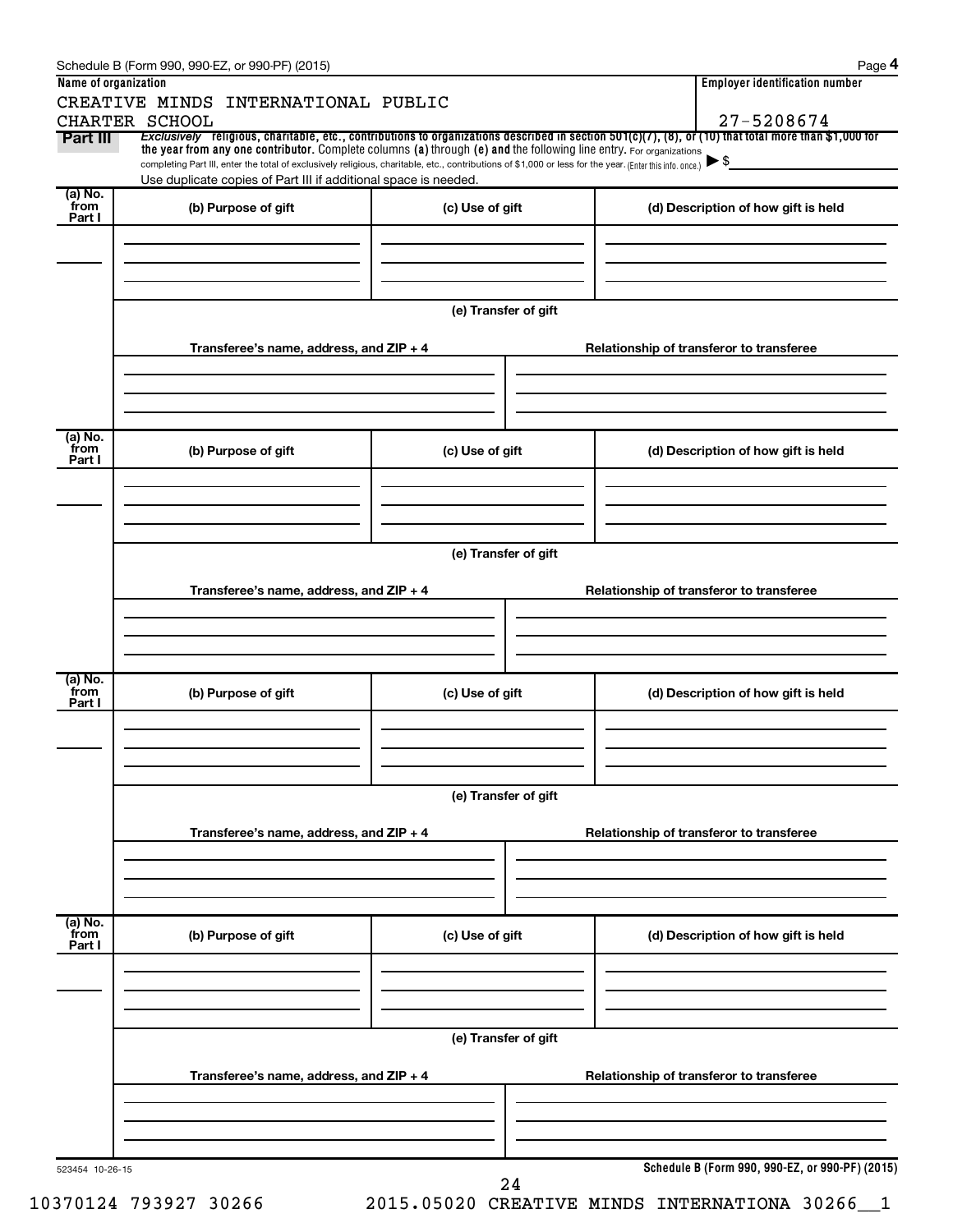|                | <b>SCHEDULE D</b>              |                                                                                                        | <b>Supplemental Financial Statements</b>                                                                                                                   | OMB No. 1545-0047                                  |           |
|----------------|--------------------------------|--------------------------------------------------------------------------------------------------------|------------------------------------------------------------------------------------------------------------------------------------------------------------|----------------------------------------------------|-----------|
|                | (Form 990)                     |                                                                                                        | Complete if the organization answered "Yes" on Form 990,<br>Part IV, line 6, 7, 8, 9, 10, 11a, 11b, 11c, 11d, 11e, 11f, 12a, or 12b.                       |                                                    |           |
|                | Department of the Treasury     |                                                                                                        | Attach to Form 990.                                                                                                                                        | <b>Open to Public</b>                              |           |
|                | Internal Revenue Service       |                                                                                                        | Information about Schedule D (Form 990) and its instructions is at www.irs.gov/form990.                                                                    | Inspection                                         |           |
|                | Name of the organization       | CREATIVE MINDS INTERNATIONAL PUBLIC                                                                    |                                                                                                                                                            | <b>Employer identification number</b>              |           |
|                |                                | CHARTER SCHOOL                                                                                         |                                                                                                                                                            | 27-5208674                                         |           |
| Part I         |                                |                                                                                                        | Organizations Maintaining Donor Advised Funds or Other Similar Funds or Accounts. Complete if the                                                          |                                                    |           |
|                |                                | organization answered "Yes" on Form 990, Part IV, line 6.                                              | (a) Donor advised funds                                                                                                                                    | (b) Funds and other accounts                       |           |
|                |                                |                                                                                                        |                                                                                                                                                            |                                                    |           |
| 1              |                                |                                                                                                        |                                                                                                                                                            |                                                    |           |
| 2              |                                | Aggregate value of contributions to (during year)                                                      |                                                                                                                                                            |                                                    |           |
| З              |                                |                                                                                                        |                                                                                                                                                            |                                                    |           |
| 4              |                                |                                                                                                        |                                                                                                                                                            |                                                    |           |
| 5              |                                |                                                                                                        | Did the organization inform all donors and donor advisors in writing that the assets held in donor advised funds                                           |                                                    |           |
|                |                                |                                                                                                        |                                                                                                                                                            | Yes                                                | <b>No</b> |
| 6              |                                |                                                                                                        | Did the organization inform all grantees, donors, and donor advisors in writing that grant funds can be used only                                          |                                                    |           |
|                |                                |                                                                                                        | for charitable purposes and not for the benefit of the donor or donor advisor, or for any other purpose conferring                                         | Yes                                                |           |
| Part II        | impermissible private benefit? |                                                                                                        | Conservation Easements. Complete if the organization answered "Yes" on Form 990, Part IV, line 7.                                                          |                                                    | No        |
| 1              |                                | Purpose(s) of conservation easements held by the organization (check all that apply).                  |                                                                                                                                                            |                                                    |           |
|                |                                | Preservation of land for public use (e.g., recreation or education)                                    |                                                                                                                                                            | Preservation of a historically important land area |           |
|                |                                | Protection of natural habitat                                                                          | Preservation of a certified historic structure                                                                                                             |                                                    |           |
|                |                                | Preservation of open space                                                                             |                                                                                                                                                            |                                                    |           |
| 2              |                                |                                                                                                        | Complete lines 2a through 2d if the organization held a qualified conservation contribution in the form of a conservation easement on the last             |                                                    |           |
|                | day of the tax year.           |                                                                                                        |                                                                                                                                                            | Held at the End of the Tax Year                    |           |
|                |                                |                                                                                                        |                                                                                                                                                            | 2a                                                 |           |
|                |                                |                                                                                                        |                                                                                                                                                            | 2b                                                 |           |
|                |                                |                                                                                                        |                                                                                                                                                            | 2c                                                 |           |
|                |                                |                                                                                                        | d Number of conservation easements included in (c) acquired after 8/17/06, and not on a historic structure                                                 |                                                    |           |
|                |                                |                                                                                                        |                                                                                                                                                            | 2d                                                 |           |
| З              |                                |                                                                                                        | Number of conservation easements modified, transferred, released, extinguished, or terminated by the organization during the tax                           |                                                    |           |
|                | $year \triangleright$          |                                                                                                        |                                                                                                                                                            |                                                    |           |
| 4              |                                | Number of states where property subject to conservation easement is located                            |                                                                                                                                                            |                                                    |           |
| 5              |                                | Does the organization have a written policy regarding the periodic monitoring, inspection, handling of |                                                                                                                                                            |                                                    |           |
|                |                                |                                                                                                        |                                                                                                                                                            | Yes                                                | <b>No</b> |
| 6              |                                |                                                                                                        | Staff and volunteer hours devoted to monitoring, inspecting, handling of violations, and enforcing conservation easements during the year                  |                                                    |           |
|                |                                |                                                                                                        |                                                                                                                                                            |                                                    |           |
| 7              |                                |                                                                                                        | Amount of expenses incurred in monitoring, inspecting, handling of violations, and enforcing conservation easements during the year                        |                                                    |           |
|                | ▶ \$                           |                                                                                                        |                                                                                                                                                            |                                                    |           |
| 8              |                                |                                                                                                        | Does each conservation easement reported on line 2(d) above satisfy the requirements of section 170(h)(4)(B)(i)                                            |                                                    |           |
|                |                                |                                                                                                        |                                                                                                                                                            | Yes                                                | No        |
| 9              |                                |                                                                                                        | In Part XIII, describe how the organization reports conservation easements in its revenue and expense statement, and balance sheet, and                    |                                                    |           |
|                |                                |                                                                                                        | include, if applicable, the text of the footnote to the organization's financial statements that describes the organization's accounting for               |                                                    |           |
|                | conservation easements.        |                                                                                                        |                                                                                                                                                            |                                                    |           |
|                | Part III                       |                                                                                                        | Organizations Maintaining Collections of Art, Historical Treasures, or Other Similar Assets.                                                               |                                                    |           |
|                |                                | Complete if the organization answered "Yes" on Form 990, Part IV, line 8.                              |                                                                                                                                                            |                                                    |           |
|                |                                |                                                                                                        | 1a If the organization elected, as permitted under SFAS 116 (ASC 958), not to report in its revenue statement and balance sheet works of art,              |                                                    |           |
|                |                                |                                                                                                        | historical treasures, or other similar assets held for public exhibition, education, or research in furtherance of public service, provide, in Part XIII,  |                                                    |           |
|                |                                | the text of the footnote to its financial statements that describes these items.                       |                                                                                                                                                            |                                                    |           |
|                |                                |                                                                                                        | <b>b</b> If the organization elected, as permitted under SFAS 116 (ASC 958), to report in its revenue statement and balance sheet works of art, historical |                                                    |           |
|                |                                |                                                                                                        | treasures, or other similar assets held for public exhibition, education, or research in furtherance of public service, provide the following amounts      |                                                    |           |
|                | relating to these items:       |                                                                                                        |                                                                                                                                                            |                                                    |           |
|                |                                |                                                                                                        |                                                                                                                                                            | \$                                                 |           |
|                |                                | (ii) Assets included in Form 990, Part X                                                               |                                                                                                                                                            | \$                                                 |           |
| 2              |                                |                                                                                                        | If the organization received or held works of art, historical treasures, or other similar assets for financial gain, provide                               |                                                    |           |
|                |                                | the following amounts required to be reported under SFAS 116 (ASC 958) relating to these items:        |                                                                                                                                                            |                                                    |           |
|                |                                |                                                                                                        |                                                                                                                                                            | \$                                                 |           |
|                |                                |                                                                                                        |                                                                                                                                                            | $\blacktriangleright$ s                            |           |
| 532051         |                                | LHA For Paperwork Reduction Act Notice, see the Instructions for Form 990.                             |                                                                                                                                                            | Schedule D (Form 990) 2015                         |           |
| $11 - 02 - 15$ |                                |                                                                                                        |                                                                                                                                                            |                                                    |           |
|                |                                |                                                                                                        | 25                                                                                                                                                         |                                                    |           |

10370124 793927 30266 2015.05020 CREATIVE MINDS INTERNATIONA 30266\_\_1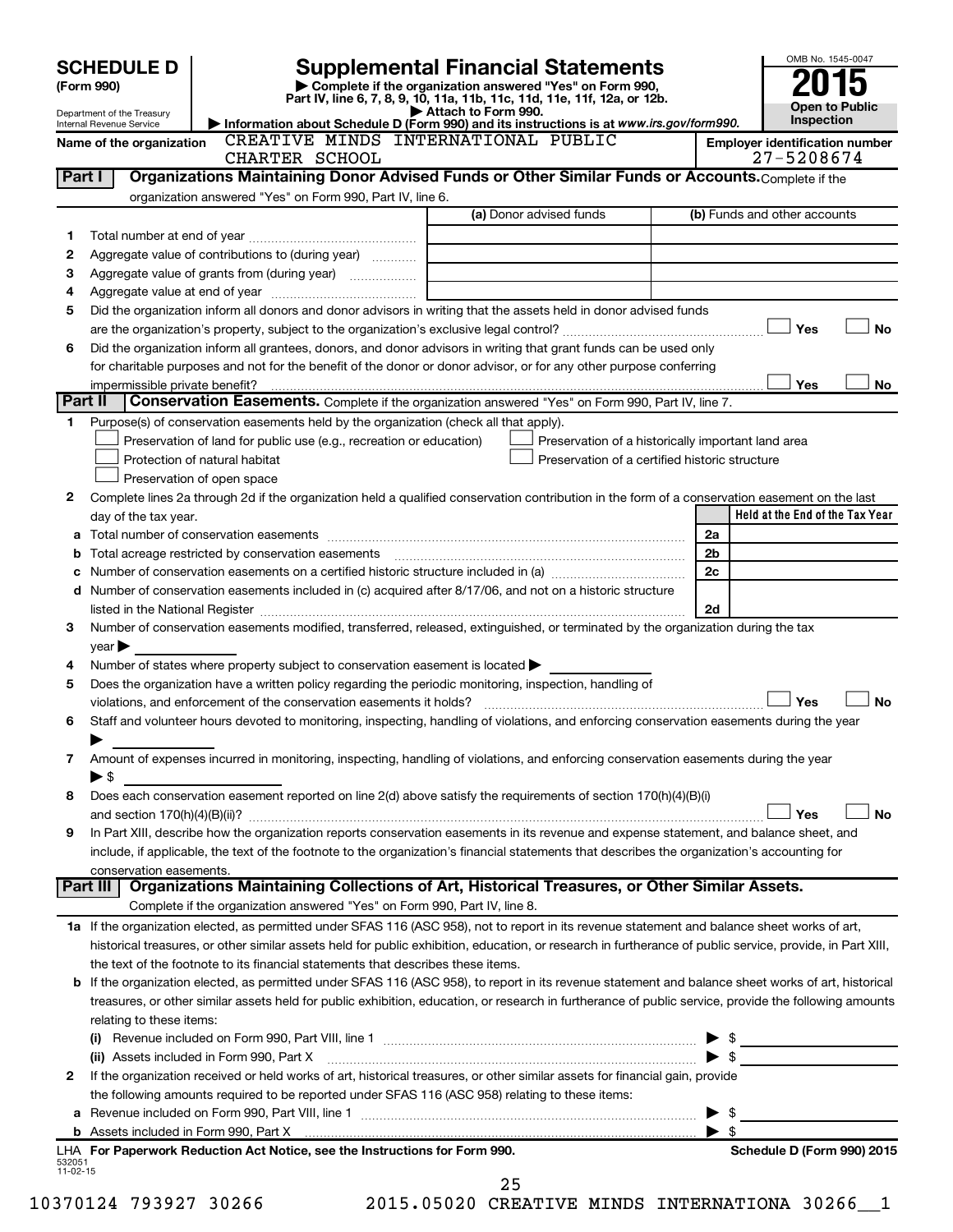|               | CREATIVE MINDS INTERNATIONAL PUBLIC                                                                                                                                                                                            |                  |                    |                |                                                                                                                                                                                                                               |  |                                                 |                       |           |
|---------------|--------------------------------------------------------------------------------------------------------------------------------------------------------------------------------------------------------------------------------|------------------|--------------------|----------------|-------------------------------------------------------------------------------------------------------------------------------------------------------------------------------------------------------------------------------|--|-------------------------------------------------|-----------------------|-----------|
|               | CHARTER SCHOOL<br>Schedule D (Form 990) 2015                                                                                                                                                                                   |                  |                    |                |                                                                                                                                                                                                                               |  |                                                 | $27 - 5208674$ Page 2 |           |
|               | Part III<br>Organizations Maintaining Collections of Art, Historical Treasures, or Other Similar Assets (continued)                                                                                                            |                  |                    |                |                                                                                                                                                                                                                               |  |                                                 |                       |           |
| 3             | Using the organization's acquisition, accession, and other records, check any of the following that are a significant use of its collection items                                                                              |                  |                    |                |                                                                                                                                                                                                                               |  |                                                 |                       |           |
|               | (check all that apply):                                                                                                                                                                                                        |                  |                    |                |                                                                                                                                                                                                                               |  |                                                 |                       |           |
| a             | Public exhibition                                                                                                                                                                                                              |                  | d                  |                | Loan or exchange programs                                                                                                                                                                                                     |  |                                                 |                       |           |
| b             | Scholarly research                                                                                                                                                                                                             |                  | e                  |                | Other and the contract of the contract of the contract of the contract of the contract of the contract of the contract of the contract of the contract of the contract of the contract of the contract of the contract of the |  |                                                 |                       |           |
| c             | Preservation for future generations                                                                                                                                                                                            |                  |                    |                |                                                                                                                                                                                                                               |  |                                                 |                       |           |
| 4             | Provide a description of the organization's collections and explain how they further the organization's exempt purpose in Part XIII.                                                                                           |                  |                    |                |                                                                                                                                                                                                                               |  |                                                 |                       |           |
| 5             | During the year, did the organization solicit or receive donations of art, historical treasures, or other similar assets                                                                                                       |                  |                    |                |                                                                                                                                                                                                                               |  |                                                 |                       |           |
|               |                                                                                                                                                                                                                                |                  |                    |                |                                                                                                                                                                                                                               |  |                                                 | Yes                   | No        |
|               | Part IV<br><b>Escrow and Custodial Arrangements.</b> Complete if the organization answered "Yes" on Form 990, Part IV, line 9, or                                                                                              |                  |                    |                |                                                                                                                                                                                                                               |  |                                                 |                       |           |
|               | reported an amount on Form 990, Part X, line 21.                                                                                                                                                                               |                  |                    |                |                                                                                                                                                                                                                               |  |                                                 |                       |           |
|               | 1a Is the organization an agent, trustee, custodian or other intermediary for contributions or other assets not included                                                                                                       |                  |                    |                |                                                                                                                                                                                                                               |  |                                                 |                       |           |
|               |                                                                                                                                                                                                                                |                  |                    |                |                                                                                                                                                                                                                               |  |                                                 | Yes                   | <b>No</b> |
|               | b If "Yes," explain the arrangement in Part XIII and complete the following table:                                                                                                                                             |                  |                    |                |                                                                                                                                                                                                                               |  |                                                 |                       |           |
|               |                                                                                                                                                                                                                                |                  |                    |                |                                                                                                                                                                                                                               |  |                                                 | Amount                |           |
|               | c Beginning balance measurements and the contract of the contract of the contract of the contract of the contract of the contract of the contract of the contract of the contract of the contract of the contract of the contr |                  |                    |                |                                                                                                                                                                                                                               |  | 1c                                              |                       |           |
|               |                                                                                                                                                                                                                                |                  |                    |                |                                                                                                                                                                                                                               |  | 1d                                              |                       |           |
|               | e Distributions during the year manufactured and contained and contained and contained and contained and contained and contained and contained and contained and contained and contained and contained and contained and conta |                  |                    |                |                                                                                                                                                                                                                               |  | 1e                                              |                       |           |
| f             |                                                                                                                                                                                                                                |                  |                    |                |                                                                                                                                                                                                                               |  | 1f                                              |                       |           |
|               | 2a Did the organization include an amount on Form 990, Part X, line 21, for escrow or custodial account liability?                                                                                                             |                  |                    |                |                                                                                                                                                                                                                               |  |                                                 | Yes                   | No        |
|               |                                                                                                                                                                                                                                |                  |                    |                |                                                                                                                                                                                                                               |  |                                                 |                       |           |
| <b>Part V</b> | <b>Endowment Funds.</b> Complete if the organization answered "Yes" on Form 990, Part IV, line 10.                                                                                                                             |                  |                    |                |                                                                                                                                                                                                                               |  |                                                 |                       |           |
|               |                                                                                                                                                                                                                                | (a) Current year |                    | (b) Prior year |                                                                                                                                                                                                                               |  | (c) Two years back $ $ (d) Three years back $ $ | (e) Four years back   |           |
|               | 1a Beginning of year balance                                                                                                                                                                                                   |                  |                    |                |                                                                                                                                                                                                                               |  |                                                 |                       |           |
|               |                                                                                                                                                                                                                                |                  |                    |                |                                                                                                                                                                                                                               |  |                                                 |                       |           |
|               | c Net investment earnings, gains, and losses                                                                                                                                                                                   |                  |                    |                |                                                                                                                                                                                                                               |  |                                                 |                       |           |
|               |                                                                                                                                                                                                                                |                  |                    |                |                                                                                                                                                                                                                               |  |                                                 |                       |           |
|               | e Other expenditures for facilities                                                                                                                                                                                            |                  |                    |                |                                                                                                                                                                                                                               |  |                                                 |                       |           |
|               |                                                                                                                                                                                                                                |                  |                    |                |                                                                                                                                                                                                                               |  |                                                 |                       |           |
|               |                                                                                                                                                                                                                                |                  |                    |                |                                                                                                                                                                                                                               |  |                                                 |                       |           |
| g             |                                                                                                                                                                                                                                |                  |                    |                |                                                                                                                                                                                                                               |  |                                                 |                       |           |
| 2             | Provide the estimated percentage of the current year end balance (line 1g, column (a)) held as:                                                                                                                                |                  |                    |                |                                                                                                                                                                                                                               |  |                                                 |                       |           |
|               | a Board designated or quasi-endowment >                                                                                                                                                                                        |                  | ℅                  |                |                                                                                                                                                                                                                               |  |                                                 |                       |           |
|               | <b>b</b> Permanent endowment $\blacktriangleright$                                                                                                                                                                             | %                |                    |                |                                                                                                                                                                                                                               |  |                                                 |                       |           |
|               | c Temporarily restricted endowment $\blacktriangleright$                                                                                                                                                                       |                  | %                  |                |                                                                                                                                                                                                                               |  |                                                 |                       |           |
|               | The percentages on lines 2a, 2b, and 2c should equal 100%.                                                                                                                                                                     |                  |                    |                |                                                                                                                                                                                                                               |  |                                                 |                       |           |
|               | 3a Are there endowment funds not in the possession of the organization that are held and administered for the organization                                                                                                     |                  |                    |                |                                                                                                                                                                                                                               |  |                                                 |                       |           |
|               | by:                                                                                                                                                                                                                            |                  |                    |                |                                                                                                                                                                                                                               |  |                                                 |                       | Yes<br>No |
|               | (i)                                                                                                                                                                                                                            |                  |                    |                |                                                                                                                                                                                                                               |  |                                                 | 3a(i)                 |           |
|               |                                                                                                                                                                                                                                |                  |                    |                |                                                                                                                                                                                                                               |  |                                                 | 3a(ii)                |           |
|               |                                                                                                                                                                                                                                |                  |                    |                |                                                                                                                                                                                                                               |  |                                                 | 3b                    |           |
| 4             | Describe in Part XIII the intended uses of the organization's endowment funds.                                                                                                                                                 |                  |                    |                |                                                                                                                                                                                                                               |  |                                                 |                       |           |
|               | Land, Buildings, and Equipment.<br>Part VI                                                                                                                                                                                     |                  |                    |                |                                                                                                                                                                                                                               |  |                                                 |                       |           |
|               | Complete if the organization answered "Yes" on Form 990, Part IV, line 11a. See Form 990, Part X, line 10.                                                                                                                     |                  |                    |                |                                                                                                                                                                                                                               |  |                                                 |                       |           |
|               | Description of property                                                                                                                                                                                                        |                  | (a) Cost or other  |                | (b) Cost or other                                                                                                                                                                                                             |  | (c) Accumulated                                 | (d) Book value        |           |
|               |                                                                                                                                                                                                                                |                  | basis (investment) |                | basis (other)                                                                                                                                                                                                                 |  | depreciation                                    |                       |           |
|               |                                                                                                                                                                                                                                |                  |                    |                |                                                                                                                                                                                                                               |  |                                                 |                       |           |
|               |                                                                                                                                                                                                                                |                  |                    |                |                                                                                                                                                                                                                               |  |                                                 |                       |           |
|               |                                                                                                                                                                                                                                |                  |                    |                | 2,933,316.                                                                                                                                                                                                                    |  | 393,281.                                        | 2,540,035.            |           |
|               |                                                                                                                                                                                                                                |                  |                    |                | 238, 105.                                                                                                                                                                                                                     |  | 130,621.                                        |                       | 107,484.  |
|               |                                                                                                                                                                                                                                |                  |                    |                | 153, 353.                                                                                                                                                                                                                     |  |                                                 |                       | 153, 353. |
|               | Total. Add lines 1a through 1e. (Column (d) must equal Form 990, Part X, column (B), line 10c.)                                                                                                                                |                  |                    |                |                                                                                                                                                                                                                               |  |                                                 | 2,800,872.            |           |
|               |                                                                                                                                                                                                                                |                  |                    |                |                                                                                                                                                                                                                               |  |                                                 |                       |           |

**Schedule D (Form 990) 2015**

532052 09-21-15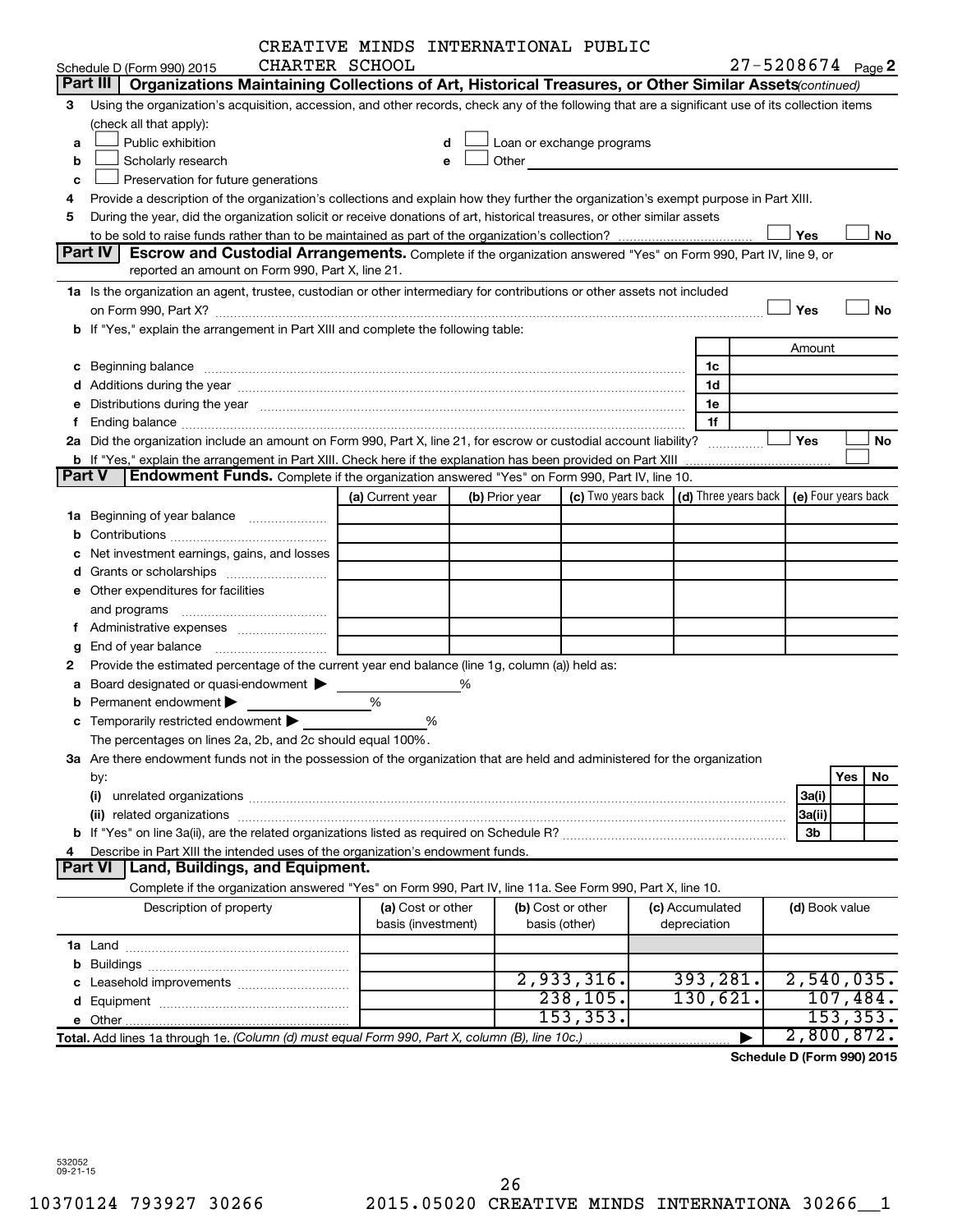|  | CREATIVE MINDS INTERNATIONAL PUBLIC |  |
|--|-------------------------------------|--|
|  |                                     |  |

| CHARTER SCHOOL<br>Schedule D (Form 990) 2015                                                                                                             |                 |                | $27 - 5208674$ Page 3                                     |
|----------------------------------------------------------------------------------------------------------------------------------------------------------|-----------------|----------------|-----------------------------------------------------------|
| <b>Investments - Other Securities.</b><br>Part VIII                                                                                                      |                 |                |                                                           |
| Complete if the organization answered "Yes" on Form 990, Part IV, line 11b. See Form 990, Part X, line 12.                                               |                 |                |                                                           |
| (a) Description of security or category (including name of security)                                                                                     | (b) Book value  |                | (c) Method of valuation: Cost or end-of-year market value |
| (1) Financial derivatives                                                                                                                                |                 |                |                                                           |
|                                                                                                                                                          |                 |                |                                                           |
| (3) Other                                                                                                                                                |                 |                |                                                           |
|                                                                                                                                                          |                 |                |                                                           |
| (A)                                                                                                                                                      |                 |                |                                                           |
| (B)                                                                                                                                                      |                 |                |                                                           |
| (C)                                                                                                                                                      |                 |                |                                                           |
| (D)                                                                                                                                                      |                 |                |                                                           |
| (E)                                                                                                                                                      |                 |                |                                                           |
| (F)                                                                                                                                                      |                 |                |                                                           |
| (G)                                                                                                                                                      |                 |                |                                                           |
| (H)                                                                                                                                                      |                 |                |                                                           |
| <b>Total.</b> (Col. (b) must equal Form 990, Part X, col. (B) line 12.) $\blacktriangleright$                                                            |                 |                |                                                           |
| Part VIII Investments - Program Related.                                                                                                                 |                 |                |                                                           |
| Complete if the organization answered "Yes" on Form 990, Part IV, line 11c. See Form 990, Part X, line 13.                                               |                 |                |                                                           |
| (a) Description of investment                                                                                                                            | (b) Book value  |                | (c) Method of valuation: Cost or end-of-year market value |
| (1)                                                                                                                                                      |                 |                |                                                           |
| (2)                                                                                                                                                      |                 |                |                                                           |
| (3)                                                                                                                                                      |                 |                |                                                           |
|                                                                                                                                                          |                 |                |                                                           |
| (4)                                                                                                                                                      |                 |                |                                                           |
| (5)                                                                                                                                                      |                 |                |                                                           |
| (6)                                                                                                                                                      |                 |                |                                                           |
| (7)                                                                                                                                                      |                 |                |                                                           |
| (8)                                                                                                                                                      |                 |                |                                                           |
| (9)                                                                                                                                                      |                 |                |                                                           |
| <b>Total.</b> (Col. (b) must equal Form 990, Part X, col. (B) line 13.)                                                                                  |                 |                |                                                           |
| Part IX<br><b>Other Assets.</b>                                                                                                                          |                 |                |                                                           |
| Complete if the organization answered "Yes" on Form 990, Part IV, line 11d. See Form 990, Part X, line 15.                                               |                 |                |                                                           |
|                                                                                                                                                          | (a) Description |                | (b) Book value                                            |
| (1)                                                                                                                                                      |                 |                |                                                           |
| (2)                                                                                                                                                      |                 |                |                                                           |
| (3)                                                                                                                                                      |                 |                |                                                           |
| (4)                                                                                                                                                      |                 |                |                                                           |
| (5)                                                                                                                                                      |                 |                |                                                           |
| (6)                                                                                                                                                      |                 |                |                                                           |
| (7)                                                                                                                                                      |                 |                |                                                           |
| (8)                                                                                                                                                      |                 |                |                                                           |
|                                                                                                                                                          |                 |                |                                                           |
| (9)                                                                                                                                                      |                 |                |                                                           |
| Total. (Column (b) must equal Form 990, Part X, col. (B) line 15.)<br><b>Other Liabilities.</b>                                                          |                 |                |                                                           |
| Part X                                                                                                                                                   |                 |                |                                                           |
| Complete if the organization answered "Yes" on Form 990, Part IV, line 11e or 11f. See Form 990, Part X, line 25.                                        |                 |                |                                                           |
| (a) Description of liability<br>1.                                                                                                                       |                 | (b) Book value |                                                           |
| Federal income taxes<br>(1)                                                                                                                              |                 |                |                                                           |
| DEFERRED RENT<br>(2)                                                                                                                                     |                 | 857,893.       |                                                           |
| (3)                                                                                                                                                      |                 |                |                                                           |
| (4)                                                                                                                                                      |                 |                |                                                           |
| (5)                                                                                                                                                      |                 |                |                                                           |
| (6)                                                                                                                                                      |                 |                |                                                           |
| (7)                                                                                                                                                      |                 |                |                                                           |
| (8)                                                                                                                                                      |                 |                |                                                           |
|                                                                                                                                                          |                 |                |                                                           |
| (9)                                                                                                                                                      |                 | 857,893.       |                                                           |
| Total. (Column (b) must equal Form 990, Part X, col. (B) line 25.)                                                                                       |                 |                |                                                           |
| Liability for uncertain tax positions. In Part XIII, provide the text of the footnote to the organization's financial statements that reports the<br>2.  |                 |                |                                                           |
| organization's liability for uncertain tax positions under FIN 48 (ASC 740). Check here if the text of the footnote has been provided in Part XIII $ X $ |                 |                |                                                           |
|                                                                                                                                                          |                 |                | Schedule D (Form 990) 2015                                |

532053 09-21-15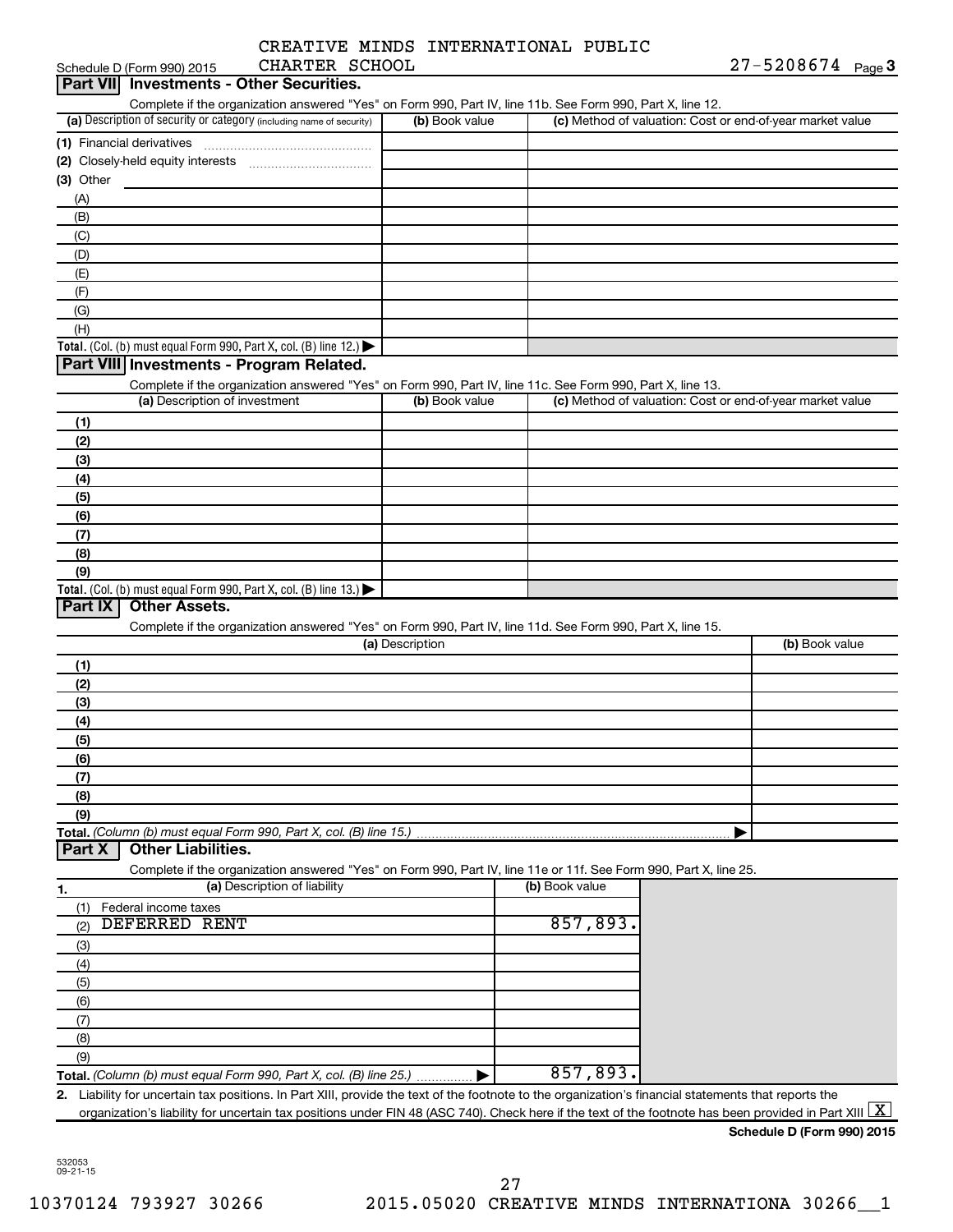|              | CREATIVE MINDS INTERNATIONAL PUBLIC                                                                                                                                                                                                 |                |         |                   |              |         |
|--------------|-------------------------------------------------------------------------------------------------------------------------------------------------------------------------------------------------------------------------------------|----------------|---------|-------------------|--------------|---------|
|              | CHARTER SCHOOL<br>Schedule D (Form 990) 2015                                                                                                                                                                                        |                |         | 27-5208674 Page 4 |              |         |
|              | Part XI   Reconciliation of Revenue per Audited Financial Statements With Revenue per Return.                                                                                                                                       |                |         |                   |              |         |
|              | Complete if the organization answered "Yes" on Form 990, Part IV, line 12a.                                                                                                                                                         |                |         |                   |              |         |
| 1            | Total revenue, gains, and other support per audited financial statements [[[[[[[[[[[[[[[[[[[[[[[[[]]]]]]]]]]]                                                                                                                       |                |         | $\blacksquare$    | 5,681,551.   |         |
| $\mathbf{2}$ | Amounts included on line 1 but not on Form 990, Part VIII, line 12:                                                                                                                                                                 |                |         |                   |              |         |
| a            |                                                                                                                                                                                                                                     | 2a             |         |                   |              |         |
| b            |                                                                                                                                                                                                                                     | 2 <sub>b</sub> |         |                   |              |         |
| c            |                                                                                                                                                                                                                                     | 2 <sub>c</sub> |         |                   |              |         |
| d            |                                                                                                                                                                                                                                     | 2d             | 87,549. |                   |              |         |
| е            | Add lines 2a through 2d                                                                                                                                                                                                             |                |         | 2е                |              | 87,549. |
| 3            |                                                                                                                                                                                                                                     |                |         | 3                 | 5,594,002.   |         |
| 4            | Amounts included on Form 990, Part VIII, line 12, but not on line 1:                                                                                                                                                                |                |         |                   |              |         |
| a            |                                                                                                                                                                                                                                     | 4a             |         |                   |              |         |
|              |                                                                                                                                                                                                                                     |                |         |                   |              |         |
|              | c Add lines 4a and 4b                                                                                                                                                                                                               |                |         | 4c                |              | 0.      |
| 5            |                                                                                                                                                                                                                                     |                |         | 5                 | 5,594,002.   |         |
|              | Part XII   Reconciliation of Expenses per Audited Financial Statements With Expenses per Return.                                                                                                                                    |                |         |                   |              |         |
|              | Complete if the organization answered "Yes" on Form 990, Part IV, line 12a.                                                                                                                                                         |                |         |                   |              |         |
| 1            |                                                                                                                                                                                                                                     |                |         | $\mathbf{1}$      | 6, 129, 702. |         |
| $\mathbf{2}$ | Amounts included on line 1 but not on Form 990, Part IX, line 25:                                                                                                                                                                   |                |         |                   |              |         |
| a            |                                                                                                                                                                                                                                     | 2a             |         |                   |              |         |
| b            |                                                                                                                                                                                                                                     | 2 <sub>b</sub> |         |                   |              |         |
| C.           |                                                                                                                                                                                                                                     | 2c             |         |                   |              |         |
| d            |                                                                                                                                                                                                                                     | 2d             | 87,549. |                   |              |         |
| e            | Add lines 2a through 2d <b>contained a contained a contained a contained a</b> contained a contained a contained a contained a contained a contained a contained a contained a contained a contained a contained a contained a cont |                |         | 2е                |              | 87,549. |
| 3            |                                                                                                                                                                                                                                     |                |         | 3                 | 6,042,153.   |         |
| 4            | Amounts included on Form 990, Part IX, line 25, but not on line 1:                                                                                                                                                                  |                |         |                   |              |         |
| a            |                                                                                                                                                                                                                                     | 4a             |         |                   |              |         |
| b            |                                                                                                                                                                                                                                     |                |         |                   |              |         |
|              | Add lines 4a and 4b                                                                                                                                                                                                                 |                |         | 4c                |              | 0.      |
| 5            |                                                                                                                                                                                                                                     |                |         | 5                 | 6,042,153.   |         |
|              | Part XIII Supplemental Information.                                                                                                                                                                                                 |                |         |                   |              |         |

Provide the descriptions required for Part II, lines 3, 5, and 9; Part III, lines 1a and 4; Part IV, lines 1b and 2b; Part V, line 4; Part X, line 2; Part XI, lines 2d and 4b; and Part XII, lines 2d and 4b. Also complete this part to provide any additional information.

#### PART X, LINE 2:

| INTERNATIONAL PUBLIC CHARTER SCHOOL HAS ADOPTED<br>CREATIVE MINDS<br>THE.                            |
|------------------------------------------------------------------------------------------------------|
| UNCERTAINTY IN INCOME TAXES AS REQUIRED<br>ACCOUNTING<br>OF<br>BY.<br>THE<br>INCOME<br>TAXES         |
| TOPIC.<br>THE FASB ACCOUNTING STANDARDS CODIFICATION.<br>CREATIVE MINDS<br>OF                        |
| INTERNATIONAL PUBLIC CHARTER SCHOOL HAS ANALYZED<br>TAX POSITIONS,<br>ITS<br>AND                     |
| CONCLUDED THAT NO LIABILITY FOR UNRECOGNIZED TAX BENEFITS<br>SHOULD<br>BE.<br>HAS                    |
| ANY UNCERTAIN TAX POSITIONS<br>TAKEN<br>RECORDED RELATED<br>TO.<br>ON<br>RETURNS<br>FILED FOR        |
| $(2012 - 2014)$ , OR EXPECTED<br>TO<br>ВE<br>ITS 2015 TAX<br>TAX YEARS<br>TAKEN<br>IN<br><b>OPEN</b> |
| SCHOOL IS NOT AWARE OF ANY TAX POSITIONS FOR WHICH IT<br>RETURN.<br>THE.                             |
| THERE<br>IS<br>A REASONABLE POSSIBILITY<br>THAT<br>THE<br>TOTAL<br>BELIEVES<br>THAT<br>AMOUNTS<br>OF |
| TAX BENEFITS WILL CHANGE MATERIALLY<br>UNRECOGNIZED<br>ΙN<br>THE<br>NEXT<br>TWELVE                   |
| MONTHS.                                                                                              |
| 532054<br>Schedule D (Form 990) 2015<br>$09 - 21 - 15$<br>28                                         |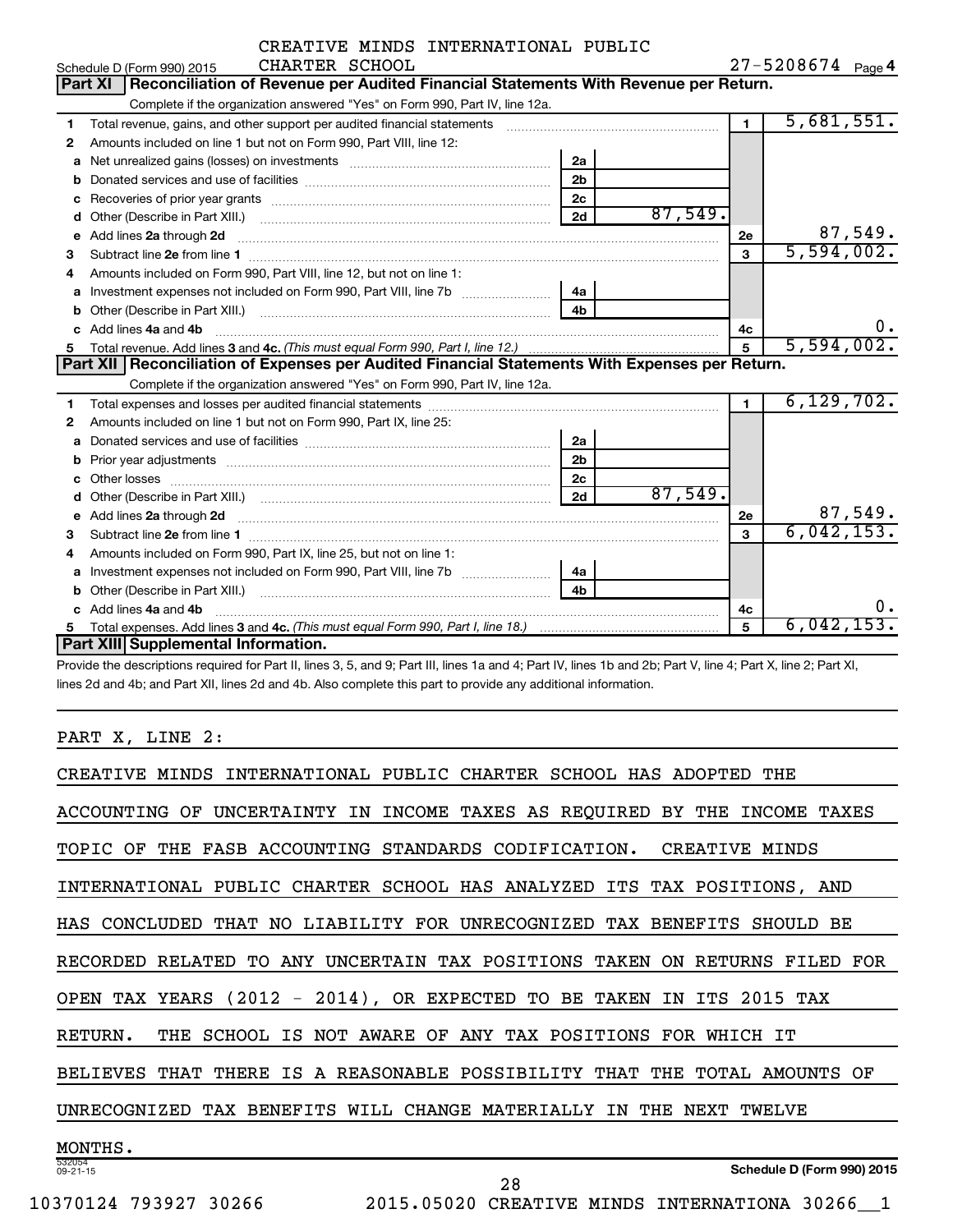| CREATIVE MINDS INTERNATIONAL PUBLIC<br>CHARTER SCHOOL<br>Schedule D (Form 990) 2015 | 27-5208674 Page 5          |
|-------------------------------------------------------------------------------------|----------------------------|
| <b>Part XIII Supplemental Information (continued)</b>                               |                            |
|                                                                                     |                            |
| PART XI, LINE 2D - OTHER ADJUSTMENTS:                                               |                            |
| DIRECT FUNDRAISING EVENT EXPENSES                                                   | 87,549.                    |
|                                                                                     |                            |
| PART XII, LINE 2D - OTHER ADJUSTMENTS:                                              |                            |
| DIRECT FUNDRAISING EVENT EXPENSES                                                   | 87,549.                    |
|                                                                                     |                            |
|                                                                                     |                            |
|                                                                                     |                            |
|                                                                                     |                            |
|                                                                                     |                            |
|                                                                                     |                            |
|                                                                                     |                            |
|                                                                                     |                            |
|                                                                                     |                            |
|                                                                                     |                            |
|                                                                                     |                            |
|                                                                                     |                            |
|                                                                                     |                            |
|                                                                                     |                            |
|                                                                                     |                            |
|                                                                                     |                            |
|                                                                                     |                            |
|                                                                                     |                            |
|                                                                                     |                            |
|                                                                                     |                            |
|                                                                                     |                            |
|                                                                                     |                            |
|                                                                                     |                            |
|                                                                                     |                            |
|                                                                                     | Schedule D (Form 990) 2015 |
| 532055<br>$09 - 21 - 15$<br>2.9                                                     |                            |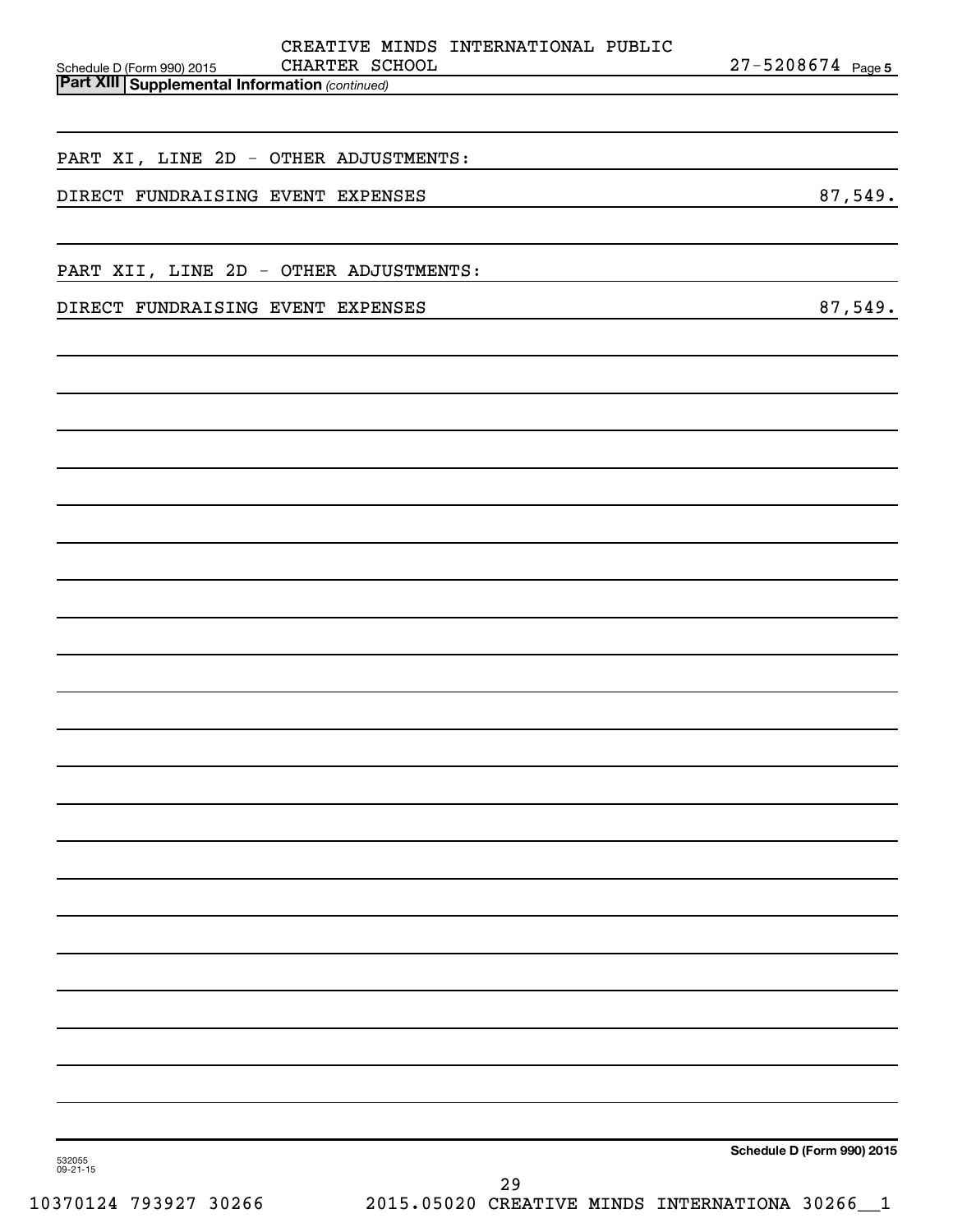**SCHEDULE E**

**(Form 990 or 990-EZ) | Complete if the organization answered "Yes" on Form 990,** 

#### **Schools**

OMB No. 1545-0047

**2015**

| Department of the Treasury |  |
|----------------------------|--|

**Part IV, line 13, or Form 990-EZ, Part VI, line 48. | Attach to Form 990 or Form 990-EZ.**

|        | Attach to Form 990 or Form 990-EZ.<br>Department of the Treasury<br>Internal Revenue Service<br>Inspection |                                                                                                                                                                          | <b>Open to Public</b>                 |                |                         |                         |
|--------|------------------------------------------------------------------------------------------------------------|--------------------------------------------------------------------------------------------------------------------------------------------------------------------------|---------------------------------------|----------------|-------------------------|-------------------------|
|        | Name of the organization                                                                                   | Information about Schedule E (Form 990 or 990-EZ) and its instructions is at WWW.irs.gov/form990.<br>CREATIVE MINDS INTERNATIONAL PUBLIC                                 | <b>Emplover identification number</b> |                |                         |                         |
|        |                                                                                                            | CHARTER SCHOOL                                                                                                                                                           |                                       | 27-5208674     |                         |                         |
|        |                                                                                                            |                                                                                                                                                                          |                                       |                |                         |                         |
| Part I |                                                                                                            |                                                                                                                                                                          |                                       |                | YES                     | NO.                     |
|        |                                                                                                            |                                                                                                                                                                          |                                       |                |                         |                         |
| 1      |                                                                                                            | Does the organization have a racially nondiscriminatory policy toward students by statement in its charter, bylaws,                                                      |                                       |                | х                       |                         |
|        |                                                                                                            |                                                                                                                                                                          |                                       | $\mathbf{1}$   |                         |                         |
| 2      |                                                                                                            | Does the organization include a statement of its racially nondiscriminatory policy toward students in all its brochures,                                                 |                                       |                |                         |                         |
|        |                                                                                                            | catalogues, and other written communications with the public dealing with student admissions, programs, and scholarships?                                                |                                       | $\overline{2}$ | х                       |                         |
| 3      |                                                                                                            | Has the organization publicized its racially nondiscriminatory policy through newspaper or broadcast media during the                                                    |                                       |                |                         |                         |
|        |                                                                                                            | period of solicitation for students, or during the registration period if it has no solicitation program, in a way that makes                                            |                                       |                |                         |                         |
|        |                                                                                                            | the policy known to all parts of the general community it serves? If "Yes," please describe. If "No," please explain.                                                    |                                       |                |                         |                         |
|        |                                                                                                            | If you need more space, use Part II manufactured and continuum contract to the Part II manufactured and the manufactured and the manufactured and the space, use Part II |                                       | 3              | х                       |                         |
|        | SEE PART II                                                                                                |                                                                                                                                                                          |                                       |                |                         |                         |
|        |                                                                                                            |                                                                                                                                                                          |                                       |                |                         |                         |
|        |                                                                                                            |                                                                                                                                                                          |                                       |                |                         |                         |
|        |                                                                                                            |                                                                                                                                                                          |                                       |                |                         |                         |
|        |                                                                                                            |                                                                                                                                                                          |                                       |                |                         |                         |
| 4      |                                                                                                            | Does the organization maintain the following?                                                                                                                            |                                       |                |                         |                         |
|        |                                                                                                            |                                                                                                                                                                          |                                       | 4a             | х                       |                         |
|        |                                                                                                            | b Records documenting that scholarships and other financial assistance are awarded on a racially nondiscriminatory basis?                                                |                                       | 4b             | $\overline{\textbf{x}}$ |                         |
|        |                                                                                                            | c Copies of all catalogues, brochures, announcements, and other written communications to the public dealing with student                                                |                                       |                |                         |                         |
|        |                                                                                                            |                                                                                                                                                                          |                                       | 4c             | X                       |                         |
|        |                                                                                                            |                                                                                                                                                                          |                                       | 4d             | $\overline{\textbf{x}}$ |                         |
|        |                                                                                                            | If you answered "No" to any of the above, please explain. If you need more space, use Part II.                                                                           |                                       |                |                         |                         |
|        |                                                                                                            |                                                                                                                                                                          |                                       |                |                         |                         |
|        |                                                                                                            |                                                                                                                                                                          |                                       |                |                         |                         |
|        |                                                                                                            |                                                                                                                                                                          |                                       |                |                         |                         |
|        |                                                                                                            |                                                                                                                                                                          |                                       |                |                         |                         |
| 5      |                                                                                                            | Does the organization discriminate by race in any way with respect to:                                                                                                   |                                       |                |                         |                         |
|        |                                                                                                            |                                                                                                                                                                          |                                       | 5a             |                         | х                       |
|        |                                                                                                            |                                                                                                                                                                          |                                       | 5b             |                         | $\overline{\textbf{x}}$ |
|        |                                                                                                            |                                                                                                                                                                          |                                       | 5с             |                         | $\overline{\textbf{x}}$ |
|        |                                                                                                            |                                                                                                                                                                          |                                       | <b>5d</b>      |                         | $\overline{\textbf{x}}$ |
|        |                                                                                                            |                                                                                                                                                                          |                                       | <b>5e</b>      |                         | $\overline{\textbf{x}}$ |
|        | f Use of facilities?                                                                                       |                                                                                                                                                                          |                                       | 5f             |                         | $\overline{\textbf{x}}$ |
|        |                                                                                                            |                                                                                                                                                                          |                                       | ьg             |                         | $\overline{\mathtt{x}}$ |
|        |                                                                                                            |                                                                                                                                                                          |                                       | 5h             |                         | x                       |
|        |                                                                                                            | If you answered "Yes" to any of the above, please explain. If you need more space, use Part II.                                                                          |                                       |                |                         |                         |
|        |                                                                                                            |                                                                                                                                                                          |                                       |                |                         |                         |
|        |                                                                                                            |                                                                                                                                                                          |                                       |                |                         |                         |
|        |                                                                                                            |                                                                                                                                                                          |                                       |                |                         |                         |
|        |                                                                                                            |                                                                                                                                                                          |                                       |                |                         |                         |
|        |                                                                                                            |                                                                                                                                                                          |                                       |                | х                       |                         |
|        |                                                                                                            |                                                                                                                                                                          |                                       | 6a             |                         |                         |
|        |                                                                                                            |                                                                                                                                                                          |                                       | 6b             |                         | x                       |
|        |                                                                                                            | If you answered "Yes" on either line 6a or line 6b, explain on Part II.                                                                                                  |                                       |                |                         |                         |
| 7      |                                                                                                            | Does the organization certify that it has complied with the applicable requirements of sections 4.01 through 4.05 of                                                     |                                       | 7              | х                       |                         |
|        |                                                                                                            |                                                                                                                                                                          |                                       |                |                         |                         |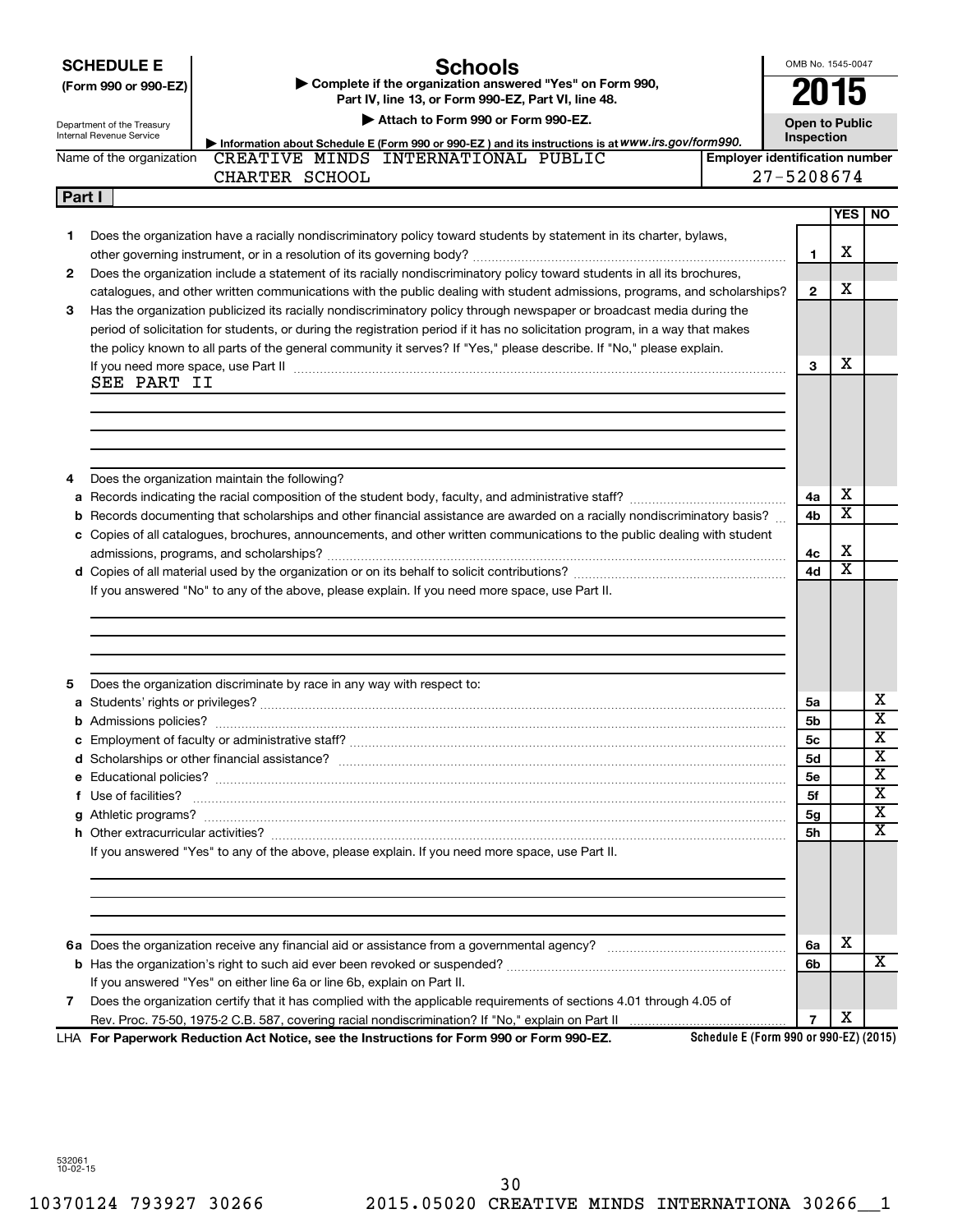Part II | Supplemental Information. Provide the explanations required by Part I, lines 3, 4d, 5h, 6b, and 7, as applicable. Also provide any other additional information.

LINE 3 - EXPLANATION OF NONDISCRIMINATION POLICY:

CREATIVE MINDS INTERNATIONAL PUBIC CHARTER SCHOOL INCLUDES A

NONDISCRIMINATION STATEMENT IN ALL OF ITS FORMS OF EXTERNAL

COMMUNICATIONS INDICATING THAT THE SCHOOL DOES NOT

DISCRIMINATE ON THE BASIS OF AGE, SEX, RACE, COLOR, RELIGION,

NATIONAL ORIGIN, PREGNANCY, MARTIAL STATUS, DISABILITY,

PERSONAL APPEARANCE, SEXUAL ORIENTATION, GENDER IDENTITY OR EXPRESSION,

FAMILY RESPONSIBILITIES, MATRICULATION, POLITICAL AFFILIATION, GENETIC

INFORMATION, SOURCE OF INCOME, STATUS AS A VICTIM OF INTERFAMILY OFFENSE,

PLACE OR RESIDENCE OR BUSINESS, OR ANY OTHER PROTECTED CATEGORY.

LINE 6 - EXPLANATION OF GOVERNMENT FINANCIAL AID:

SCHOOL RECEIPTS FROM GOVERNMENTAL AGENCIES

-OTHER GOVERNMENT GRANTS: \$254,100

FORM 990, SCHEDULE E

AS A PUBLIC CHARTER SCHOOL, CREATIVE MINDS IS EXEMPT FROM REVENUE

PROCEDURE 75-50.

532062 10-02-15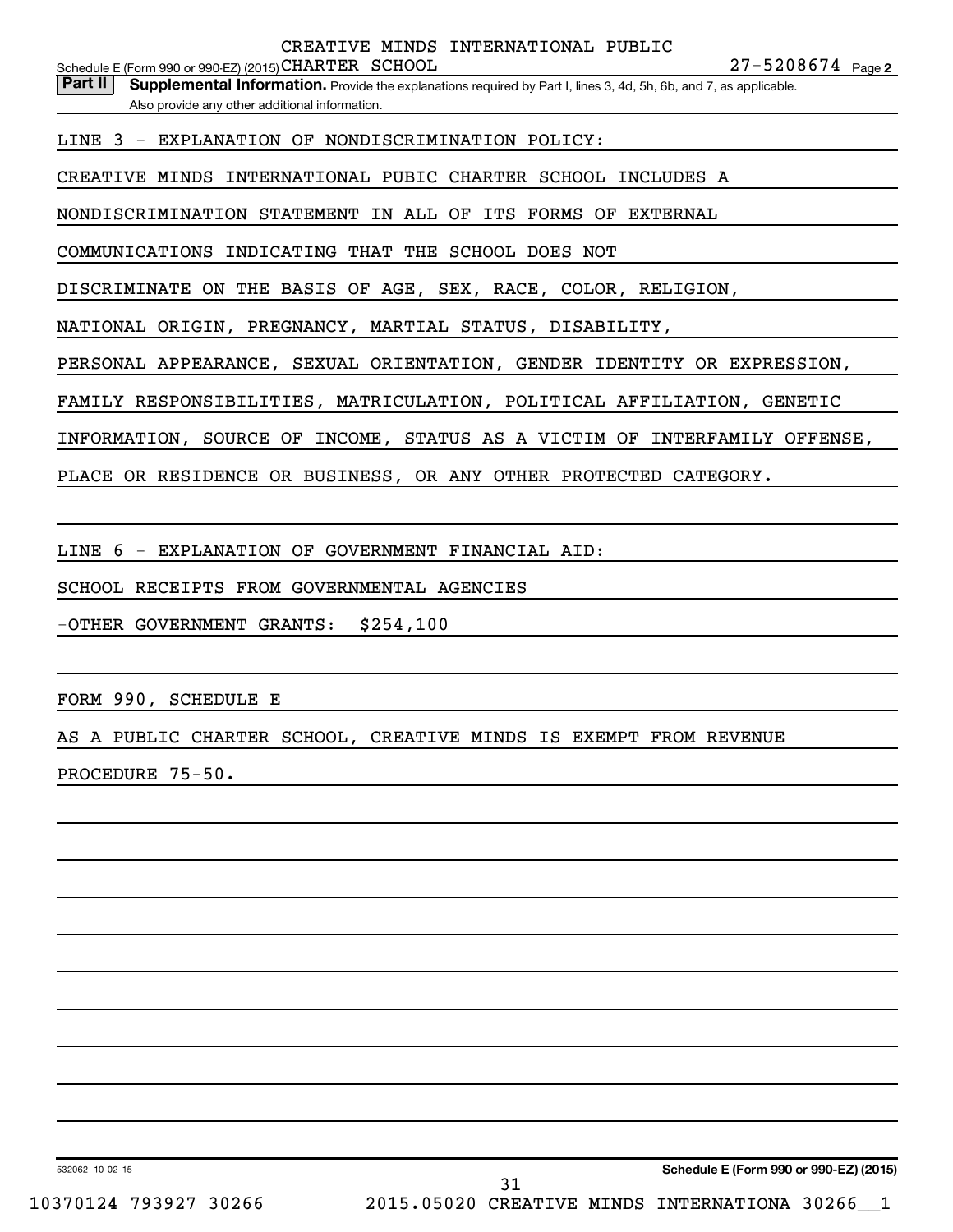| <b>SCHEDULE G</b><br><b>Supplemental Information Regarding Fundraising or Gaming Activities</b><br>(Form 990 or 990-EZ)<br>Complete if the organization answered "Yes" on Form 990, Part IV, lines 17, 18, or 19, or if the<br>organization entered more than \$15,000 on Form 990-EZ, line 6a.<br>Department of the Treasury<br>Attach to Form 990 or Form 990-EZ.<br>Internal Revenue Service<br>Information about Schedule G (Form 990 or 990-EZ) and its instructions is at WWW.irs.gov/form990.                                                                                                                                                                                                                                                                                                                                                                         |                |                                                                                                                                                    |                                                                            |     |                                      |  |                                                                            | OMB No. 1545-0047<br>N 15<br><b>Open to Public</b><br>Inspection |                                                         |  |
|------------------------------------------------------------------------------------------------------------------------------------------------------------------------------------------------------------------------------------------------------------------------------------------------------------------------------------------------------------------------------------------------------------------------------------------------------------------------------------------------------------------------------------------------------------------------------------------------------------------------------------------------------------------------------------------------------------------------------------------------------------------------------------------------------------------------------------------------------------------------------|----------------|----------------------------------------------------------------------------------------------------------------------------------------------------|----------------------------------------------------------------------------|-----|--------------------------------------|--|----------------------------------------------------------------------------|------------------------------------------------------------------|---------------------------------------------------------|--|
| Name of the organization                                                                                                                                                                                                                                                                                                                                                                                                                                                                                                                                                                                                                                                                                                                                                                                                                                                     | CHARTER SCHOOL | CREATIVE MINDS INTERNATIONAL PUBLIC                                                                                                                |                                                                            |     |                                      |  | 27-5208674                                                                 |                                                                  | <b>Employer identification number</b>                   |  |
| Part I                                                                                                                                                                                                                                                                                                                                                                                                                                                                                                                                                                                                                                                                                                                                                                                                                                                                       |                | Fundraising Activities. Complete if the organization answered "Yes" on Form 990, Part IV, line 17. Form 990-EZ filers are not                      |                                                                            |     |                                      |  |                                                                            |                                                                  |                                                         |  |
| required to complete this part.<br>1 Indicate whether the organization raised funds through any of the following activities. Check all that apply.<br>Mail solicitations<br>Solicitation of non-government grants<br>a<br>е<br>Internet and email solicitations<br>Solicitation of government grants<br>f<br>b<br>Phone solicitations<br>Special fundraising events<br>c<br>g<br>In-person solicitations<br>d<br>2 a Did the organization have a written or oral agreement with any individual (including officers, directors, trustees or<br>key employees listed in Form 990, Part VII) or entity in connection with professional fundraising services?<br>Yes<br><b>No</b><br>b If "Yes," list the ten highest paid individuals or entities (fundraisers) pursuant to agreements under which the fundraiser is to be<br>compensated at least \$5,000 by the organization. |                |                                                                                                                                                    |                                                                            |     |                                      |  |                                                                            |                                                                  |                                                         |  |
| (i) Name and address of individual<br>or entity (fundraiser)                                                                                                                                                                                                                                                                                                                                                                                                                                                                                                                                                                                                                                                                                                                                                                                                                 |                | (ii) Activity                                                                                                                                      | (iii) Did<br>fundraiser<br>have custody<br>or control of<br>contributions? |     | (iv) Gross receipts<br>from activity |  | (v) Amount paid<br>to (or retained by)<br>fundraiser<br>listed in col. (i) |                                                                  | (vi) Amount paid<br>to (or retained by)<br>organization |  |
|                                                                                                                                                                                                                                                                                                                                                                                                                                                                                                                                                                                                                                                                                                                                                                                                                                                                              |                |                                                                                                                                                    | Yes                                                                        | No. |                                      |  |                                                                            |                                                                  |                                                         |  |
|                                                                                                                                                                                                                                                                                                                                                                                                                                                                                                                                                                                                                                                                                                                                                                                                                                                                              |                |                                                                                                                                                    |                                                                            |     |                                      |  |                                                                            |                                                                  |                                                         |  |
|                                                                                                                                                                                                                                                                                                                                                                                                                                                                                                                                                                                                                                                                                                                                                                                                                                                                              |                |                                                                                                                                                    |                                                                            |     |                                      |  |                                                                            |                                                                  |                                                         |  |
|                                                                                                                                                                                                                                                                                                                                                                                                                                                                                                                                                                                                                                                                                                                                                                                                                                                                              |                |                                                                                                                                                    |                                                                            |     |                                      |  |                                                                            |                                                                  |                                                         |  |
|                                                                                                                                                                                                                                                                                                                                                                                                                                                                                                                                                                                                                                                                                                                                                                                                                                                                              |                |                                                                                                                                                    |                                                                            |     |                                      |  |                                                                            |                                                                  |                                                         |  |
|                                                                                                                                                                                                                                                                                                                                                                                                                                                                                                                                                                                                                                                                                                                                                                                                                                                                              |                |                                                                                                                                                    |                                                                            |     |                                      |  |                                                                            |                                                                  |                                                         |  |
|                                                                                                                                                                                                                                                                                                                                                                                                                                                                                                                                                                                                                                                                                                                                                                                                                                                                              |                |                                                                                                                                                    |                                                                            |     |                                      |  |                                                                            |                                                                  |                                                         |  |
|                                                                                                                                                                                                                                                                                                                                                                                                                                                                                                                                                                                                                                                                                                                                                                                                                                                                              |                |                                                                                                                                                    |                                                                            |     |                                      |  |                                                                            |                                                                  |                                                         |  |
|                                                                                                                                                                                                                                                                                                                                                                                                                                                                                                                                                                                                                                                                                                                                                                                                                                                                              |                |                                                                                                                                                    |                                                                            |     |                                      |  |                                                                            |                                                                  |                                                         |  |
|                                                                                                                                                                                                                                                                                                                                                                                                                                                                                                                                                                                                                                                                                                                                                                                                                                                                              |                |                                                                                                                                                    |                                                                            |     |                                      |  |                                                                            |                                                                  |                                                         |  |
|                                                                                                                                                                                                                                                                                                                                                                                                                                                                                                                                                                                                                                                                                                                                                                                                                                                                              |                |                                                                                                                                                    |                                                                            |     |                                      |  |                                                                            |                                                                  |                                                         |  |
| Total<br>or licensing.                                                                                                                                                                                                                                                                                                                                                                                                                                                                                                                                                                                                                                                                                                                                                                                                                                                       |                | 3 List all states in which the organization is registered or licensed to solicit contributions or has been notified it is exempt from registration |                                                                            |     |                                      |  |                                                                            |                                                                  |                                                         |  |
|                                                                                                                                                                                                                                                                                                                                                                                                                                                                                                                                                                                                                                                                                                                                                                                                                                                                              |                |                                                                                                                                                    |                                                                            |     |                                      |  |                                                                            |                                                                  |                                                         |  |
|                                                                                                                                                                                                                                                                                                                                                                                                                                                                                                                                                                                                                                                                                                                                                                                                                                                                              |                |                                                                                                                                                    |                                                                            |     |                                      |  |                                                                            |                                                                  |                                                         |  |
|                                                                                                                                                                                                                                                                                                                                                                                                                                                                                                                                                                                                                                                                                                                                                                                                                                                                              |                |                                                                                                                                                    |                                                                            |     |                                      |  |                                                                            |                                                                  |                                                         |  |
|                                                                                                                                                                                                                                                                                                                                                                                                                                                                                                                                                                                                                                                                                                                                                                                                                                                                              |                |                                                                                                                                                    |                                                                            |     |                                      |  |                                                                            |                                                                  |                                                         |  |
|                                                                                                                                                                                                                                                                                                                                                                                                                                                                                                                                                                                                                                                                                                                                                                                                                                                                              |                |                                                                                                                                                    |                                                                            |     |                                      |  |                                                                            |                                                                  |                                                         |  |
|                                                                                                                                                                                                                                                                                                                                                                                                                                                                                                                                                                                                                                                                                                                                                                                                                                                                              |                |                                                                                                                                                    |                                                                            |     |                                      |  |                                                                            |                                                                  |                                                         |  |
|                                                                                                                                                                                                                                                                                                                                                                                                                                                                                                                                                                                                                                                                                                                                                                                                                                                                              |                |                                                                                                                                                    |                                                                            |     |                                      |  |                                                                            |                                                                  |                                                         |  |

**For Paperwork Reduction Act Notice, see the Instructions for Form 990 or 990-EZ. Schedule G (Form 990 or 990-EZ) 2015** LHA

532081 09-14-15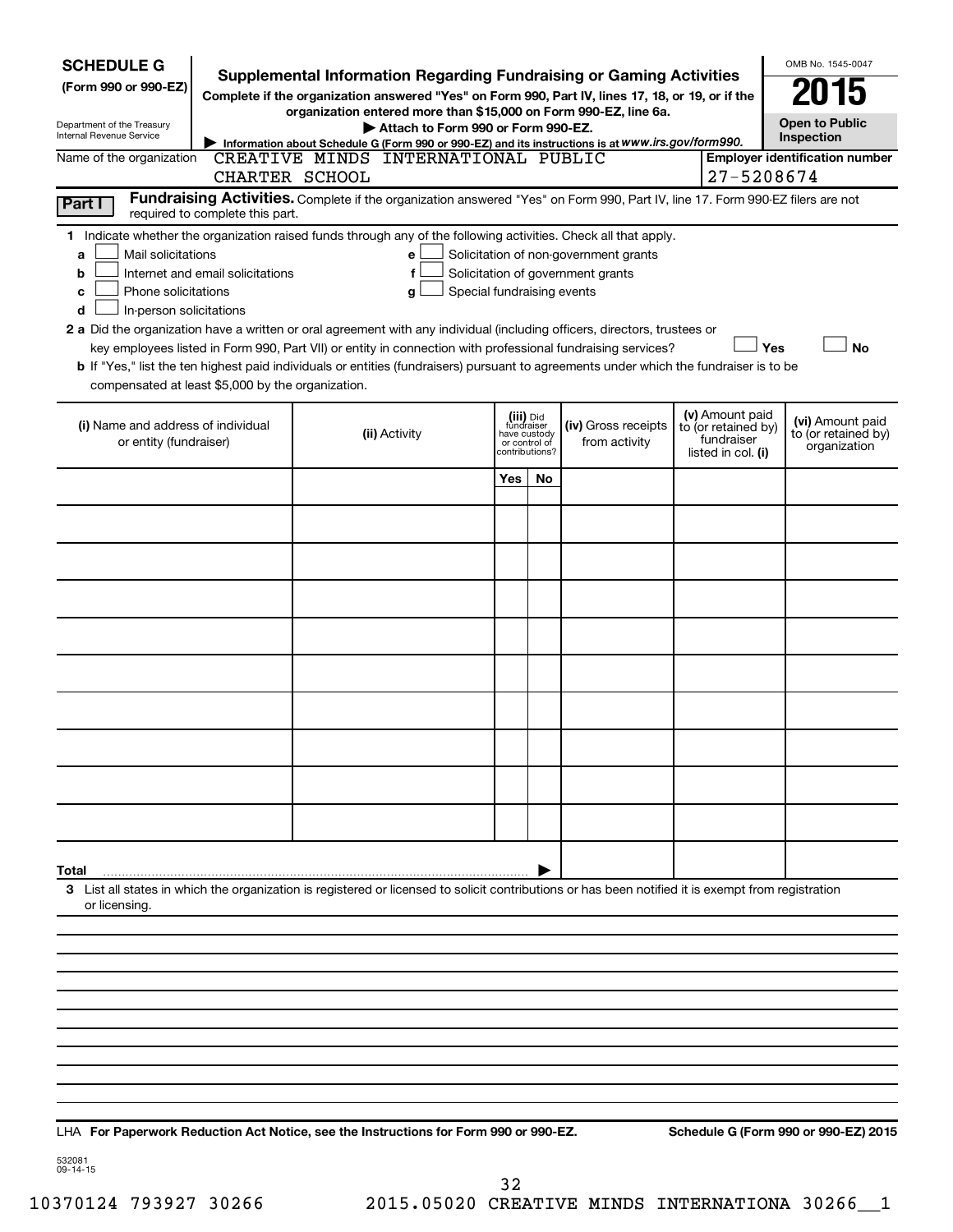#### 27-5208674 Page 2 Schedule G (Form 990 or 990-EZ) 2015 CHARTER SCHOOL Network and the second state of the Page of Page 1990 or 990-EZ) 2015 Of the SCHOOL SCHOOL SCHOOL SCHOOL SCHOOL SCHOOL SCHOOL SCHOOL SCHOOL SCHOOL SCHOOL SCHOOL SCHOOL SC CHARTER SCHOOL 27-5208674

| of fundraising event contributions and gross income on Form 990-EZ, lines 1 and 6b. List events with gross receipts greater than \$5,000.<br>$(b)$ Event #2<br>(a) Event #1<br>(c) Other events<br>(d) Total events<br>CFA<br><b>NONE</b><br>FUNDRAISERS<br>col. (c)<br>(total number)<br>(event type)<br>(event type)<br>Revenue<br>130,623.<br>1.<br>43,074.<br>$\mathbf{2}$<br>87,549.<br>Gross income (line 1 minus line 2)<br>3<br>70, 353.<br>5<br><b>Direct Expenses</b><br>6<br>11, 172.<br>7<br>$\frac{4,015.}{2,009.}$<br>8<br>9<br>87,549.<br>Direct expense summary. Add lines 4 through 9 in column (d)<br>10<br>11 Net income summary. Subtract line 10 from line 3, column (d)<br><b>Part III</b><br>Gaming. Complete if the organization answered "Yes" on Form 990, Part IV, line 19, or reported more than<br>\$15,000 on Form 990-EZ, line 6a.<br>(b) Pull tabs/instant<br>Revenue<br>(a) Bingo<br>(c) Other gaming<br>bingo/progressive bingo<br>Direct Expenses<br>3<br>5<br>Yes<br>%<br>Yes<br>%<br><b>Yes</b><br>%<br>No<br>No<br>No<br>7.<br>8<br>9 Enter the state(s) in which the organization conducts gaming activities:<br><b>Yes</b><br>Yes<br><b>b</b> If "Yes," explain:<br>Schedule G (Form 990 or 990-EZ) 2015<br>532082 09-14-15 | Part II | Fundraising Events. Complete if the organization answered "Yes" on Form 990, Part IV, line 18, or reported more than \$15,000 |  |                                                     |
|---------------------------------------------------------------------------------------------------------------------------------------------------------------------------------------------------------------------------------------------------------------------------------------------------------------------------------------------------------------------------------------------------------------------------------------------------------------------------------------------------------------------------------------------------------------------------------------------------------------------------------------------------------------------------------------------------------------------------------------------------------------------------------------------------------------------------------------------------------------------------------------------------------------------------------------------------------------------------------------------------------------------------------------------------------------------------------------------------------------------------------------------------------------------------------------------------------------------------------------------------------------------|---------|-------------------------------------------------------------------------------------------------------------------------------|--|-----------------------------------------------------|
|                                                                                                                                                                                                                                                                                                                                                                                                                                                                                                                                                                                                                                                                                                                                                                                                                                                                                                                                                                                                                                                                                                                                                                                                                                                                     |         |                                                                                                                               |  | (add col. (a) through                               |
|                                                                                                                                                                                                                                                                                                                                                                                                                                                                                                                                                                                                                                                                                                                                                                                                                                                                                                                                                                                                                                                                                                                                                                                                                                                                     |         |                                                                                                                               |  |                                                     |
|                                                                                                                                                                                                                                                                                                                                                                                                                                                                                                                                                                                                                                                                                                                                                                                                                                                                                                                                                                                                                                                                                                                                                                                                                                                                     |         |                                                                                                                               |  | 130,623.                                            |
|                                                                                                                                                                                                                                                                                                                                                                                                                                                                                                                                                                                                                                                                                                                                                                                                                                                                                                                                                                                                                                                                                                                                                                                                                                                                     |         |                                                                                                                               |  | 43,074.                                             |
|                                                                                                                                                                                                                                                                                                                                                                                                                                                                                                                                                                                                                                                                                                                                                                                                                                                                                                                                                                                                                                                                                                                                                                                                                                                                     |         |                                                                                                                               |  | 87,549.                                             |
|                                                                                                                                                                                                                                                                                                                                                                                                                                                                                                                                                                                                                                                                                                                                                                                                                                                                                                                                                                                                                                                                                                                                                                                                                                                                     |         |                                                                                                                               |  |                                                     |
|                                                                                                                                                                                                                                                                                                                                                                                                                                                                                                                                                                                                                                                                                                                                                                                                                                                                                                                                                                                                                                                                                                                                                                                                                                                                     |         |                                                                                                                               |  | 70, 353.                                            |
|                                                                                                                                                                                                                                                                                                                                                                                                                                                                                                                                                                                                                                                                                                                                                                                                                                                                                                                                                                                                                                                                                                                                                                                                                                                                     |         |                                                                                                                               |  |                                                     |
|                                                                                                                                                                                                                                                                                                                                                                                                                                                                                                                                                                                                                                                                                                                                                                                                                                                                                                                                                                                                                                                                                                                                                                                                                                                                     |         |                                                                                                                               |  | 11,172.                                             |
|                                                                                                                                                                                                                                                                                                                                                                                                                                                                                                                                                                                                                                                                                                                                                                                                                                                                                                                                                                                                                                                                                                                                                                                                                                                                     |         |                                                                                                                               |  | $\frac{4,015}{2,009}$                               |
|                                                                                                                                                                                                                                                                                                                                                                                                                                                                                                                                                                                                                                                                                                                                                                                                                                                                                                                                                                                                                                                                                                                                                                                                                                                                     |         |                                                                                                                               |  |                                                     |
|                                                                                                                                                                                                                                                                                                                                                                                                                                                                                                                                                                                                                                                                                                                                                                                                                                                                                                                                                                                                                                                                                                                                                                                                                                                                     |         |                                                                                                                               |  | $\overline{0}$ .                                    |
|                                                                                                                                                                                                                                                                                                                                                                                                                                                                                                                                                                                                                                                                                                                                                                                                                                                                                                                                                                                                                                                                                                                                                                                                                                                                     |         |                                                                                                                               |  |                                                     |
|                                                                                                                                                                                                                                                                                                                                                                                                                                                                                                                                                                                                                                                                                                                                                                                                                                                                                                                                                                                                                                                                                                                                                                                                                                                                     |         |                                                                                                                               |  |                                                     |
|                                                                                                                                                                                                                                                                                                                                                                                                                                                                                                                                                                                                                                                                                                                                                                                                                                                                                                                                                                                                                                                                                                                                                                                                                                                                     |         |                                                                                                                               |  | (d) Total gaming (add<br>col. (a) through col. (c)) |
|                                                                                                                                                                                                                                                                                                                                                                                                                                                                                                                                                                                                                                                                                                                                                                                                                                                                                                                                                                                                                                                                                                                                                                                                                                                                     |         |                                                                                                                               |  |                                                     |
|                                                                                                                                                                                                                                                                                                                                                                                                                                                                                                                                                                                                                                                                                                                                                                                                                                                                                                                                                                                                                                                                                                                                                                                                                                                                     |         |                                                                                                                               |  |                                                     |
|                                                                                                                                                                                                                                                                                                                                                                                                                                                                                                                                                                                                                                                                                                                                                                                                                                                                                                                                                                                                                                                                                                                                                                                                                                                                     |         |                                                                                                                               |  |                                                     |
|                                                                                                                                                                                                                                                                                                                                                                                                                                                                                                                                                                                                                                                                                                                                                                                                                                                                                                                                                                                                                                                                                                                                                                                                                                                                     |         |                                                                                                                               |  |                                                     |
|                                                                                                                                                                                                                                                                                                                                                                                                                                                                                                                                                                                                                                                                                                                                                                                                                                                                                                                                                                                                                                                                                                                                                                                                                                                                     |         |                                                                                                                               |  |                                                     |
|                                                                                                                                                                                                                                                                                                                                                                                                                                                                                                                                                                                                                                                                                                                                                                                                                                                                                                                                                                                                                                                                                                                                                                                                                                                                     |         |                                                                                                                               |  |                                                     |
|                                                                                                                                                                                                                                                                                                                                                                                                                                                                                                                                                                                                                                                                                                                                                                                                                                                                                                                                                                                                                                                                                                                                                                                                                                                                     |         |                                                                                                                               |  |                                                     |
|                                                                                                                                                                                                                                                                                                                                                                                                                                                                                                                                                                                                                                                                                                                                                                                                                                                                                                                                                                                                                                                                                                                                                                                                                                                                     |         |                                                                                                                               |  |                                                     |
|                                                                                                                                                                                                                                                                                                                                                                                                                                                                                                                                                                                                                                                                                                                                                                                                                                                                                                                                                                                                                                                                                                                                                                                                                                                                     |         |                                                                                                                               |  |                                                     |
|                                                                                                                                                                                                                                                                                                                                                                                                                                                                                                                                                                                                                                                                                                                                                                                                                                                                                                                                                                                                                                                                                                                                                                                                                                                                     |         |                                                                                                                               |  | <b>No</b>                                           |
|                                                                                                                                                                                                                                                                                                                                                                                                                                                                                                                                                                                                                                                                                                                                                                                                                                                                                                                                                                                                                                                                                                                                                                                                                                                                     |         |                                                                                                                               |  |                                                     |
|                                                                                                                                                                                                                                                                                                                                                                                                                                                                                                                                                                                                                                                                                                                                                                                                                                                                                                                                                                                                                                                                                                                                                                                                                                                                     |         |                                                                                                                               |  | <b>No</b>                                           |
|                                                                                                                                                                                                                                                                                                                                                                                                                                                                                                                                                                                                                                                                                                                                                                                                                                                                                                                                                                                                                                                                                                                                                                                                                                                                     |         |                                                                                                                               |  |                                                     |

33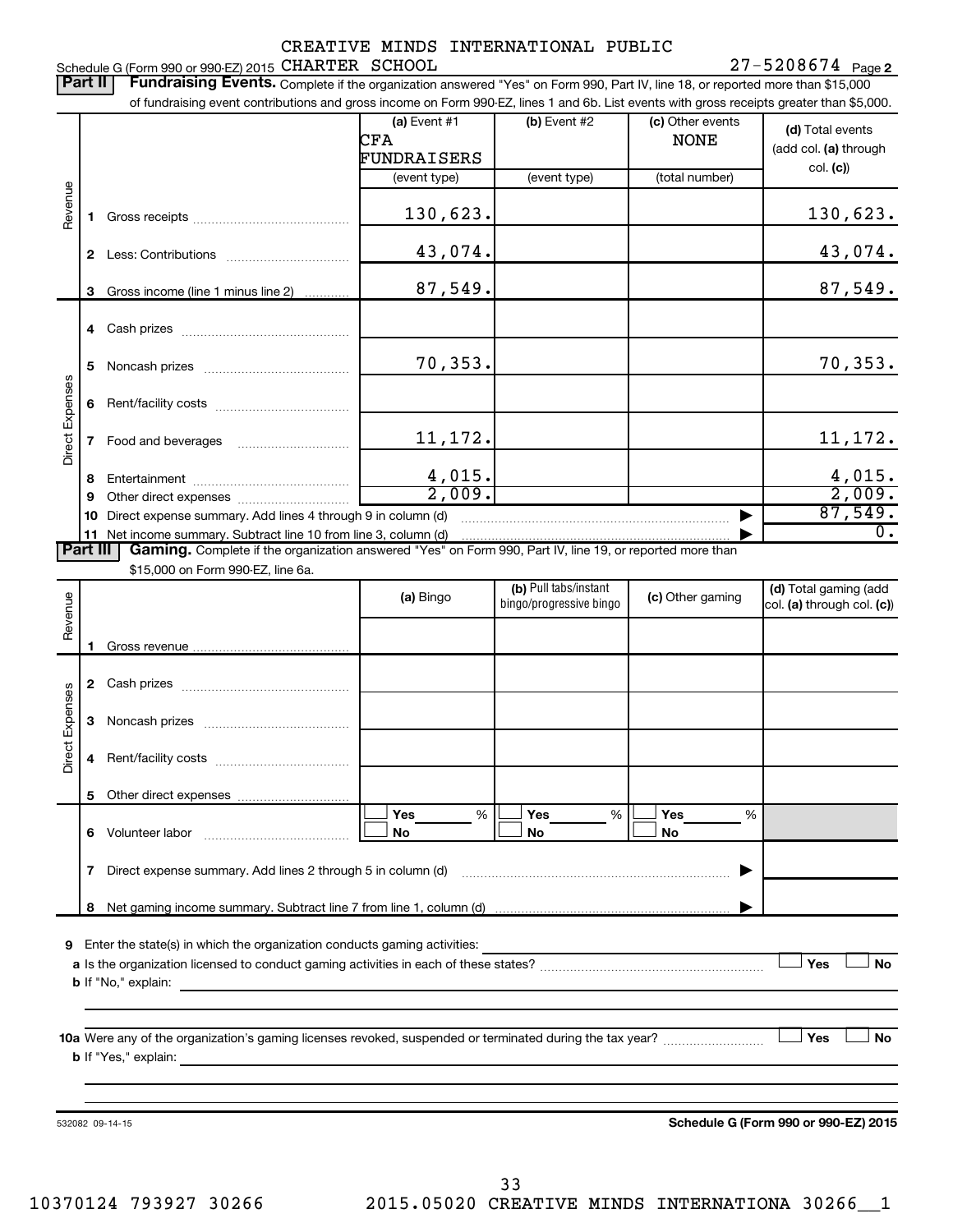|    | CREATIVE MINDS INTERNATIONAL PUBLIC                                                                                                                                                                                                           |                 |     |                       |
|----|-----------------------------------------------------------------------------------------------------------------------------------------------------------------------------------------------------------------------------------------------|-----------------|-----|-----------------------|
|    | Schedule G (Form 990 or 990-EZ) 2015 CHARTER SCHOOL                                                                                                                                                                                           |                 |     | $27 - 5208674$ Page 3 |
|    |                                                                                                                                                                                                                                               |                 | Yes | No                    |
|    | 12 Is the organization a grantor, beneficiary or trustee of a trust or a member of a partnership or other entity formed                                                                                                                       |                 | Yes | No                    |
|    | <b>13</b> Indicate the percentage of gaming activity conducted in:                                                                                                                                                                            |                 |     |                       |
|    | a The organization's facility www.communication.communications are produced as the organization's facility www.communications and a strategy of the strategy of the strategy of the strategy of the strategy of the strategy o                | <b>13a</b>      |     | %                     |
|    |                                                                                                                                                                                                                                               | 13 <sub>b</sub> |     | %                     |
|    | 14 Enter the name and address of the person who prepares the organization's gaming/special events books and records:                                                                                                                          |                 |     |                       |
|    | Name $\blacktriangleright$<br><u> 1989 - Johann Barbara, martin amerikan basal dan berasal dan berasal dan berasal dari berasal dan berasal dan</u>                                                                                           |                 |     |                       |
|    |                                                                                                                                                                                                                                               |                 |     | <b>No</b>             |
|    |                                                                                                                                                                                                                                               |                 |     |                       |
|    | of gaming revenue retained by the third party $\triangleright$ \$ __________________.                                                                                                                                                         |                 |     |                       |
|    | c If "Yes," enter name and address of the third party:                                                                                                                                                                                        |                 |     |                       |
|    |                                                                                                                                                                                                                                               |                 |     |                       |
|    | Name $\blacktriangleright$<br><u> 1989 - Johann John Stone, markin f</u>                                                                                                                                                                      |                 |     |                       |
|    |                                                                                                                                                                                                                                               |                 |     |                       |
| 16 | Gaming manager information:                                                                                                                                                                                                                   |                 |     |                       |
|    | Name $\blacktriangleright$<br><u> 1980 - Johann Barbara, martin amerikan basal dan berasal dan berasal dalam basal dan berasal dan berasal dan</u>                                                                                            |                 |     |                       |
|    | Gaming manager compensation > \$                                                                                                                                                                                                              |                 |     |                       |
|    | Description of services provided > example and the contract of the services provided > example and the contract of the contract of the contract of the contract of the contract of the contract of the contract of the contrac                |                 |     |                       |
|    |                                                                                                                                                                                                                                               |                 |     |                       |
|    | Director/officer<br>Employee<br>Independent contractor                                                                                                                                                                                        |                 |     |                       |
|    | <b>17</b> Mandatory distributions:                                                                                                                                                                                                            |                 |     |                       |
|    | a Is the organization required under state law to make charitable distributions from the gaming proceeds to                                                                                                                                   |                 |     |                       |
|    | retain the state gaming license?                                                                                                                                                                                                              |                 | Yes | No                    |
|    | b Enter the amount of distributions required under state law to be distributed to other exempt organizations or spent in the                                                                                                                  |                 |     |                       |
|    | organization's own exempt activities during the tax year $\triangleright$ \$<br><b>Part IV</b><br>Supplemental Information. Provide the explanations required by Part I, line 2b, columns (iii) and (v); and Part III, lines 9, 9b, 10b, 15b, |                 |     |                       |
|    | 15c, 16, and 17b, as applicable. Also provide any additional information (see instructions).                                                                                                                                                  |                 |     |                       |
|    |                                                                                                                                                                                                                                               |                 |     |                       |
|    |                                                                                                                                                                                                                                               |                 |     |                       |
|    |                                                                                                                                                                                                                                               |                 |     |                       |
|    |                                                                                                                                                                                                                                               |                 |     |                       |
|    |                                                                                                                                                                                                                                               |                 |     |                       |
|    |                                                                                                                                                                                                                                               |                 |     |                       |
|    |                                                                                                                                                                                                                                               |                 |     |                       |
|    |                                                                                                                                                                                                                                               |                 |     |                       |
|    |                                                                                                                                                                                                                                               |                 |     |                       |
|    | Schedule G (Form 990 or 990-EZ) 2015<br>532083 09-14-15<br>ו כ                                                                                                                                                                                |                 |     |                       |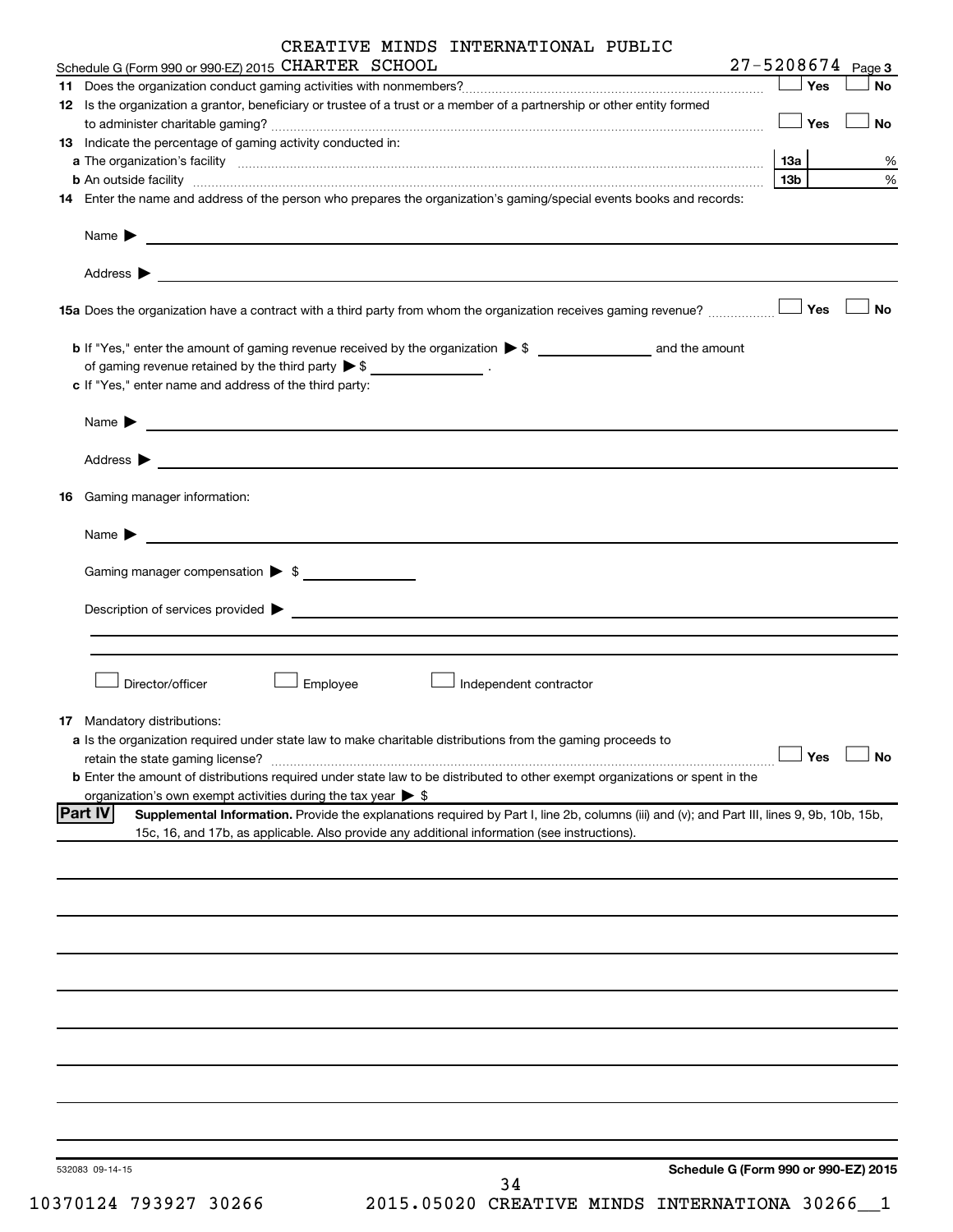|                                                                                                      | CHARTER SCHOOL | CREATIVE MINDS INTERNATIONAL PUBLIC |                                 |
|------------------------------------------------------------------------------------------------------|----------------|-------------------------------------|---------------------------------|
| Schedule G (Form 990 or 990-EZ) CHARTER SC.<br><b>Part IV   Supplemental Information</b> (continued) |                |                                     | $27 - 5208674$ Page 4           |
|                                                                                                      |                |                                     |                                 |
|                                                                                                      |                |                                     |                                 |
|                                                                                                      |                |                                     |                                 |
|                                                                                                      |                |                                     |                                 |
|                                                                                                      |                |                                     |                                 |
|                                                                                                      |                |                                     |                                 |
|                                                                                                      |                |                                     |                                 |
|                                                                                                      |                |                                     |                                 |
|                                                                                                      |                |                                     |                                 |
|                                                                                                      |                |                                     |                                 |
|                                                                                                      |                |                                     |                                 |
|                                                                                                      |                |                                     |                                 |
|                                                                                                      |                |                                     |                                 |
|                                                                                                      |                |                                     |                                 |
|                                                                                                      |                |                                     |                                 |
|                                                                                                      |                |                                     |                                 |
|                                                                                                      |                |                                     |                                 |
|                                                                                                      |                |                                     |                                 |
|                                                                                                      |                |                                     |                                 |
|                                                                                                      |                |                                     |                                 |
|                                                                                                      |                |                                     |                                 |
|                                                                                                      |                |                                     |                                 |
|                                                                                                      |                |                                     |                                 |
|                                                                                                      |                |                                     |                                 |
|                                                                                                      |                |                                     |                                 |
|                                                                                                      |                |                                     |                                 |
|                                                                                                      |                |                                     |                                 |
|                                                                                                      |                |                                     |                                 |
|                                                                                                      |                |                                     |                                 |
|                                                                                                      |                |                                     |                                 |
|                                                                                                      |                |                                     |                                 |
|                                                                                                      |                |                                     |                                 |
|                                                                                                      |                |                                     |                                 |
|                                                                                                      |                |                                     |                                 |
|                                                                                                      |                |                                     |                                 |
|                                                                                                      |                |                                     |                                 |
|                                                                                                      |                |                                     |                                 |
|                                                                                                      |                |                                     |                                 |
|                                                                                                      |                |                                     |                                 |
|                                                                                                      |                |                                     |                                 |
|                                                                                                      |                |                                     |                                 |
|                                                                                                      |                |                                     | Schedule G (Form 990 or 990-EZ) |
| 532084<br>$04 - 01 - 15$                                                                             |                |                                     |                                 |
|                                                                                                      |                | 35                                  |                                 |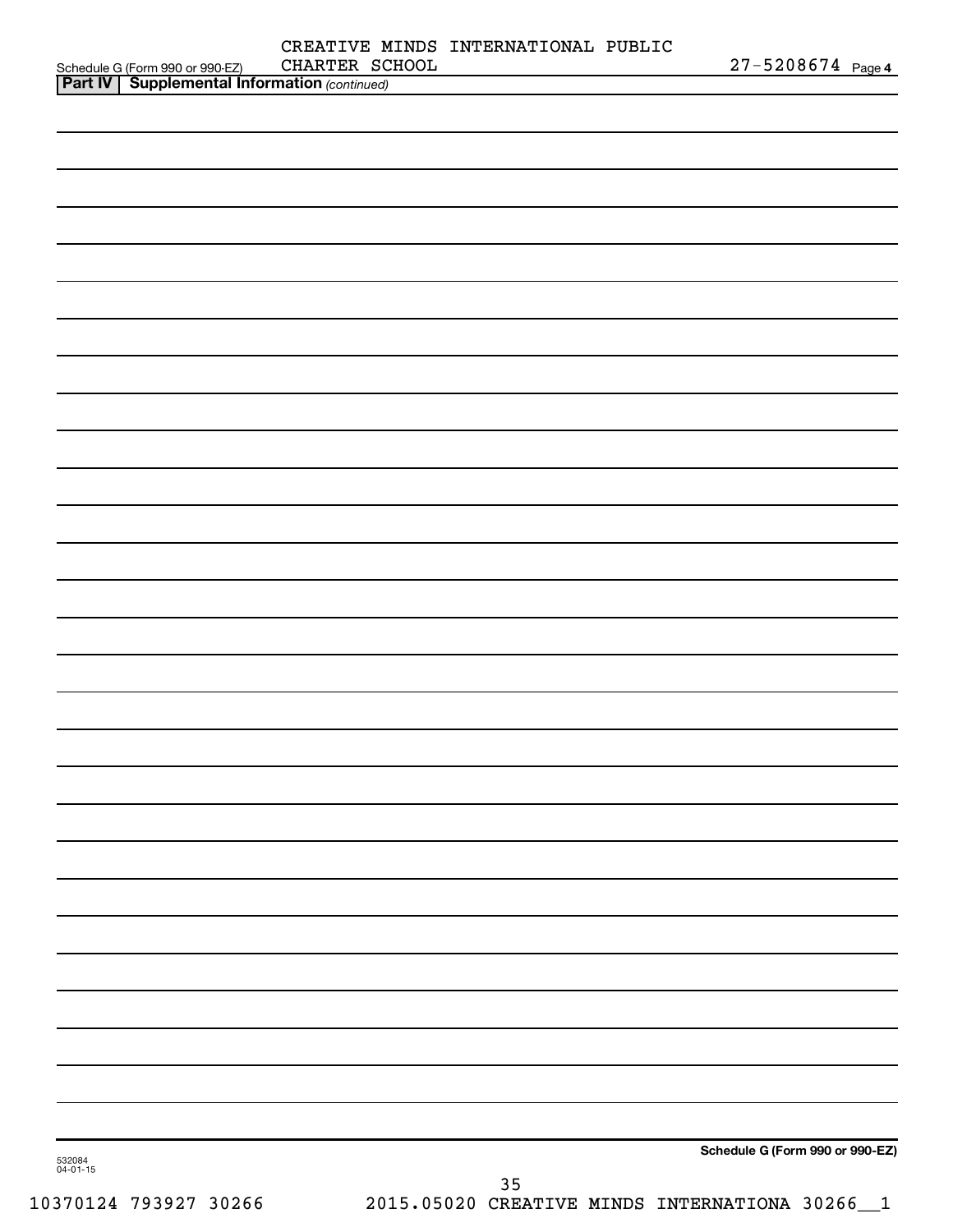|    | <b>Compensation Information</b><br><b>SCHEDULE J</b> |                                                                                                                           |                                       | OMB No. 1545-0047          |     |             |
|----|------------------------------------------------------|---------------------------------------------------------------------------------------------------------------------------|---------------------------------------|----------------------------|-----|-------------|
|    | (Form 990)                                           | For certain Officers, Directors, Trustees, Key Employees, and Highest                                                     |                                       | 2015                       |     |             |
|    |                                                      | <b>Compensated Employees</b><br>Complete if the organization answered "Yes" on Form 990, Part IV, line 23.                |                                       |                            |     |             |
|    | Department of the Treasury                           | Attach to Form 990.                                                                                                       |                                       | <b>Open to Public</b>      |     |             |
|    | Internal Revenue Service                             | Information about Schedule J (Form 990) and its instructions is at www.irs.gov/form990.                                   |                                       | Inspection                 |     |             |
|    | Name of the organization                             | CREATIVE MINDS INTERNATIONAL PUBLIC                                                                                       | <b>Employer identification number</b> |                            |     |             |
|    |                                                      | CHARTER SCHOOL                                                                                                            |                                       | 27-5208674                 |     |             |
|    | Part I                                               | <b>Questions Regarding Compensation</b>                                                                                   |                                       |                            |     |             |
|    |                                                      |                                                                                                                           |                                       |                            | Yes | No          |
|    |                                                      | 1a Check the appropriate box(es) if the organization provided any of the following to or for a person listed on Form 990, |                                       |                            |     |             |
|    |                                                      | Part VII, Section A, line 1a. Complete Part III to provide any relevant information regarding these items.                |                                       |                            |     |             |
|    | First-class or charter travel                        | Housing allowance or residence for personal use                                                                           |                                       |                            |     |             |
|    | Travel for companions                                | Payments for business use of personal residence                                                                           |                                       |                            |     |             |
|    |                                                      | Tax indemnification and gross-up payments<br>Health or social club dues or initiation fees                                |                                       |                            |     |             |
|    |                                                      | Discretionary spending account<br>Personal services (e.g., maid, chauffeur, chef)                                         |                                       |                            |     |             |
|    |                                                      |                                                                                                                           |                                       |                            |     |             |
|    |                                                      | <b>b</b> If any of the boxes on line 1a are checked, did the organization follow a written policy regarding payment or    |                                       |                            |     |             |
|    |                                                      |                                                                                                                           |                                       | 1b                         |     |             |
| 2  |                                                      | Did the organization require substantiation prior to reimbursing or allowing expenses incurred by all directors,          |                                       |                            |     |             |
|    |                                                      |                                                                                                                           |                                       | $\mathbf{2}$               |     |             |
|    |                                                      |                                                                                                                           |                                       |                            |     |             |
| з  |                                                      | Indicate which, if any, of the following the filing organization used to establish the compensation of the organization's |                                       |                            |     |             |
|    |                                                      | CEO/Executive Director. Check all that apply. Do not check any boxes for methods used by a related organization to        |                                       |                            |     |             |
|    |                                                      | establish compensation of the CEO/Executive Director, but explain in Part III.                                            |                                       |                            |     |             |
|    | Compensation committee                               | Written employment contract                                                                                               |                                       |                            |     |             |
|    |                                                      | $ \mathbf{X} $ Compensation survey or study<br>Independent compensation consultant                                        |                                       |                            |     |             |
|    |                                                      | $ \mathbf{X} $ Approval by the board or compensation committee<br>Form 990 of other organizations                         |                                       |                            |     |             |
| 4  |                                                      | During the year, did any person listed on Form 990, Part VII, Section A, line 1a, with respect to the filing              |                                       |                            |     |             |
|    | organization or a related organization:              |                                                                                                                           |                                       |                            |     |             |
| а  |                                                      | Receive a severance payment or change-of-control payment?                                                                 |                                       | 4a                         |     | х           |
| b  |                                                      |                                                                                                                           |                                       | 4b                         |     | х           |
|    |                                                      |                                                                                                                           |                                       | 4c                         |     | $\mathbf x$ |
|    |                                                      | If "Yes" to any of lines 4a-c, list the persons and provide the applicable amounts for each item in Part III.             |                                       |                            |     |             |
|    |                                                      |                                                                                                                           |                                       |                            |     |             |
|    |                                                      | Only section 501(c)(3), 501(c)(4), and 501(c)(29) organizations must complete lines 5-9.                                  |                                       |                            |     |             |
|    |                                                      | For persons listed on Form 990, Part VII, Section A, line 1a, did the organization pay or accrue any compensation         |                                       |                            |     |             |
|    | contingent on the revenues of:                       |                                                                                                                           |                                       |                            |     |             |
|    |                                                      |                                                                                                                           |                                       | 5а                         |     | х           |
|    |                                                      |                                                                                                                           |                                       | 5b                         |     | x           |
|    |                                                      | If "Yes" to line 5a or 5b, describe in Part III.                                                                          |                                       |                            |     |             |
| 6. |                                                      | For persons listed on Form 990, Part VII, Section A, line 1a, did the organization pay or accrue any compensation         |                                       |                            |     |             |
|    | contingent on the net earnings of:                   |                                                                                                                           |                                       |                            |     |             |
|    |                                                      |                                                                                                                           |                                       | 6a                         |     | х           |
|    |                                                      |                                                                                                                           |                                       | 6b                         |     | x           |
|    |                                                      | If "Yes" on line 6a or 6b, describe in Part III.                                                                          |                                       |                            |     |             |
|    |                                                      | 7 For persons listed on Form 990, Part VII, Section A, line 1a, did the organization provide any non-fixed payments       |                                       |                            |     |             |
|    |                                                      |                                                                                                                           |                                       | $\overline{7}$             | х   |             |
| 8  |                                                      | Were any amounts reported on Form 990, Part VII, paid or accrued pursuant to a contract that was subject to the           |                                       |                            |     |             |
|    |                                                      |                                                                                                                           |                                       | 8                          |     | х           |
| 9  |                                                      | If "Yes" to line 8, did the organization also follow the rebuttable presumption procedure described in                    |                                       |                            |     |             |
|    |                                                      |                                                                                                                           |                                       | 9                          |     |             |
|    |                                                      | LHA For Paperwork Reduction Act Notice, see the Instructions for Form 990.                                                |                                       | Schedule J (Form 990) 2015 |     |             |

532111 10-14-15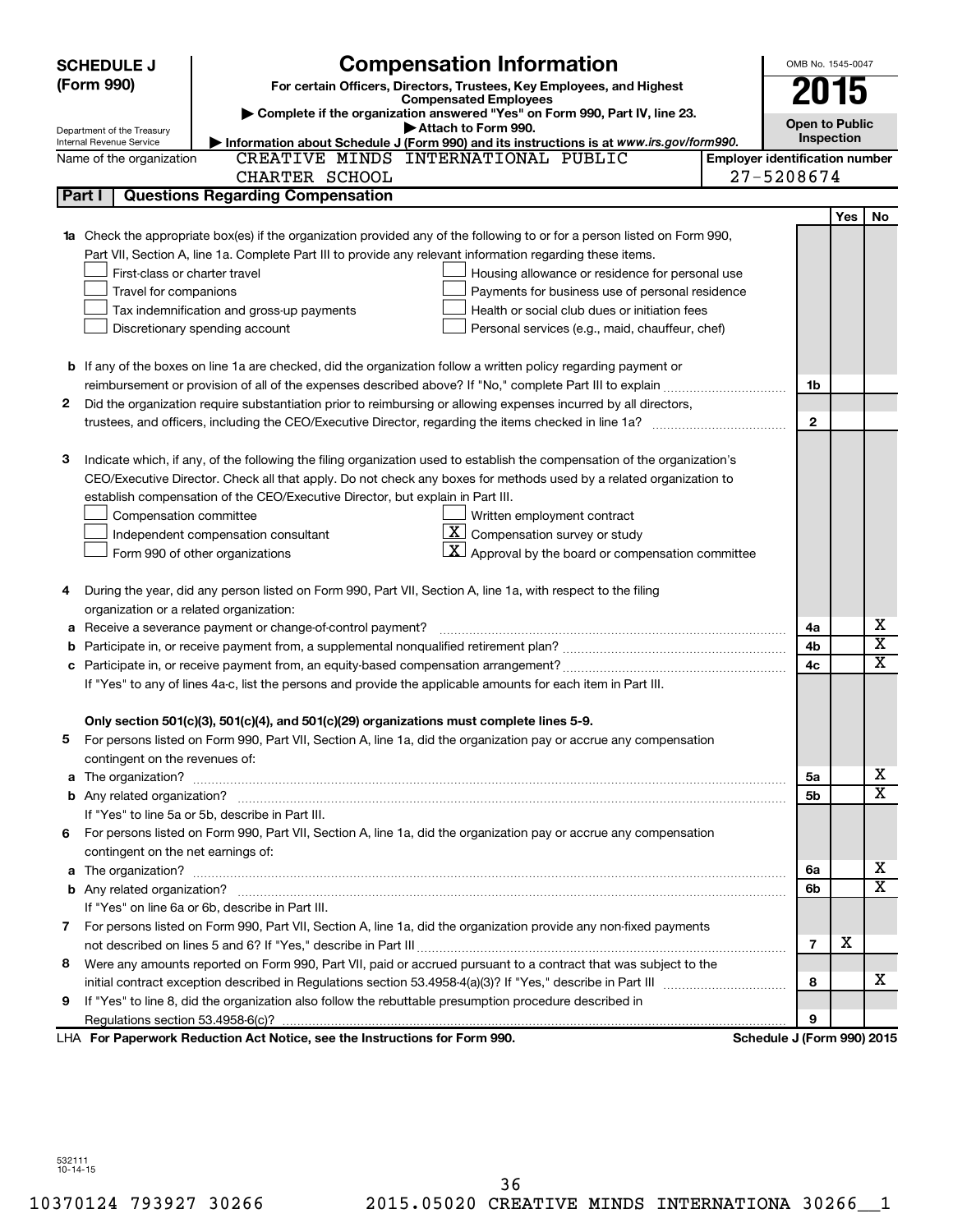Schedule J (Form 990) 2015 CHARTER SCHOOL Page Page 27-5208674

**2**

Part II | Officers, Directors, Trustees, Key Employees, and Highest Compensated Employees. Use duplicate copies if additional space is needed.

For each individual whose compensation must be reported on Schedule J, report compensation from the organization on row (i) and from related organizations, described in the instructions, on row (ii). Do not list any individuals that are not listed on Form 990, Part VII.

Note: The sum of columns (B)(i)-(iii) for each listed individual must equal the total amount of Form 990, Part VII, Section A, line 1a, applicable column (D) and (E) amounts for that individual.

|                                    | (B) Breakdown of W-2 and/or 1099-MISC compensation |                                           |                                           | (C) Retirement and             | (D) Nontaxable   | (E) Total of columns | (F) Compensation                                           |
|------------------------------------|----------------------------------------------------|-------------------------------------------|-------------------------------------------|--------------------------------|------------------|----------------------|------------------------------------------------------------|
| (A) Name and Title                 | (i) Base<br>compensation                           | (ii) Bonus &<br>incentive<br>compensation | (iii) Other<br>reportable<br>compensation | other deferred<br>compensation | benefits         | $(B)(i)-(D)$         | in column (B)<br>reported as deferred<br>on prior Form 990 |
| <b>GOLNAR ABEDIN</b><br>(i)<br>(1) | 138,309.                                           | 10,000.                                   | $\overline{0}$ .                          | 4,559.                         | 4,521.           | 157,389.             | $\overline{0}$ .                                           |
| EXECUTIVE DIRECTOR<br>(ii)         | $\overline{0}$ .                                   | $\overline{\mathfrak{o}}$ .               | $\overline{0}$ .                          | $\overline{0}$ .               | $\overline{0}$ . | $\overline{0}$ .     | $\overline{0}$ .                                           |
| (i)                                |                                                    |                                           |                                           |                                |                  |                      |                                                            |
| (ii)                               |                                                    |                                           |                                           |                                |                  |                      |                                                            |
| (i)                                |                                                    |                                           |                                           |                                |                  |                      |                                                            |
| (ii)                               |                                                    |                                           |                                           |                                |                  |                      |                                                            |
| (i)                                |                                                    |                                           |                                           |                                |                  |                      |                                                            |
| (ii)                               |                                                    |                                           |                                           |                                |                  |                      |                                                            |
| (i)                                |                                                    |                                           |                                           |                                |                  |                      |                                                            |
| (ii)                               |                                                    |                                           |                                           |                                |                  |                      |                                                            |
| (i)                                |                                                    |                                           |                                           |                                |                  |                      |                                                            |
| (ii)                               |                                                    |                                           |                                           |                                |                  |                      |                                                            |
| (i)                                |                                                    |                                           |                                           |                                |                  |                      |                                                            |
| (ii)                               |                                                    |                                           |                                           |                                |                  |                      |                                                            |
| (i)                                |                                                    |                                           |                                           |                                |                  |                      |                                                            |
| (ii)                               |                                                    |                                           |                                           |                                |                  |                      |                                                            |
| (i)                                |                                                    |                                           |                                           |                                |                  |                      |                                                            |
| $\vert$ (ii)                       |                                                    |                                           |                                           |                                |                  |                      |                                                            |
| (i)                                |                                                    |                                           |                                           |                                |                  |                      |                                                            |
| $\vert$ (ii)                       |                                                    |                                           |                                           |                                |                  |                      |                                                            |
| (i)<br>$\vert$ (ii)                |                                                    |                                           |                                           |                                |                  |                      |                                                            |
| (i)                                |                                                    |                                           |                                           |                                |                  |                      |                                                            |
| $\vert$ (ii)                       |                                                    |                                           |                                           |                                |                  |                      |                                                            |
| (i)                                |                                                    |                                           |                                           |                                |                  |                      |                                                            |
| $\vert$ (ii)                       |                                                    |                                           |                                           |                                |                  |                      |                                                            |
| (i)                                |                                                    |                                           |                                           |                                |                  |                      |                                                            |
| $\vert$ (ii)                       |                                                    |                                           |                                           |                                |                  |                      |                                                            |
| (i)                                |                                                    |                                           |                                           |                                |                  |                      |                                                            |
| (ii)                               |                                                    |                                           |                                           |                                |                  |                      |                                                            |
| (i)                                |                                                    |                                           |                                           |                                |                  |                      |                                                            |
| (iii)                              |                                                    |                                           |                                           |                                |                  |                      |                                                            |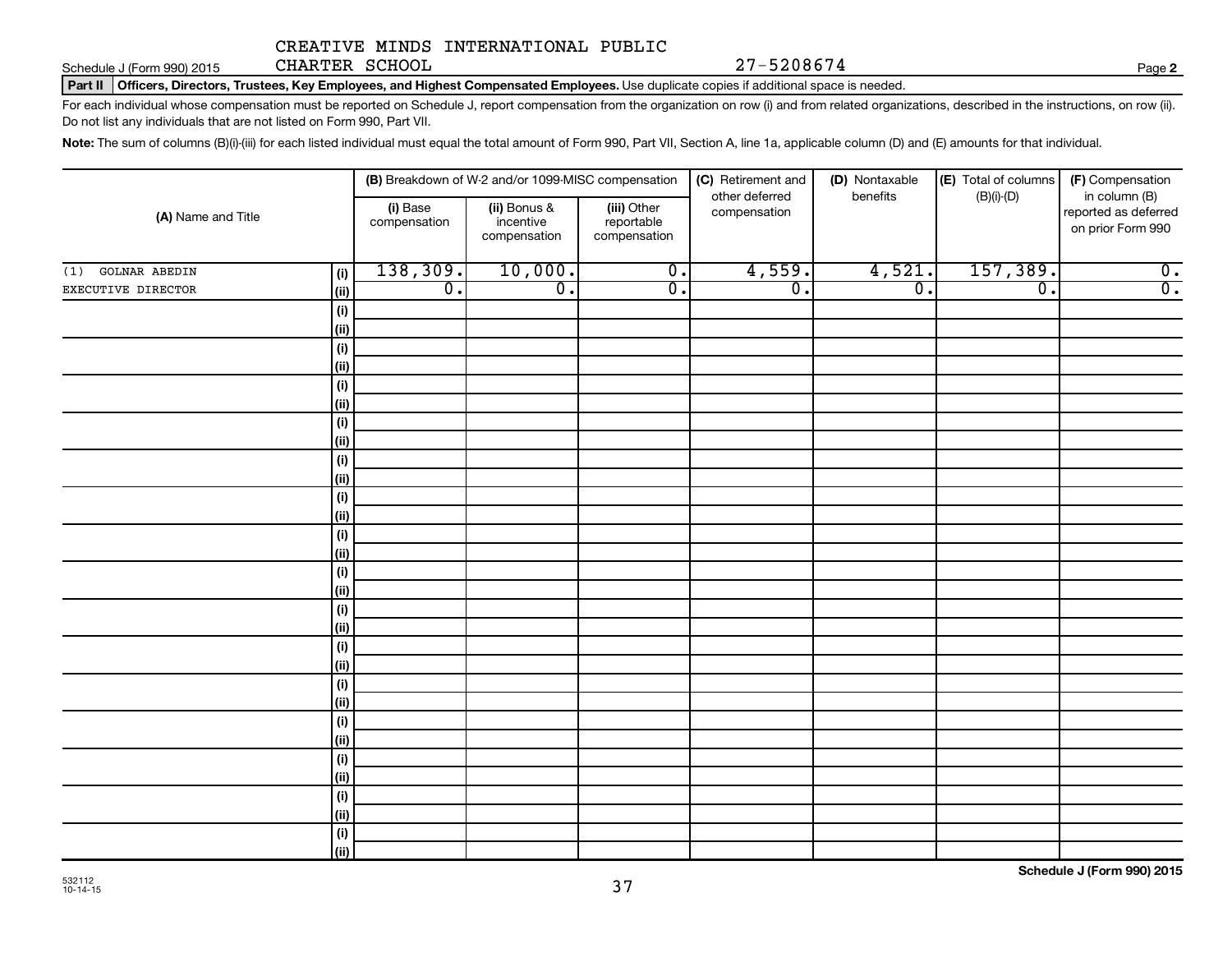#### **Part III Supplemental Information**

Provide the information, explanation, or descriptions required for Part I, lines 1a, 1b, 3, 4a, 4b, 4c, 5a, 5b, 6a, 6b, 7, and 8, and for Part II. Also complete this part for any additional information.

#### PART I, LINE 3:

THE BOARD REVIEWS A COMPENSATION SURVEY OF SIMILAR SCHOOLS IN THE AREA WHEN

#### MAKING A DECISION ABOUT THE EXECUTIVE DIRECTOR COMPENSATION.

#### PART I, LINE 7:

THE BONUS PAID IN JULY 2015 WAS ATTRIBUTED TO THE 2014-15 BUDGET.

GENERALLY, THE BOARD REVIEWS SCHOOL SURVEYS, OPERATIONAL, AND SCHOOL

PERFORMANCE OF THE EXECUTIVE DIRECTOR PRIOR TO MAKING A BONUS DETERMINATION

IN MAY/JUNE.

**Schedule J (Form 990) 2015**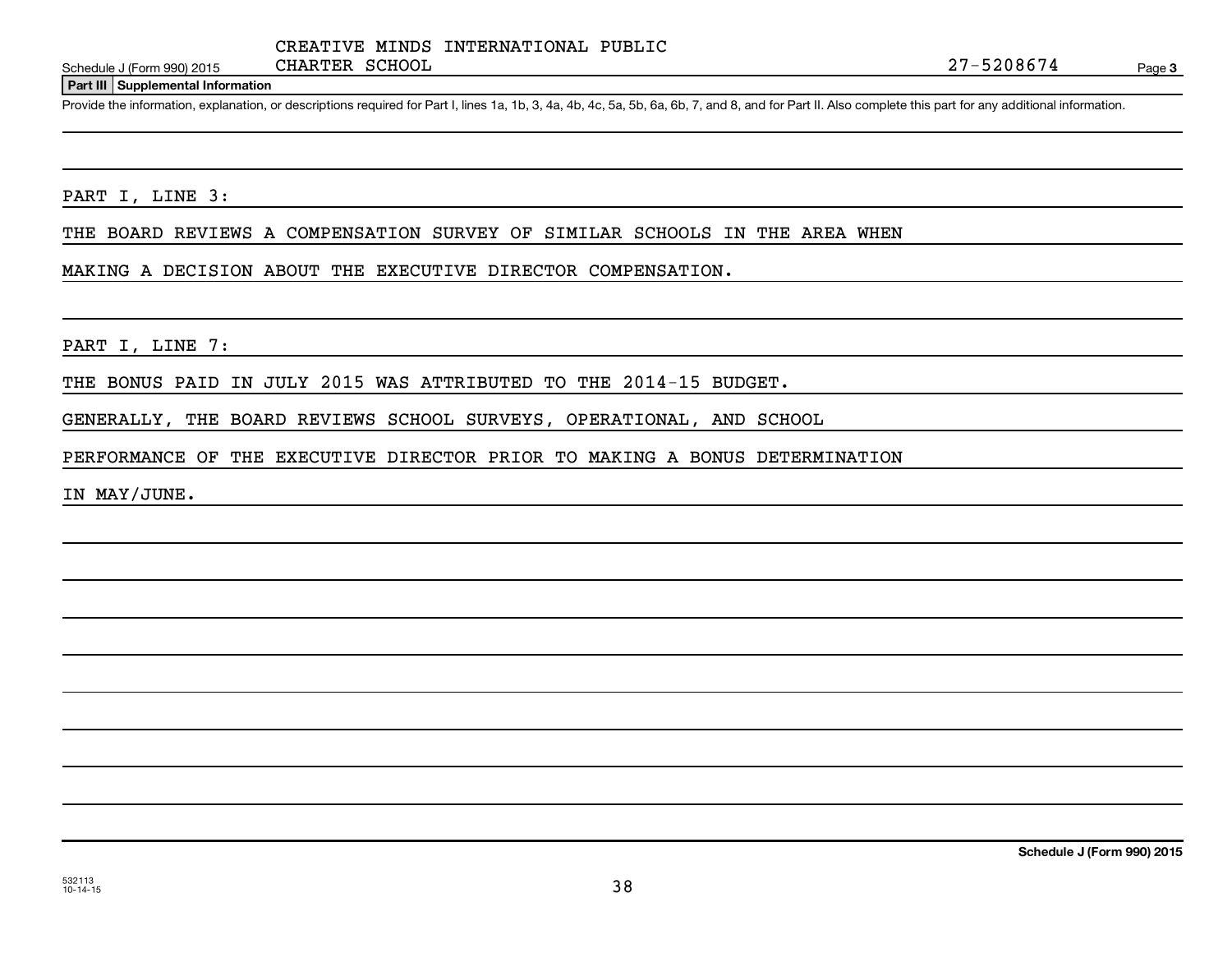|          | (Form 990)                                                                                                                                                 |                                                                                                                                |                         |                               |                                                                                                |                                                     | 2015                                                  |     |                       |
|----------|------------------------------------------------------------------------------------------------------------------------------------------------------------|--------------------------------------------------------------------------------------------------------------------------------|-------------------------|-------------------------------|------------------------------------------------------------------------------------------------|-----------------------------------------------------|-------------------------------------------------------|-----|-----------------------|
|          |                                                                                                                                                            |                                                                                                                                |                         |                               | Complete if the organizations answered "Yes" on Form 990, Part IV, lines 29 or 30.             |                                                     |                                                       |     |                       |
|          | Attach to Form 990.<br>Department of the Treasury<br><b>Internal Revenue Service</b>                                                                       |                                                                                                                                |                         |                               |                                                                                                |                                                     |                                                       |     | <b>Open To Public</b> |
|          | Information about Schedule M (Form 990) and its instructions is at www.irs.gov/form990.<br>CREATIVE MINDS INTERNATIONAL PUBLIC<br>Name of the organization |                                                                                                                                |                         |                               |                                                                                                |                                                     | Inspection                                            |     |                       |
|          |                                                                                                                                                            |                                                                                                                                |                         |                               |                                                                                                | <b>Employer identification number</b><br>27-5208674 |                                                       |     |                       |
| Part I   |                                                                                                                                                            | CHARTER SCHOOL<br><b>Types of Property</b>                                                                                     |                         |                               |                                                                                                |                                                     |                                                       |     |                       |
|          |                                                                                                                                                            |                                                                                                                                | (a)                     | (b)                           | (c)                                                                                            |                                                     | (d)                                                   |     |                       |
|          |                                                                                                                                                            |                                                                                                                                | Check if<br>applicable  | Number of<br>contributions or | Noncash contribution<br>amounts reported on<br>litems contributed Form 990, Part VIII, line 1g |                                                     | Method of determining<br>noncash contribution amounts |     |                       |
| 1.       |                                                                                                                                                            |                                                                                                                                |                         |                               |                                                                                                |                                                     |                                                       |     |                       |
| 2        |                                                                                                                                                            |                                                                                                                                |                         |                               |                                                                                                |                                                     |                                                       |     |                       |
| з        |                                                                                                                                                            |                                                                                                                                |                         |                               |                                                                                                |                                                     |                                                       |     |                       |
| 4        |                                                                                                                                                            |                                                                                                                                |                         |                               |                                                                                                |                                                     |                                                       |     |                       |
| 5        |                                                                                                                                                            | Clothing and household goods                                                                                                   |                         |                               |                                                                                                |                                                     |                                                       |     |                       |
| 6        |                                                                                                                                                            |                                                                                                                                |                         |                               |                                                                                                |                                                     |                                                       |     |                       |
| 7        |                                                                                                                                                            |                                                                                                                                |                         |                               |                                                                                                |                                                     |                                                       |     |                       |
| 8        |                                                                                                                                                            |                                                                                                                                |                         |                               |                                                                                                |                                                     |                                                       |     |                       |
| 9        |                                                                                                                                                            |                                                                                                                                |                         |                               |                                                                                                |                                                     |                                                       |     |                       |
| 10       |                                                                                                                                                            | Securities - Closely held stock                                                                                                |                         |                               |                                                                                                |                                                     |                                                       |     |                       |
| 11       |                                                                                                                                                            | Securities - Partnership, LLC, or                                                                                              |                         |                               |                                                                                                |                                                     |                                                       |     |                       |
|          | trust interests                                                                                                                                            |                                                                                                                                |                         |                               |                                                                                                |                                                     |                                                       |     |                       |
| 12       |                                                                                                                                                            | Securities - Miscellaneous                                                                                                     |                         |                               |                                                                                                |                                                     |                                                       |     |                       |
| 13       |                                                                                                                                                            | Qualified conservation contribution -                                                                                          |                         |                               |                                                                                                |                                                     |                                                       |     |                       |
|          |                                                                                                                                                            |                                                                                                                                |                         |                               |                                                                                                |                                                     |                                                       |     |                       |
| 14       |                                                                                                                                                            | Qualified conservation contribution - Other                                                                                    |                         |                               |                                                                                                |                                                     |                                                       |     |                       |
| 15       |                                                                                                                                                            |                                                                                                                                |                         |                               |                                                                                                |                                                     |                                                       |     |                       |
| 16       |                                                                                                                                                            |                                                                                                                                |                         |                               |                                                                                                |                                                     |                                                       |     |                       |
| 17       |                                                                                                                                                            |                                                                                                                                |                         |                               |                                                                                                |                                                     |                                                       |     |                       |
| 18       |                                                                                                                                                            |                                                                                                                                |                         |                               |                                                                                                |                                                     |                                                       |     |                       |
| 19<br>20 |                                                                                                                                                            |                                                                                                                                |                         |                               |                                                                                                |                                                     |                                                       |     |                       |
| 21       |                                                                                                                                                            | Drugs and medical supplies                                                                                                     |                         |                               |                                                                                                |                                                     |                                                       |     |                       |
| 22       |                                                                                                                                                            |                                                                                                                                |                         |                               |                                                                                                |                                                     |                                                       |     |                       |
| 23       |                                                                                                                                                            |                                                                                                                                |                         |                               |                                                                                                |                                                     |                                                       |     |                       |
| 24       |                                                                                                                                                            |                                                                                                                                |                         |                               |                                                                                                |                                                     |                                                       |     |                       |
| 25       |                                                                                                                                                            | Other $\blacktriangleright$ ( AUCTION ITEMS )                                                                                  | $\overline{\textbf{x}}$ | 196                           | 70,353.FMV                                                                                     |                                                     |                                                       |     |                       |
| 26       | Other                                                                                                                                                      |                                                                                                                                |                         |                               |                                                                                                |                                                     |                                                       |     |                       |
| 27       | Other                                                                                                                                                      |                                                                                                                                |                         |                               |                                                                                                |                                                     |                                                       |     |                       |
| 28       | Other                                                                                                                                                      |                                                                                                                                |                         |                               |                                                                                                |                                                     |                                                       |     |                       |
| 29       |                                                                                                                                                            | Number of Forms 8283 received by the organization during the tax year for contributions                                        |                         |                               |                                                                                                |                                                     |                                                       |     |                       |
|          |                                                                                                                                                            | for which the organization completed Form 8283, Part IV, Donee Acknowledgement                                                 |                         |                               | 29                                                                                             |                                                     |                                                       |     |                       |
|          |                                                                                                                                                            |                                                                                                                                |                         |                               |                                                                                                |                                                     |                                                       | Yes | No                    |
|          |                                                                                                                                                            | 30a During the year, did the organization receive by contribution any property reported in Part I, lines 1 through 28, that it |                         |                               |                                                                                                |                                                     |                                                       |     |                       |
|          |                                                                                                                                                            | must hold for at least three years from the date of the initial contribution, and which is not required to be used for         |                         |                               |                                                                                                |                                                     |                                                       |     |                       |
|          |                                                                                                                                                            |                                                                                                                                |                         |                               |                                                                                                |                                                     | <b>30a</b>                                            |     | х                     |
|          |                                                                                                                                                            | <b>b</b> If "Yes," describe the arrangement in Part II.                                                                        |                         |                               |                                                                                                |                                                     |                                                       |     |                       |
| 31       | Does the organization have a gift acceptance policy that requires the review of any non-standard contributions?<br>31                                      |                                                                                                                                |                         |                               |                                                                                                | х                                                   |                                                       |     |                       |
|          | 32a Does the organization hire or use third parties or related organizations to solicit, process, or sell noncash                                          |                                                                                                                                |                         |                               |                                                                                                |                                                     |                                                       |     |                       |
|          | contributions?<br>32a                                                                                                                                      |                                                                                                                                |                         |                               |                                                                                                |                                                     | х                                                     |     |                       |
|          | <b>b</b> If "Yes," describe in Part II.                                                                                                                    |                                                                                                                                |                         |                               |                                                                                                |                                                     |                                                       |     |                       |
| 33       |                                                                                                                                                            | If the organization did not report an amount in column (c) for a type of property for which column (a) is checked,             |                         |                               |                                                                                                |                                                     |                                                       |     |                       |
|          | describe in Part II.                                                                                                                                       |                                                                                                                                |                         |                               |                                                                                                |                                                     |                                                       |     |                       |

**Noncash Contributions**

| LHA For Paperwork Reduction Act Notice, see the Instructions for Form 990. | Schedule M (Form 990) (2015) |
|----------------------------------------------------------------------------|------------------------------|
|                                                                            |                              |

OMB No. 1545-0047

532141 08-21-15

**SCHEDULE M**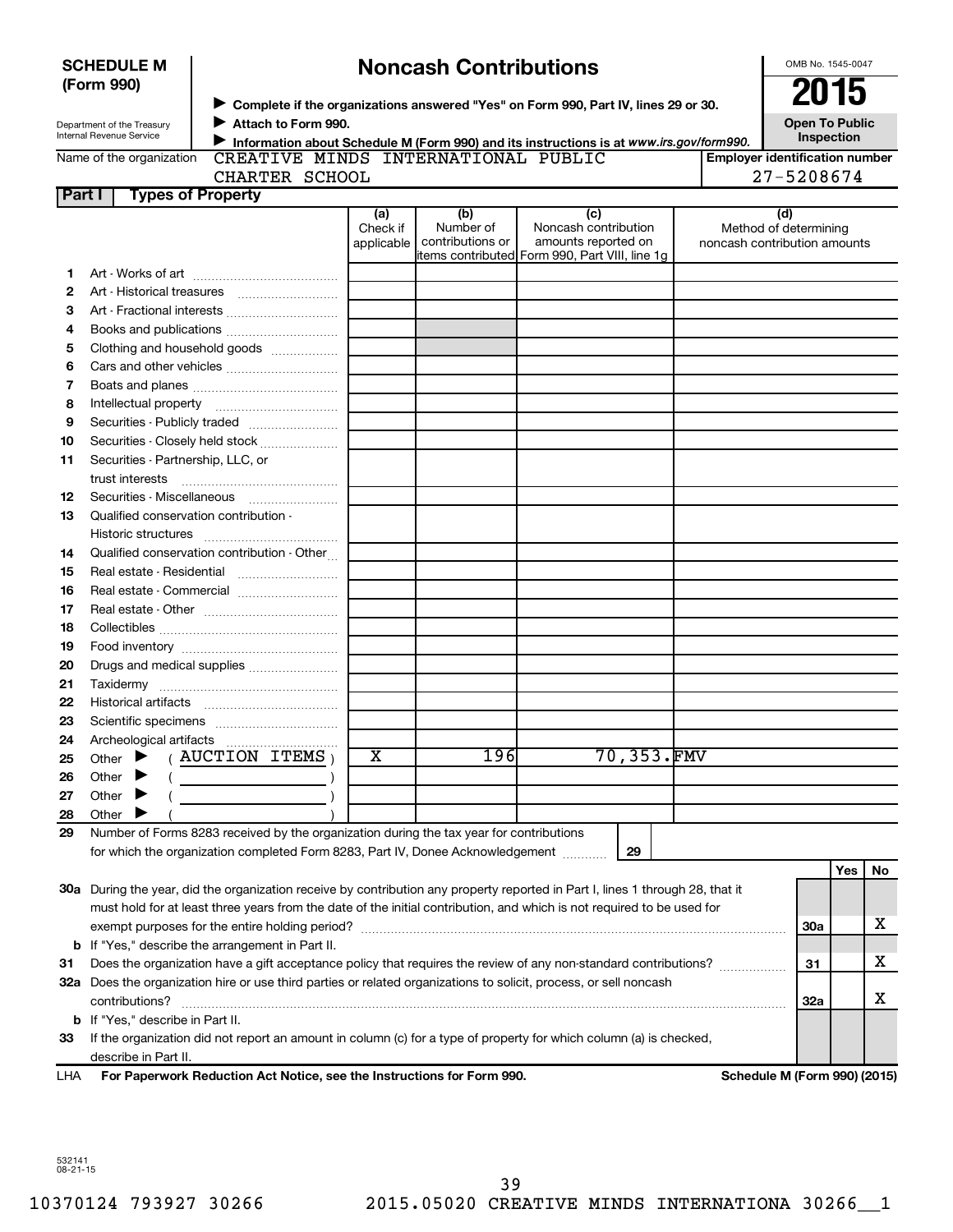|                     | CREATIVE MINDS INTERNATIONAL PUBLIC |  |
|---------------------|-------------------------------------|--|
| 015) CHARTER SCHOOL |                                     |  |

Schedule M (Form 990) (2015) Part II Provide the information required by Part I, lines 30b, 32b, and 33, and whether the organization is reporting in Part I, column (b), the number of contributions, the number of items received, or a combination of both. Also complete this part for any additional information. **Part II Supplemental Information.** 

| 532142 08-21-15 |        | Schedule M (Form 990) (2015) |
|-----------------|--------|------------------------------|
|                 | $40\,$ |                              |

10370124 793927 30266 2015.05020 CREATIVE MINDS INTERNATIONA 30266\_\_1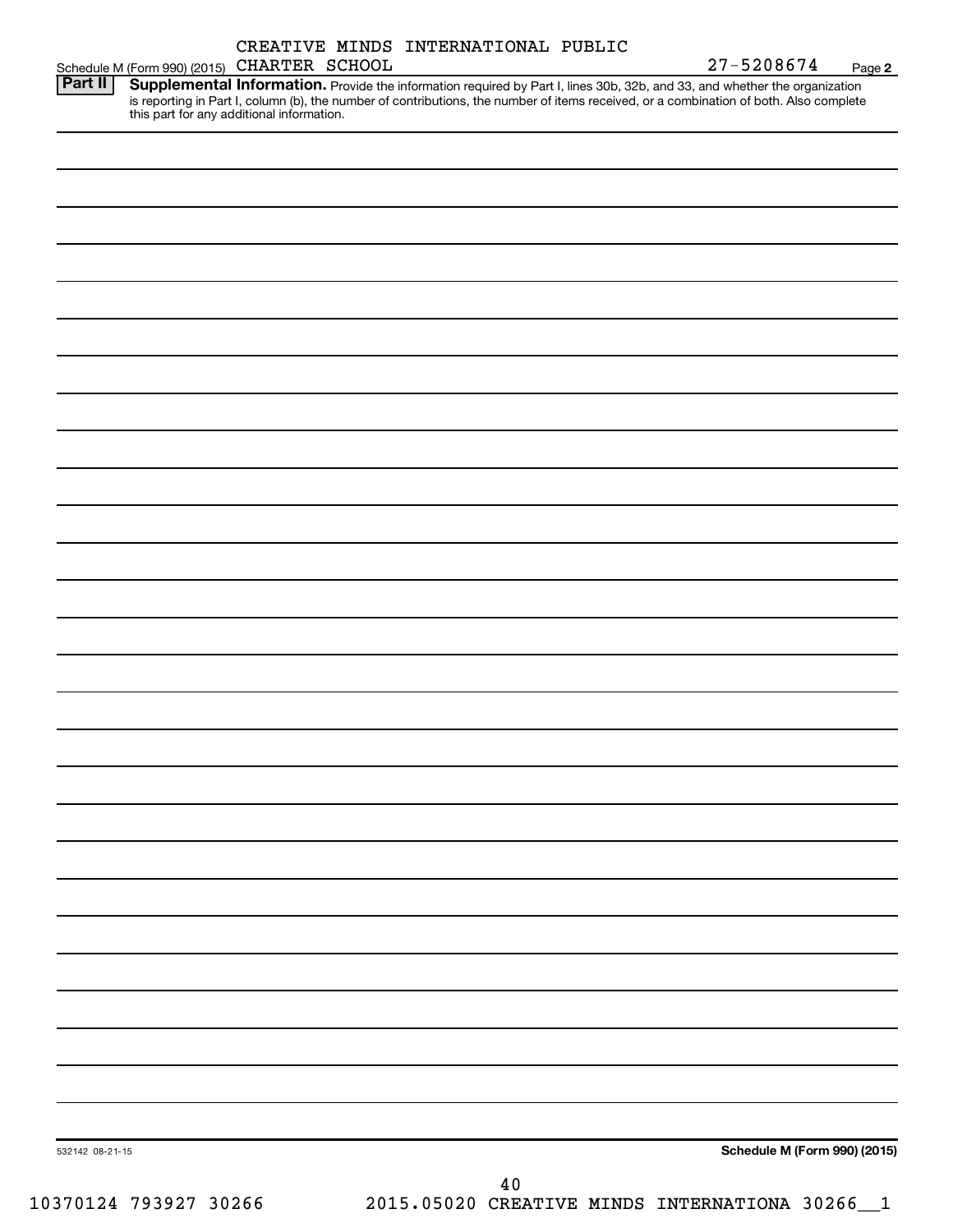**(Form 990 or 990-EZ)**

Department of the Treasury Internal Revenue Service Name of the organization

SCHEDULE O **Supplemental Information to Form 990 or 990-EZ** 2015<br>(Form 990 or 990-EZ) Complete to provide information for responses to specific questions on

**Information about Schedule O (Form 990 or 990-EZ) and its instructions is at WWW.irs.gov/form990. Complete to provide information for responses to specific questions on Form 990 or 990-EZ or to provide any additional information. | Attach to Form 990 or 990-EZ.**



CREATIVE MINDS INTERNATIONAL PUBLIC CHARTER SCHOOL 27-5208674

FORM 990, PART I, LINE 1, DESCRIPTION OF ORGANIZATION MISSION:

PARTICIPATION IN A GLOBAL SOCIETY.

FORM 990, PART VI, SECTION A, LINE 8B:

VARIOUS BOARD COMMITTEES OF CREATIVE MINDS INTERNATIONAL PUBLIC CHARTER

SCHOOL DO NOT ACT INDEPENDENTLY ON BEHALF OF THE BOARD. WHILE THESE

COMMITTEES MAY HOLD SEPARATE MEETINGS OUTSIDE OF MONTHLY BOARD MEETINGS,

THEIR RESULTS ARE ALWAYS REPORTED BACK TO THE FULL BOARD. ANY DECISIONS

RESULTING FROM SUCH MEETINGS ARE SUBSEQUENTLY ADDRESSED DURING THE FULL

BOARD MEETING AND VOTED UPON.

FORM 990, PART VI, SECTION B, LINE 11:

THE BOARD WAS PROVIDED WITH A DRAFT VERSION OF THE FORM 990 FOR REVIEW AND APPROVAL PRIOR TO ITS FINAL SUBMISSION.

FORM 990, PART VI, SECTION B, LINE 12C:

ALL DIRECTORS AND SCHOOL LEADERS RECEIVED, REVIEWED, AND SIGNED A CONFLICT OF INTEREST FORM STATING THAT THEY WILL COMPLY WITH THE RULES SET FORTH IN THE BOARD AGREEMENT PERTAINING TO COMMUNICATION AND DISCLOSING INFORMATION THAT MAY CAUSE ANY CONFLICTS OF INTEREST.

FORM 990, PART VI, SECTION B, LINE 15A:

ON AN ANNUAL BASIS, THE BOARD OF TRUSTEES CONTACT OTHER LOCAL CHARTER

SCHOOLS WITHIN THE DISTRICT OF COLUMBIA TO INQUIRE ABOUT THE

SALARY/COMPENSATION OF THEIR EXECUTIVE DIRECTOR. THE BOARD ALSO

532211  $09 - 02 - 15$ LHA For Paperwork Reduction Act Notice, see the Instructions for Form 990 or 990-EZ. Schedule O (Form 990 or 990-EZ) (2015) SUPPLEMENTS THIS SURVEY BY EXAMINING PUBLIC COMPENSATION INFORMATION FOR

41

10370124 793927 30266 2015.05020 CREATIVE MINDS INTERNATIONA 30266\_\_1